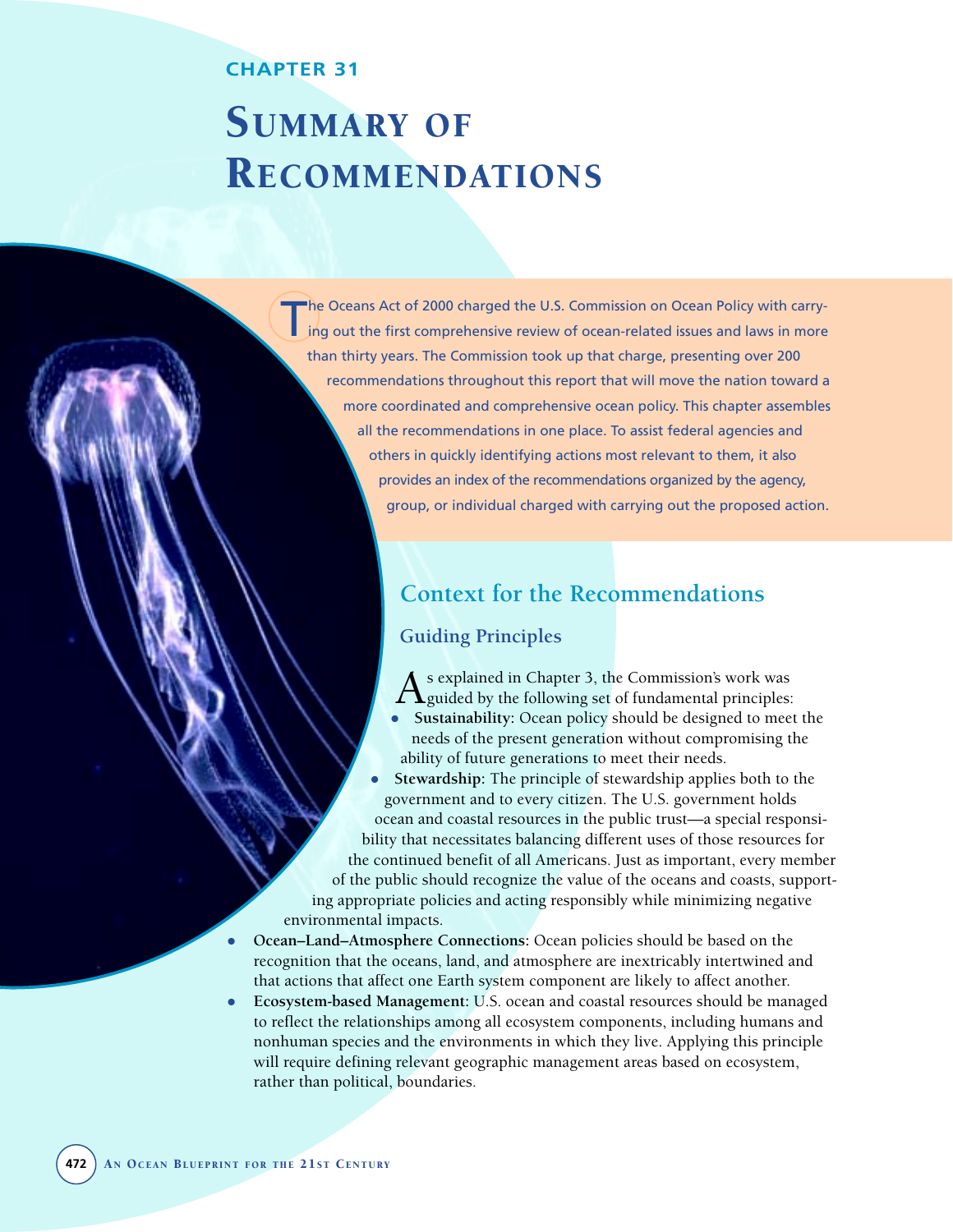- **Multiple Use Management:** The many potentially beneficial uses of ocean and coastal resources should be acknowledged and managed in a way that balances competing uses while preserving and protecting the overall integrity of the ocean and coastal environments.
- **Preservation of Marine Biodiversity:** Downward trends in marine biodiversity should be reversed where they exist, with a desired end of maintaining or recovering natural levels of biological diversity and ecosystem services.
- **Best Available Science and Information:** Ocean policy decisions should be based on the best available understanding of the natural, social, and economic processes that affect ocean and coastal environments. Decision makers should be able to obtain and understand quality science and information in a way that facilitates successful management of ocean and coastal resources.
- **Adaptive Management:** Ocean management programs should be designed to meet clear goals and provide new information to continually improve the scientific basis for future management. Periodic reevaluation of the goals and effectiveness of management measures, and incorporation of new information in implementing future management, are essential.
- **Understandable Laws and Clear Decisions:** Laws governing uses of ocean and coastal resources should be clear, coordinated, and accessible to the nation's citizens to facilitate compliance. Policy decisions and the reasoning behind them should also be clear and available to all interested parties.
- **Participatory Governance:** Governance of ocean uses should ensure widespread participation by all citizens on issues that affect them.
- **Timeliness:** Ocean governance systems should operate with as much efficiency and predictability as possible.
- **Accountability:** Decision makers and members of the public should be accountable for the actions they take that affect ocean and coastal resources.
- **International Responsibility:** The United States should act cooperatively with other nations in developing and implementing international ocean policy, reflecting the deep connections between U.S. interests and the global ocean.

These principles underlie all the Commission's recommendations, and their full implementation will lead the nation toward a future where the benefits of the oceans and coasts are fully realized and the problems plaguing these areas are minimized.

# **Creating a Strong Role for States**

Based on the charge of the Oceans Act of 2000, the Commission has recommended actions to achieve a coordinated and comprehensive national ocean policy at all levels of government—including federal, state, and local—and has called for enhanced partnerships among federal agencies and state and local stakeholders. The Commission sees a central role for states in ocean and coastal management and identifies many opportunities for them to contribute to an integrated national ocean policy. The President's Council of Advisors on Ocean Policy, a high-level advisory body to be appointed by the President, should serve as one important formal structure for input from nonfederal individuals and organizations, including governors of coastal states, additional state, territorial, tribal, and local government representatives, and others.

Some of the important areas for state involvement, as discussed throughout the report, include:

• formal and informal ocean education at all levels, including outreach to underrepresented and underserved communities.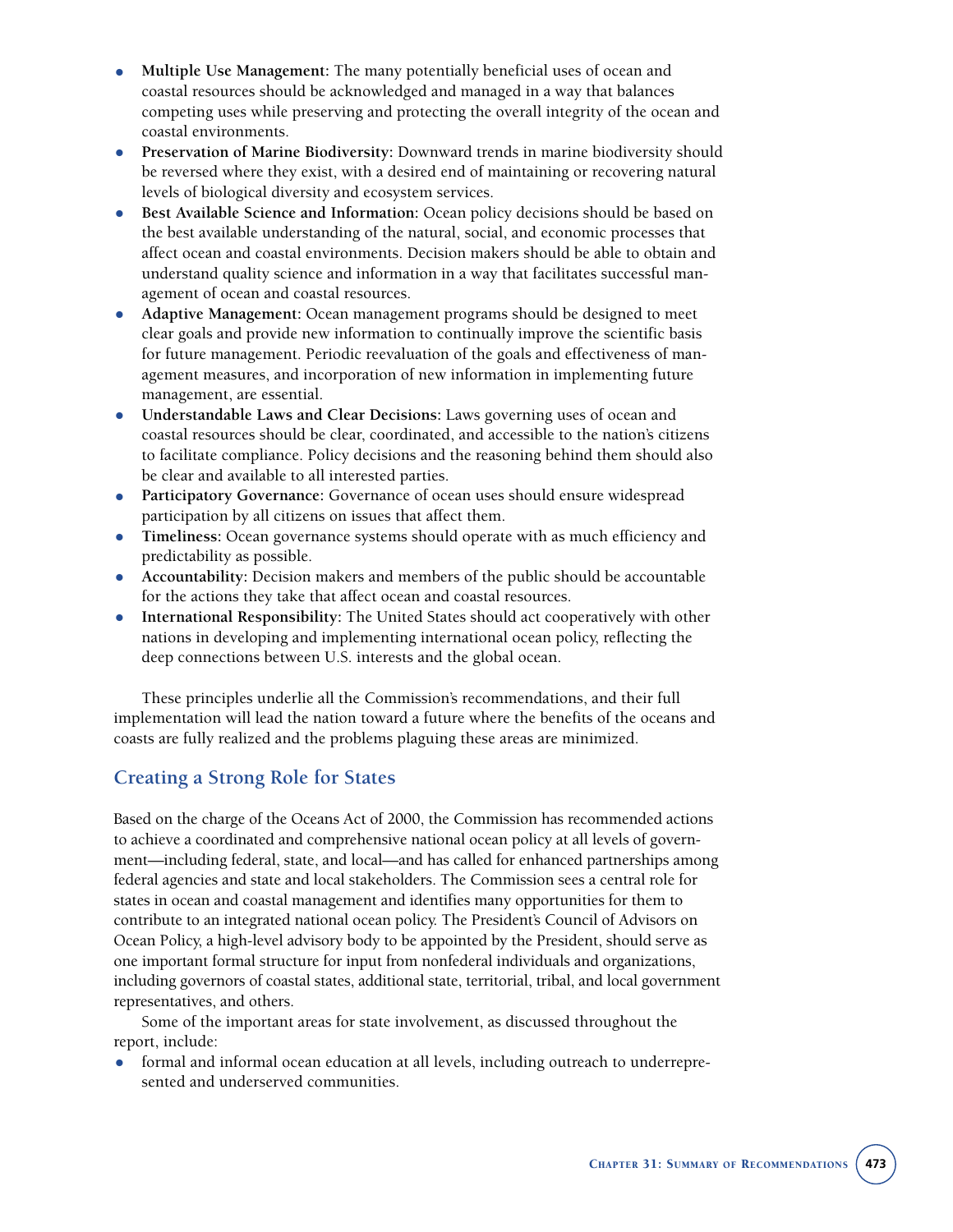- creation of regional ocean councils to help coordinate federal, state, tribal, and local planning and action, and designation of regional ocean information programs to supply the information needed to support an ecosystem-based approach.
- improved management of coastal areas, including incorporation of coastal watersheds, to achieve better pollution control, growth management, hazards mitigation, transportation planning, sediment management, and habitat conservation and restoration.
- development of a prioritized, comprehensive plan for upgrading the nation's aging and inadequate wastewater and drinking water infrastructure, including improved stormwater management.
- coordination of a national monitoring network and creation of useful products based on monitoring data.
- planning for early detection, prompt notification, and rapid response to marine invasive species.
- prevention of marine debris, in part through public outreach and education.
- management of commercial and recreational fish stocks and sustainable aquaculture operations.
- participation in a broad dialogue on the development of a coordinated offshore management regime, including the design and implementation of marine protected areas.

Another area where state input will be essential is the development of ocean observations and science to support policy decisions. States will need to communicate their information needs and priorities as part of the creation of a national strategy for basic and applied ocean science and technology, including the social science and economic research needed to understand the human dimensions and economic value of the oceans and coasts. States should also participate as full partners in the design and implementation of regional observing systems and their integration into the national Integrated Ocean Observing System.

Many of the Commission's recommendations explicitly call for the executive branch to consult with the nonfederal President's Council of Advisors on Ocean Policy and for federal entities to work closely with state and local governments. But even where it is left unstated, the importance of state input and action is assumed throughout.

# **The Need for Congressional Leadership**

Substantial legislative action will be required to achieve a comprehensive, coordinated ocean policy. Some of the statutory changes needed include codifying a major portion of the new ocean policy framework, providing for organizational and jurisdictional restructuring within and between federal ocean agencies, and strengthening existing ocean programs and initiatives and enacting new ones. However, Congressional implementation of the cross-cutting initiatives called for by the Commission will be tested and challenged by the current organization of the committee systems in the Senate and House of Representatives. (For additional information on congressional committee jurisdictions over the range of ocean and coastal issues, see Appendix F.)

In addition to the recommendations that call for specific legislative changes, Congress will also need to supply additional funding to achieve meaningful improvement. Although a number of administrative and organizational changes can be made at little or no cost, most of the recommendations in this report—whether they call for major new initiatives or for expansion of successful existing programs—can only be implemented with financial support from Congress. Chapter 30 provides an extensive discussion of funding needs, and Appendix G provides a detailed table listing the estimated cost of every recommendation in the report. This should be helpful as a guide in the congressional appropriations process. Chapter 30 also suggests a mechanism, the Ocean Policy Trust Fund, for creating a dedicated, long-term source of support for ocean and coastal science and management.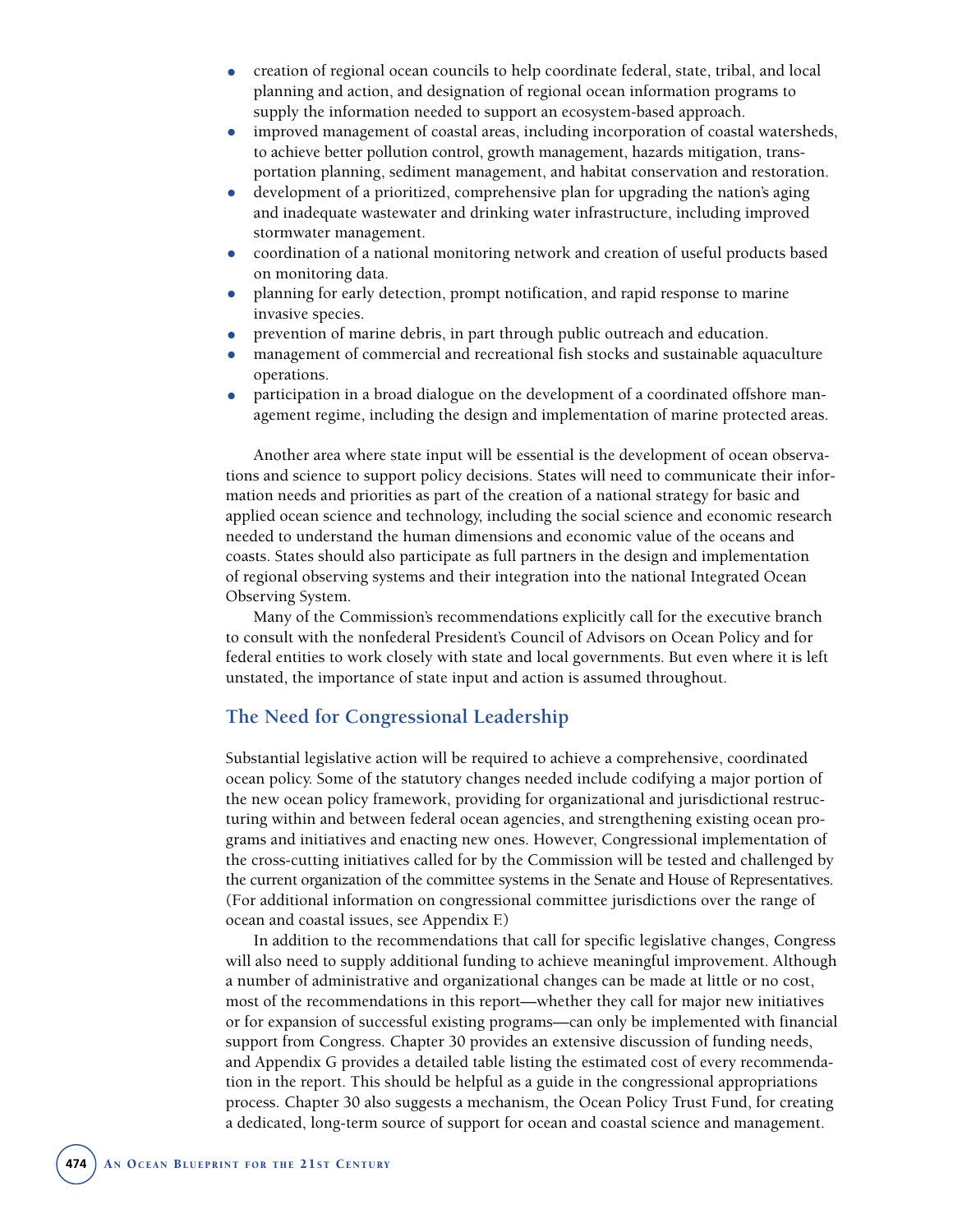# **Index to the Recommendations**

The following section provides an index to all the Commission's recommendations, categorized according to the various organizations and individuals directed to take action. Each entry lists the numbers of all recommendations applicable to that entity. (As a reminder, recommendations are labeled by chapter number. For example, Recommendation 12–5 refers to the 5<sup>th</sup> recommendation in Chapter 12.) The complete text of all the recommendations, organized by chapter, follows this index.

Although each recommendation is listed below under the primary actor or actors charged with implementing it, other organizations or individuals are often tasked with providing input or helping to accomplish the objective. To see further details about implementation, and to fully understand the background and reasoning behind each recommendation, the reader should carefully examine the corresponding chapter of the report.

| Recommendations: |          |           |           |          |           |
|------------------|----------|-----------|-----------|----------|-----------|
| $4 - 1$          | $9 - 1$  | $13 - 2$  | $19 - 14$ | $21 - 2$ | $26 - 3$  |
| $4 - 6$          | $9 - 2$  | $14 - 4$  | $19 - 15$ | $22 - 1$ | $26 - 8$  |
| $4 - 7$          | $9 - 4$  | $14 - 10$ | $19 - 16$ | $23 - 4$ | $26 - 11$ |
| $6 - 2$          | $11 - 1$ | $16 - 5$  | $20 - 1$  | $24 - 1$ | $27 - 4$  |
| $7 - 1$          | $11 - 3$ | $19 - 1$  | $20 - 2$  | $24 - 5$ | $27 - 5$  |
| $7 - 4$          | $12 - 2$ | $19 - 10$ | $20 - 5$  | $25 - 1$ | $28 - 1$  |
| $8 - 1$          | $12 - 6$ | $19 - 12$ | $20 - 6$  | $25 - 4$ | $30 - 1$  |
| $8 - 2$          | $13 - 1$ | $19 - 13$ | $21 - 1$  | $25 - 8$ |           |

# **Recommendations to Congress**

# **Recommendations to the Executive Branch Leadership**

# **The President**

Recommendations: 4–1, 4–4, 4–6, 5–2, 5–3, 7–2, 7–5, 28–6

# **Assistant to the President** *(proposed)*

Recommendations: 4–4, 7–3

# **National Ocean Council** *(proposed)*

| Recommendations: |          |           |           |           |          |
|------------------|----------|-----------|-----------|-----------|----------|
| $4 - 2$          | $8 - 5$  | $12 - 1$  | $17 - 6$  | $25 - 3$  | $29 - 2$ |
| $4 - 3$          | $9 - 3$  | $13 - 1$  | $17 - 8$  | $25 - 5$  | $29 - 3$ |
| $4 - 8$          | $9 - 4$  | $14 - 8$  | $18 - 3$  | $26 - 1$  | $29 - 4$ |
| $4 - 9$          | $10 - 2$ | $14 - 9$  | $19 - 27$ | $26 - 12$ | $30 - 2$ |
| $5 - 1$          | $10 - 3$ | $16 - 12$ | $20 - 1$  | $26 - 13$ |          |
| $6 - 1$          | $10 - 4$ | $17 - 2$  | $20 - 7$  | $27 - 1$  |          |
| $6 - 2$          | $11 - 2$ | $17 - 3$  | $24 - 4$  | $27 - 3$  |          |
| $6 - 3$          | 11–5     | $17 - 4$  | $25 - 2$  | $28 - 4$  |          |

*NOC Committee on Ocean Science, Education, Technology, and Operations (currently the National Ocean Research Leadership Council)* Recommendations: 4–7, 26–3, 27–1, 28–1, 28–4

**Office on Ocean Education (Ocean.ED) (proposed)** Recommendations: 8–1, 8–4, 8–7, 8–8, 8–9, 8–11, 8–12, 8–16, 8–17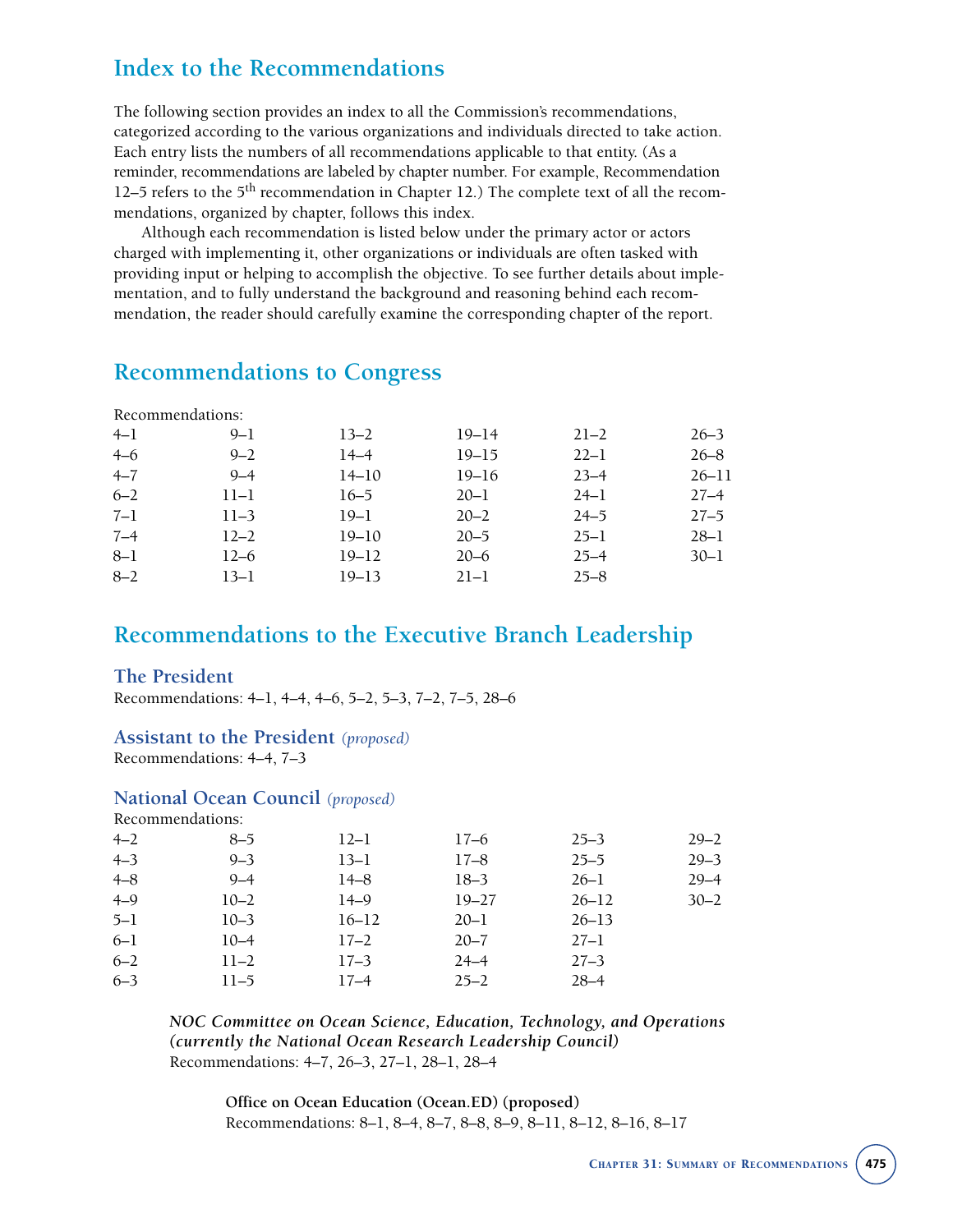**Office on Ocean Observing (Ocean.US)** Recommendations: 24–3, 26–2, 26–3, 26–4, 26–5, 26–7, 26–10

**Office on Ocean Information (Ocean.IT) (proposed)** Recommendations: 28–1, 28–3

*NOC Committee on Ocean Resource Management (proposed)* Recommendations: 4–8, 10–2, 13–2, 18–3, 20–7, 21–2

*NOC International Committee (proposed)* Recommendations: 19–27, 29–3

**President's Council of Advisors on Ocean Policy (proposed)** Recommendation: 4–5

**Council on Environmental Quality** Recommendation: 5–6

# **Office of Management and Budget** Recommendation: 7–2

# **Recommendations to Federal Government Agencies**

# **Department of Agriculture**

Recommendations: 5–2, 11–3, 14–3, 14–7, 17–3

# **Department of Commerce**

Recommendation: 17–3

# *National Oceanic and Atmospheric Administration*

Recommendations:

| $5 - 2$   | $15 - 1$  | $19 - 16$ | $22 - 3$ | $26 - 8$  |
|-----------|-----------|-----------|----------|-----------|
| $5 - 5$   | $15 - 2$  | $19 - 26$ | $23 - 1$ | $26 - 9$  |
| $8 - 2$   | $15 - 3$  | $20 - 4$  | $23 - 2$ | $26 - 10$ |
| $8 - 3$   | $16 - 13$ | $20 - 7$  | $23 - 3$ | $26 - 11$ |
| $8 - 10$  | $18-1$    | $20 - 8$  | $23 - 5$ | $27 - 2$  |
| $8 - 12$  | $18 - 2$  | $20 - 9$  | $24 - 3$ | $27 - 6$  |
| $8 - 13$  | $18 - 4$  | $21 - 3$  | $25 - 6$ | $28 - 2$  |
| $8 - 16$  | $18 - 5$  | $21 - 4$  | $26 - 2$ |           |
| $11 - 3$  | $19-9$    | $22 - 1$  | $26 - 6$ |           |
| $14 - 11$ | $19 - 11$ | $22 - 2$  | $26 - 7$ |           |

#### **National Marine Fisheries Service**

Recommendations:

| $19-4$   | 19–7  | $19 - 17$ | $19 - 21$ | $20 - 3$ |
|----------|-------|-----------|-----------|----------|
| $19 - 5$ | 19–8  | 19–18     | $19 - 22$ |          |
| $19-6$   | 19–14 | $19 - 19$ | $19 - 23$ |          |

**National Sea Grant College Program** Recommendation: 8–6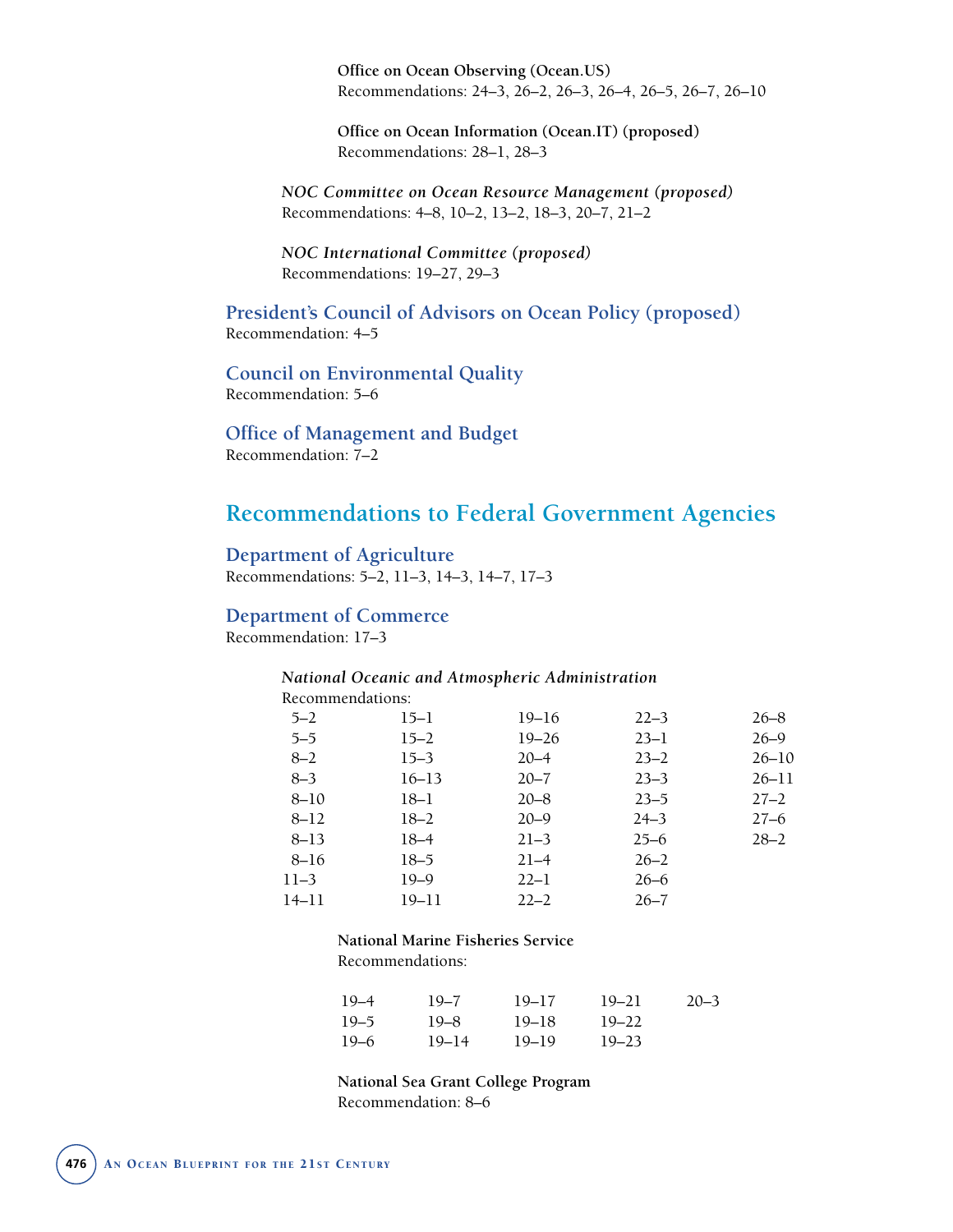# **Department of Defense**

*Army Corps of Engineers* Recommendations: 5–2, 10–1, 11–3, 12–3, 12–5

*Navy* Recommendations: 28–2, 28–5

> **Office of Naval Research** Recommendations: 8–3, 8–10, 8–15, 8–16, 26–6

# **Department of Health and Human Services**

*Food and Drug Administration* Recommendations: 23–5

*National Institute of Environmental Health Sciences* Recommendations: 23–1, 23–2, 23–3

# **Department of Homeland Security**

Recommendation: 17–3

*Coast Guard* Recommendations: 16–1, 16–2, 16–4, 16–10, 16–11, 16–13, 16–14, 17–1, 19–18, 19–20

*Federal Emergency Management Agency* Recommendation: 10–4

# **Department of the Interior**

Recommendations: 5–2, 11–3, 17–3, 20–8, 24–2

*Fish and Wildlife Service* Recommendations: 11–4, 16–7, 20–3, 20–4

*Minerals Management Service*  Recommendations: 16–10, 20–9, 24–3, 24–6

*U.S. Geological Survey* Recommendations: 15–1, 15–3, 20–9

**Department of Labor** Recommendation: 8–12

**Department of State** Recommendations: 18–4, 18–6, 19–24, 19–25, 20–10, 21–4, 29–4, 29–5, 29–7

**Department of Transportation** Recommendations: 13–1, 13–3, 13–4, 13–5, 13–6, 16–10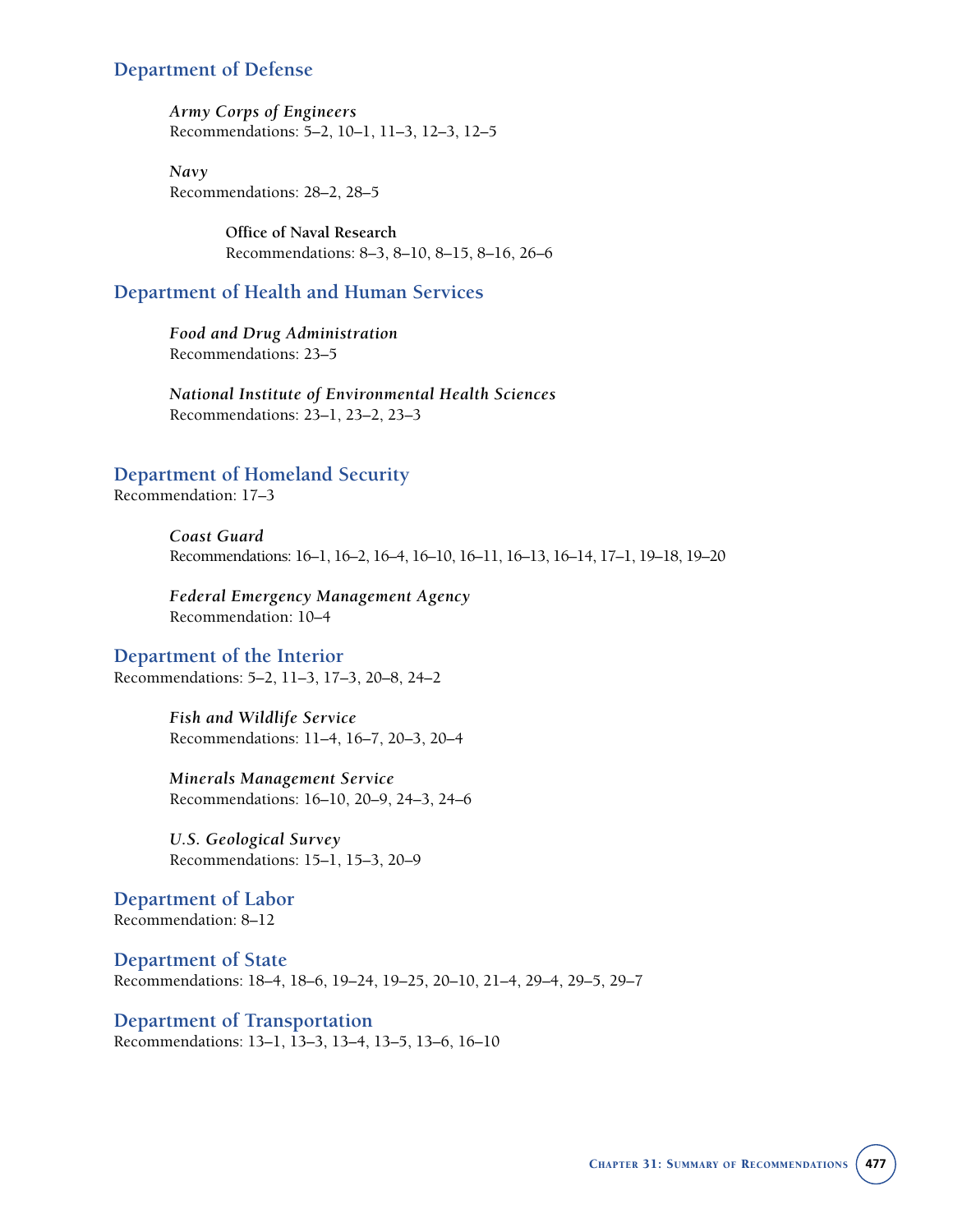# **Environmental Protection Agency**

Recommendations:

| $5 - 2$  | 14–2     | 14–6      | $15-1$ | $16 - 8$  | 18–2     |
|----------|----------|-----------|--------|-----------|----------|
| $5 - 5$  | $14 - 3$ | 14–11     | $15-3$ | 16-9      | $23 - 5$ |
| $12 - 7$ | 14–4     | $14 - 12$ | 16–6   | $16 - 10$ |          |
| $14 - 1$ | 14–5     | 14–13     | 16–7   | $16 - 13$ |          |

# **National Aeronautics and Space Administration**

Recommendations: 8–3, 8–16, 26–6, 26–7, 26–8

# **National Science Foundation**

Recommendations: 8–3, 8–10, 8–14, 8–16, 20–9, 23–1, 23–2, 23–3, 25–6, 26–6

# **Interagency groups**

*Aquatic Nuisance Species Task Force and National Invasive Species Council* Recommendation: 17–5

*Coral Reef Task Force* Recommendations: 21–2, 21–5

*Federal Geographic Data Committee* Recommendation: 25–7

*Interagency Committee for the Marine Transportation System* Recommendation: 13–2

*National Dredging Team*  Recommendation: 12–4

*Task Force on the Collection and Use of Hazards-related Data (proposed)* Recommendation: 10–2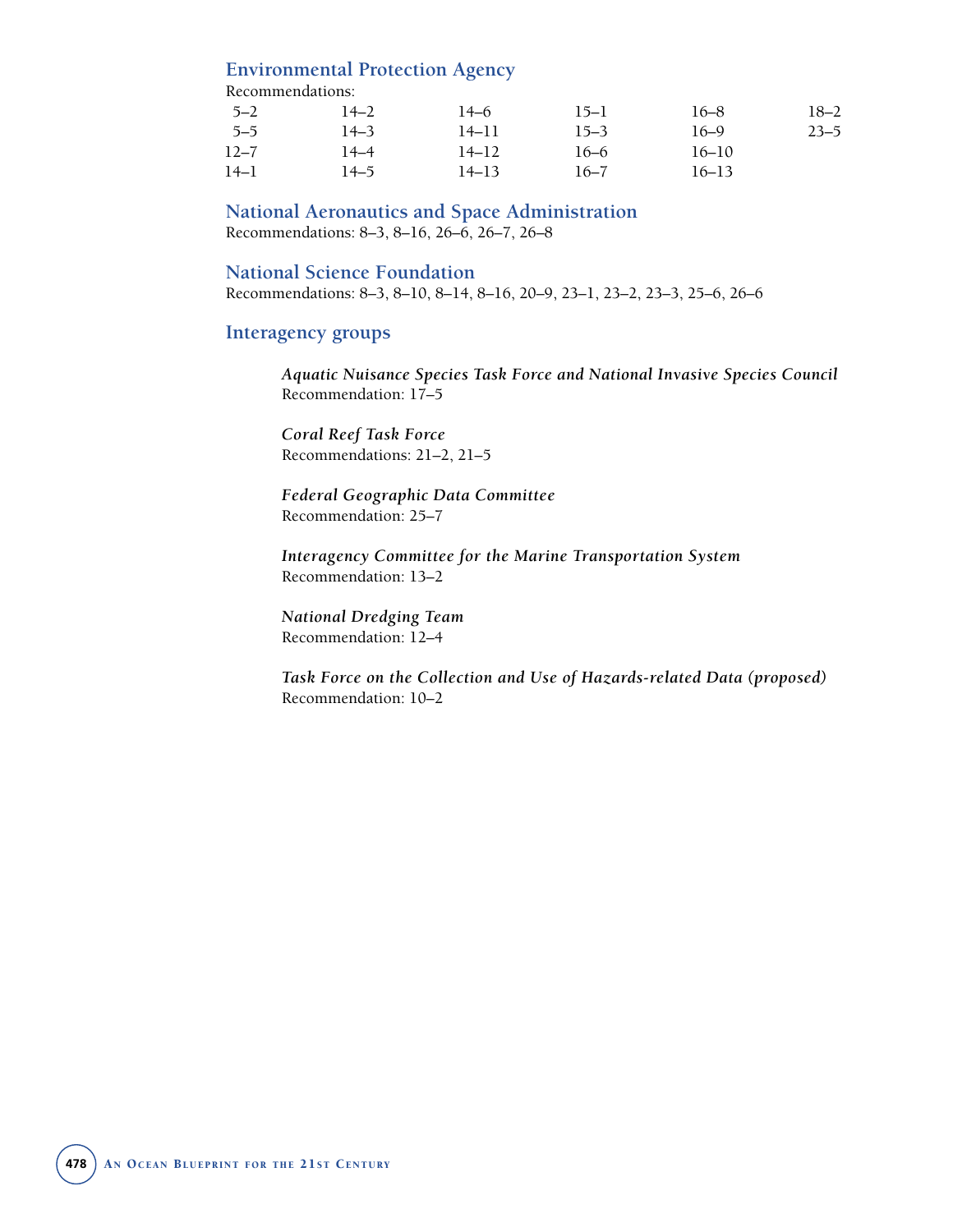# **Recommendations to Regional Bodies**

**Regional Ocean Councils** *(proposed)* Recommendations: 6–2, 6–4, 9–4, 11–2

**Regional Fishery Management Councils** Recommendations: 19–3, 19–5, 19–6, 19–7, 19–15, 19–19, 19–22

> *Scientific and Statistical Committees* Recommendations: 19–2, 19–7

**Interstate Fishery Commissions** Recommendations: 19–15, 19–22

**Regional Dredging Teams** Recommendations: 12–4

# **Recommendations to States**

As noted in the introduction to this chapter, the Commission sees a strong role for state, territorial, tribal, and local governments in implementing ocean policy. The list shown below includes only those recommendations that call for specific actions to be led by state-level actors. Many other recommendations and discussions throughout the report also emphasize the importance of state and local involvement.

Recommendations: 5–1, 5–4, 11–1, 14–2, 14–3, 14–11, 19–10, 19–15, 19–22

# **Recommendations Related to International Ocean Science, Policy, and Management**

| Recommendations: |  |  |  |  |  |  |
|------------------|--|--|--|--|--|--|
| $29 - 4$         |  |  |  |  |  |  |
| $29 - 5$         |  |  |  |  |  |  |
| $29 - 6$         |  |  |  |  |  |  |
| $29 - 7$         |  |  |  |  |  |  |
| $29 - 8$         |  |  |  |  |  |  |
|                  |  |  |  |  |  |  |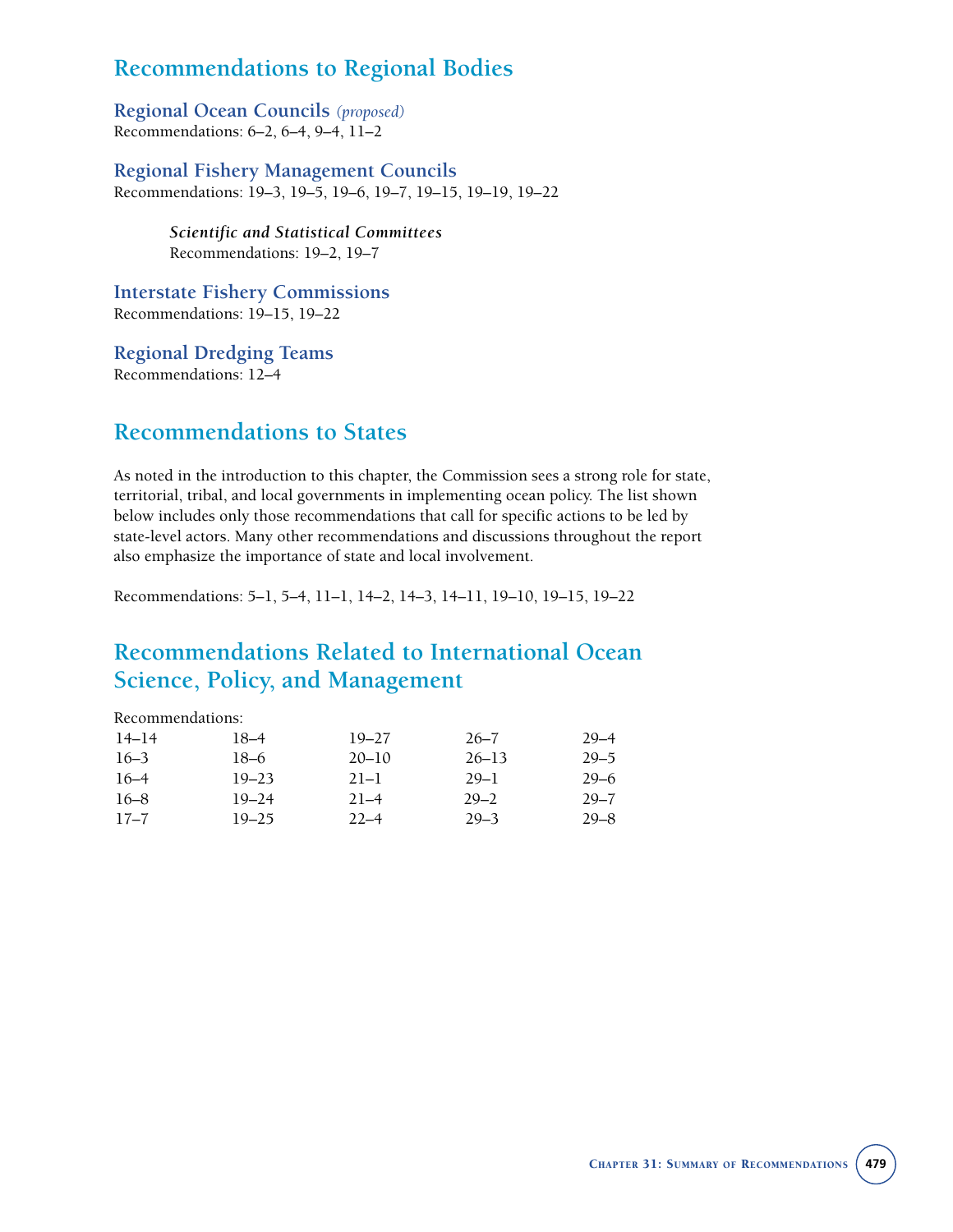# **Complete List of Recommendations in order of Appearance in the Report**

# **Chapter 1: Recognizing Ocean Assets and Challenges**

No recommendations.

# **Chapter 2: Understanding the Past to Shape a New National Ocean Policy**

No recommendations.

# **Chapter 3: Setting the Nation's Sights**

No recommendations.

# **Chapter 4: Enhancing Ocean Leadership and Coordination**

# **Recommendation 4–1**

Congress should establish a National Ocean Council (NOC) within the Executive Office of the President, and a nonfederal President's Council of Advisors on Ocean Policy to provide enhanced federal leadership and coordination for the ocean and coasts. While Congress works to establish these components in law, the President should begin immediately to implement an integrated national ocean policy by establishing the NOC and President's Council of Advisors on Ocean Policy through an executive order, and by designating an Assistant to the President to chair the NOC.

# **Recommendation 4–2**

The National Ocean Council (NOC) should provide high-level attention to ocean and coastal issues, develop appropriate national policies, and coordinate their implementation by the many federal departments and agencies with ocean and coastal responsibilities. The NOC should be:

- chaired by an Assistant to the President.
- composed of cabinet secretaries of departments and directors of independent agencies with appropriate ocean- and coastal-related responsibilities. Heads of other relevant executive departments, agencies, commissions, quasi-official agencies and senior White House officials should be invited to attend meetings of the NOC when appropriate.

The NOC should carry out the following functions:

- develop broad principles (based on those outlined in Chapter 3) and national goals for governance of the nation's oceans and coasts, and periodically review and revise these goals.
- make recommendations to the President on developing and carrying out national ocean policy, including domestic implementation of international ocean agreements.
- coordinate and integrate activities of ocean-related federal agencies and provide incentives for meeting national goals.
- identify statutory and regulatory redundancies or omissions and develop strategies to resolve conflicts, fill gaps, and address new and emerging ocean issues for national and regional benefits.
- guide the effective use of science in ocean policy and ensure the availability of data and information for decision making at national and regional levels.
- develop and support partnerships among government agencies and nongovernmental organizations, the private sector, academia, and the public.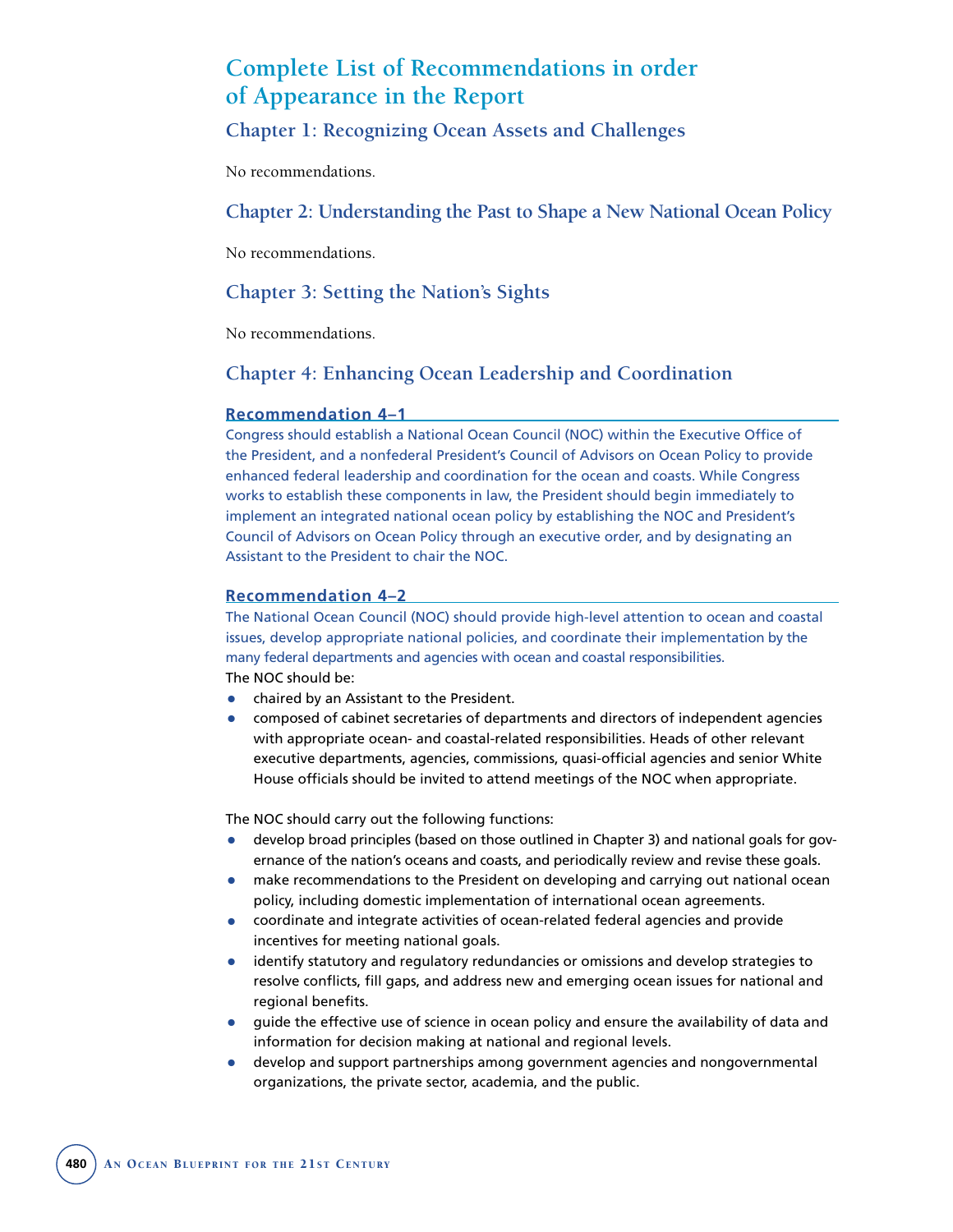- expand education and outreach efforts by federal ocean and coastal agencies.
- work with a broad range of nonfederal stakeholders, governmental and nongovernmental, to develop a broad, flexible, and voluntary process for the establishment of regional ocean councils to help advance regional approaches.
- periodically assess the state of the nation's oceans and coasts to measure the achievement of national ocean goals.

The National Ocean Council (NOC) should adopt the principle of ecosystem-based management and assist federal agencies in moving toward an ecosystem-based management approach. As part of this effort, the NOC should:

- coordinate the development of procedures for the practical application of the precautionary approach and adaptive management.
- encourage agencies to incorporate preservation of marine biodiversity in their management programs and support further study of biodiversity.

# **Recommendation 4–4**

The President should designate an Assistant to the President to provide leadership and support for national ocean and coastal policy.

The Assistant to the President should have the following responsibilities:

- chair the NOC.
- co-chair the President's Council of Advisors on Ocean Policy.
- lead NOC efforts to coordinate federal agency actions related to oceans and coasts.
- make recommendations for federal agency reorganization as needed to improve ocean and coastal management.
- resolve interagency policy disputes on ocean and coastal issues.
- reach out to state, territorial, tribal, and local stakeholders and promote regional approaches to ocean and coastal management.
- consult with the Office of Management and Budget (OMB) director and NOC members to identify programs that contribute significantly to the national policy for oceans and coasts, advise OMB and the agencies on appropriate funding levels for ocean- and coastal-related activities, and prepare the biennial reports mandated by section 5 of the Oceans Act of 2000.

#### **Recommendation 4–5**

The President's Council of Advisors on Ocean Policy, a formal structure for input from nonfederal individuals and organizations, should advise the President on ocean and coastal policy matters.

The President's Council of Advisors on Ocean Policy should be:

- composed of a representative selection of individuals appointed by the President, including governors of coastal states and other appropriate state, territorial, tribal and local government representatives, plus individuals from the private sector, research and education communities, nongovernmental organizations, watershed organizations, and other nonfederal bodies with ocean interests.
- comprised of members knowledgeable about and experienced in ocean and coastal issues.
- co-chaired by the chair of the National Ocean Council and a nonfederal member.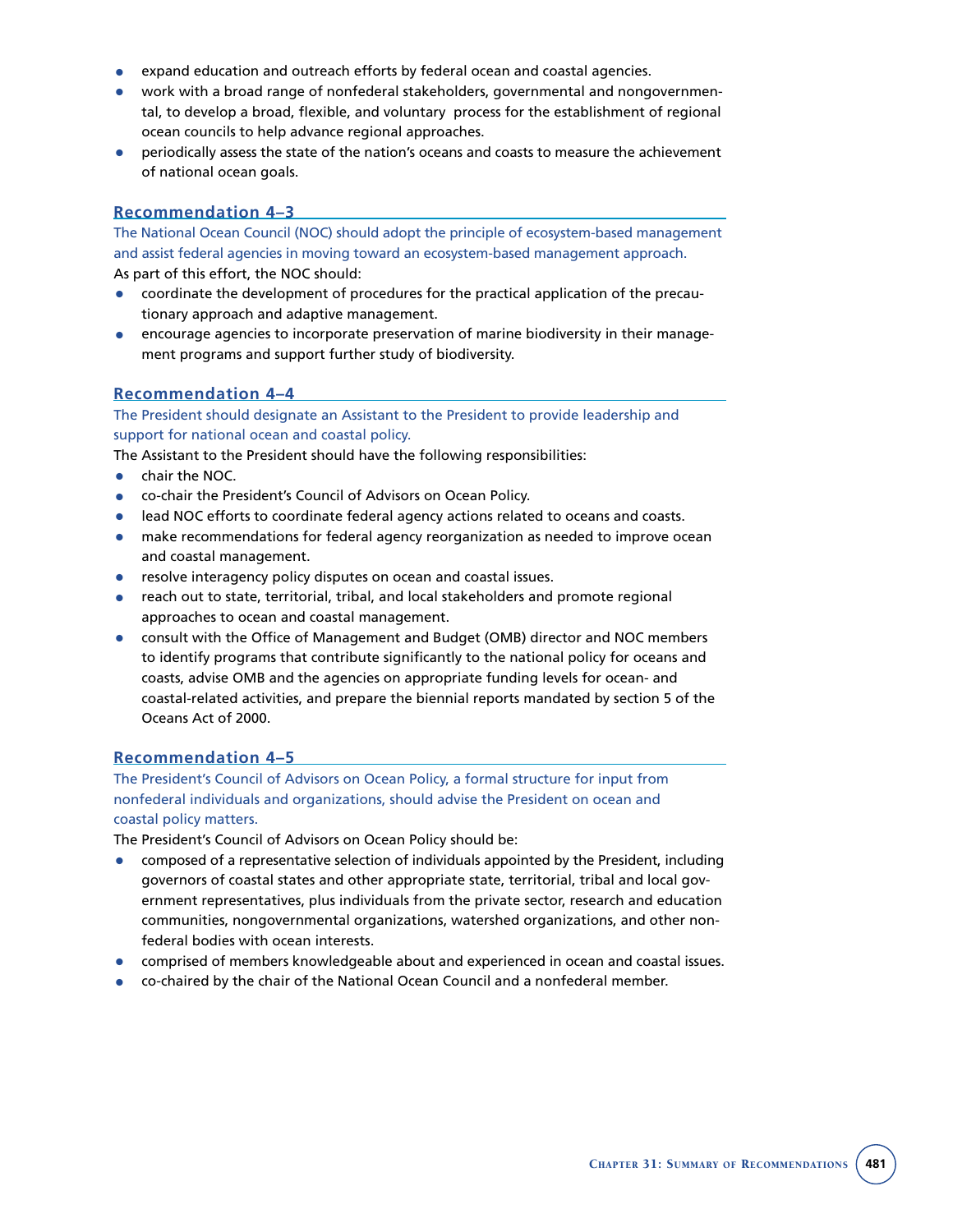Congress should establish an Office of Ocean Policy to support the Assistant to the President, the National Ocean Council (NOC), and the President's Council of Advisors on Ocean Policy. To provide staff support immediately, the President should establish an Office of Ocean Policy through the executive order creating the NOC and the President's Council of Advisors on Ocean Policy.

The Office of Ocean Policy should be:

- composed of a small staff that reports to the Assistant to the President.
- managed by an executive director responsible for daily staff activities.

#### **Recommendation 4–7**

Congress, working with the National Ocean Council (NOC), should amend the National Oceanographic Partnership Act to integrate ocean observing, operations, and education into its marine research mission. A strengthened and enhanced National Ocean Research Leadership Council (NORLC) should be redesignated as the Committee on Ocean Science, Education, Technology, and Operations (COSETO), under the oversight of the NOC. In particular, amendments to the National Oceanographic Partnership Act should specify that the newly-named COSETO:

- reports to the NOC.
- is chaired by the director of the Office of Science and Technology Policy to ensure appropriate links to government-wide science and technology policy and equity among participating federal agencies.
- includes in its mandate coordination and planning of federal marine facilities and operations, federal oversight of the Integrated Ocean Observing System, and coordination of ocean-related education efforts, in addition to its existing research responsibilities.
- includes existing NORLC members plus the director of the National Institute of Environmental Health Sciences at the National Institutes of Health, the assistant secretary for Natural Resources and Environment at the Department of Agriculture, and the undersecretary for science at the Smithsonian Institution.
- subsumes the current tasks of the National Science and Technology Council's Joint Subcommittee on Oceans.
- is supported by the Office of Ocean Policy.

#### **Recommendation 4–8**

The National Ocean Council (NOC) should establish a Committee on Ocean Resource Management to better integrate the resource management activities of ocean-related agencies. This committee should oversee and coordinate the work of existing ocean and coastal interagency groups and less formal efforts, recommend the creation of new topical task forces as needed, and coordinate with government-wide environmental and natural resource efforts that have important ocean components.

The Committee on Ocean Resource Management should:

- be chaired by the chair of the Council on Environmental Quality to ensure appropriate links to government-wide environmental policy and equity among participating federal agencies.
- include undersecretaries and assistant secretaries of departments and agencies that are members of the NOC.
- report to the NOC.
- be supported by the Office of Ocean Policy.

#### **Recommendation 4–9**

The National Ocean Council (NOC) should review all existing ocean-related councils and commissions and make recommendations about their ongoing utility, reporting structure, and connections to the NOC.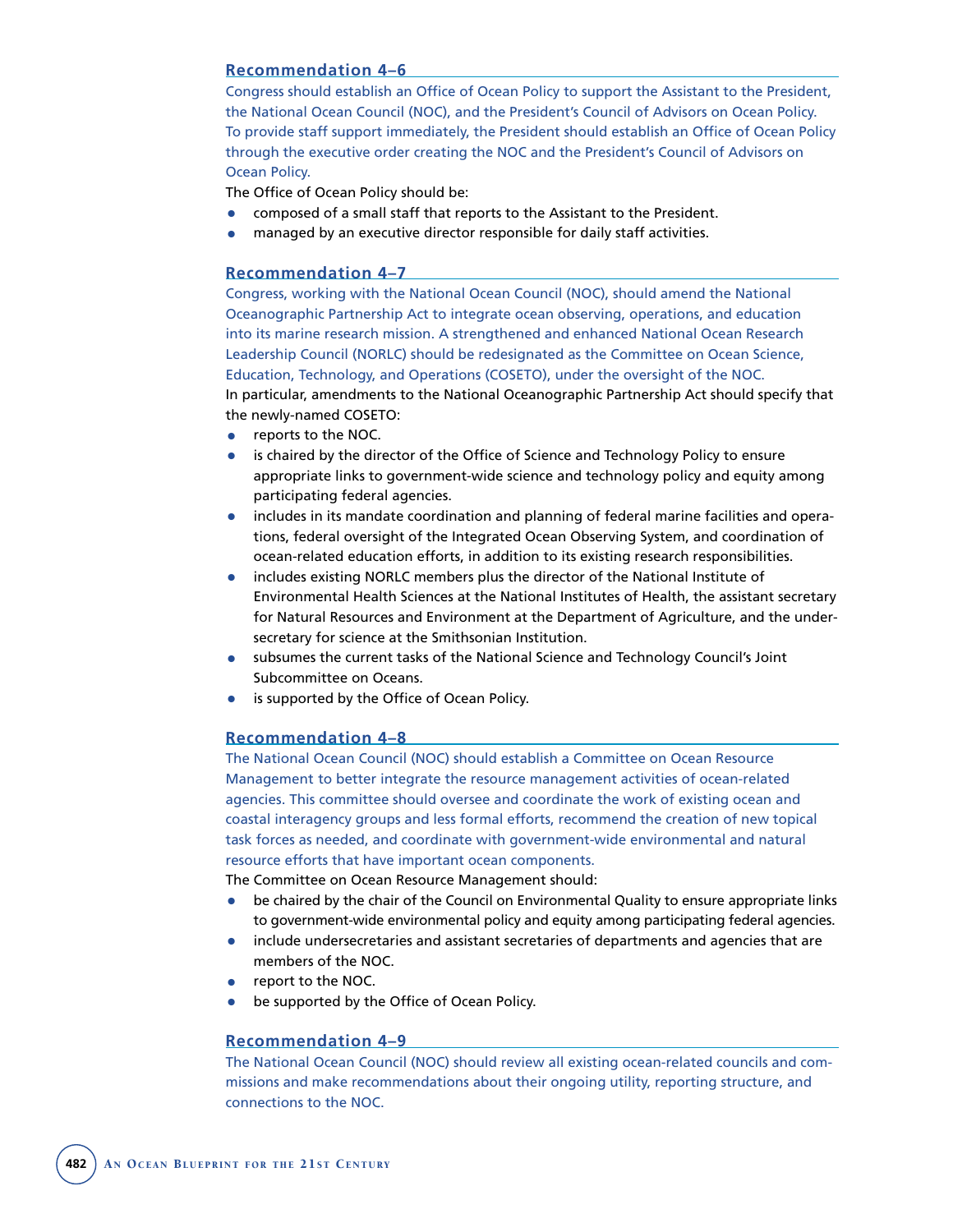# **Chapter 5: Advancing a Regional Approach**

# **Recommendation 5–1**

The National Ocean Council should work with Congress, the President's Council of Advisors on Ocean Policy, and state, territorial, tribal, and local leaders, including representatives from the private sector, nongovernmental organizations, and academia, to develop a flexible and voluntary process for the creation of regional ocean councils. States, working with relevant stakeholders, should use this process to establish regional ocean councils, with support from the National Ocean Council.

# **Recommendation 5–2**

The President, through an executive order, should direct all federal agencies with ocean- and coastal-related functions to immediately improve their regional coordination and increase their outreach efforts to regional stakeholders.

To initiate this process, NOAA, EPA, USACE, DOI, and USDA should:

- collaborate with regional, state, territorial, tribal, and local governments, and nongovernmental parties to identify regional priorities and information needs.
- identify inconsistencies in agency mandates, policies, regulations, practices, or funding that prevent regional issues from being effectively addressed and communicate these to the National Ocean Council.
- improve coordination and communication among agencies, including the possible development of interagency protocols to guide regional decision making.
- coordinate funding and grants in a manner consistent with regional priorities.

# **Recommendation 5–3**

The President should form a task force of federal resource management agencies to develop a proposal for adoption and implementation of common federal regional boundaries. The task force should solicit input from state, territorial, tribal, and local representatives.

# **Recommendation 5–4**

Pending the creation of a regional ocean council, the governors in each region should select a suitable entity to operate a regional ocean information program that carries out research, data collection, information product development, and outreach based on the needs and priorities of ocean and coastal decision makers.

The entity assigned to carry out the regional ocean information program should:

- include representation from federal agencies, state, territorial, tribal, and local decision makers, scientists, as well as experts in information exchange and outreach.
- communicate regional research and information priorities to federal agencies and others with ocean and coastal responsibilities to help guide their programs.
- maintain strong links with the regional ocean observing systems to help them fulfill regional data collection requirements while adhering to national Integrated Ocean Observing System requirements.

# **Recommendation 5–5**

The National Oceanic and Atmospheric Administration (NOAA) and the U.S. Environmental Protection Agency (EPA), working with other appropriate federal and regional entities, should coordinate the development of regional ecosystem assessments, to be updated periodically. As part of this process, NOAA and EPA should:

- incorporate data and information developed at the state and local levels, including resource assessments developed by state coastal management programs.
- coordinate with the organization responsible for improving regional ocean information collection and dissemination activities to make optimum use of regional information.
- collaborate closely with regional ocean councils.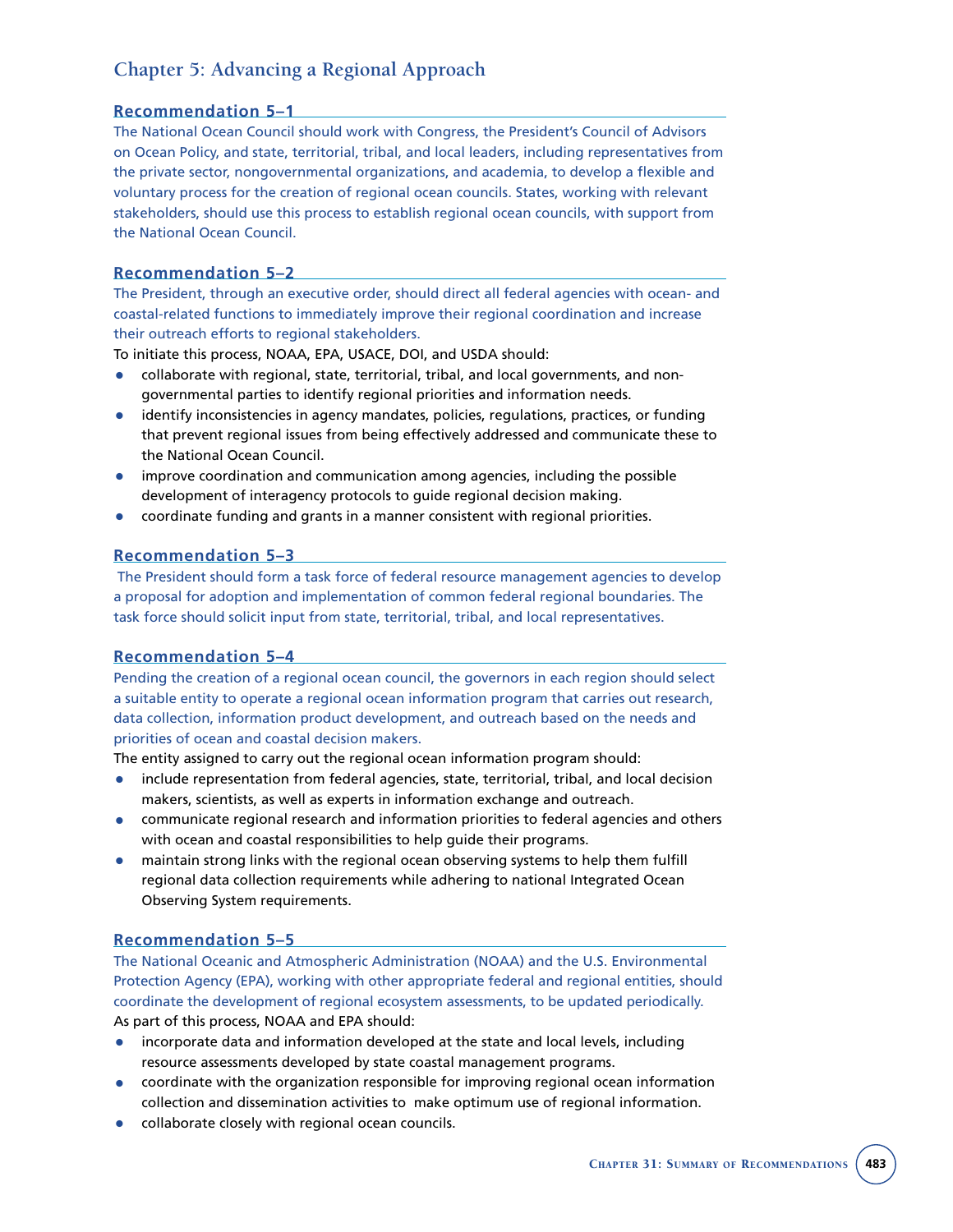The Council on Environmental Quality should revise its National Environmental Policy Act guidelines to state that environmental impact statements for proposed ocean- and coastalrelated activities should incorporate the regional ecosystem assessments called for in Recommendation 5–5.

# **Chapter 6: Coordinating Management in Federal Waters**

#### **Recommendation 6–1**

The National Ocean Council should ensure that each current and emerging activity in federal waters is administered by a lead federal agency and make recommendations for Congressional action where needed. The lead agency should coordinate with other applicable authorities and should ensure full consideration of the public interest.

#### **Recommendation 6–2**

Congress, working with the National Ocean Council (NOC) and regional ocean councils, should establish a balanced, ecosystem-based offshore management regime that sets forth guiding principles for the coordination of offshore activities, including a policy that requires a reasonable portion of the resource rent derived from such activities to be returned to the public. In developing an offshore management regime, Congress, the NOC, and regional ocean councils should:

- adopt as guiding principles those set forth by the Commission.
- recognize the need, where appropriate, for comprehensive, single-purpose ocean governance structures, which would be based on the guiding principles of the new regime and integrated with other uses.
- include a process for addressing new and emerging activities.

#### **Recommendation 6–3**

The National Ocean Council should develop national goals and guidelines leading to a uniform process for the effective design, implementation, and evaluation of marine protected areas. The process should include the following:

- marine protected area designations that are based on the best available science to ensure that an area is appropriate for its intended purpose.
- periodic assessment, monitoring, and modification to ensure continuing ecological and socioeconomic effectiveness of marine protected areas.
- design and implementation that consider issues of national importance, such as freedom of navigation, and are conducted in the context of an ecosystem-based comprehensive offshore management regime.

#### **Recommendation 6–4**

To create effective and enforceable marine protected areas, regional ocean councils and appropriate federal, regional, state, and local entities should work together on marine protected area design, implementation, and evaluation. Planners should follow the process developed by the National Ocean Council, actively soliciting stakeholder input and participation.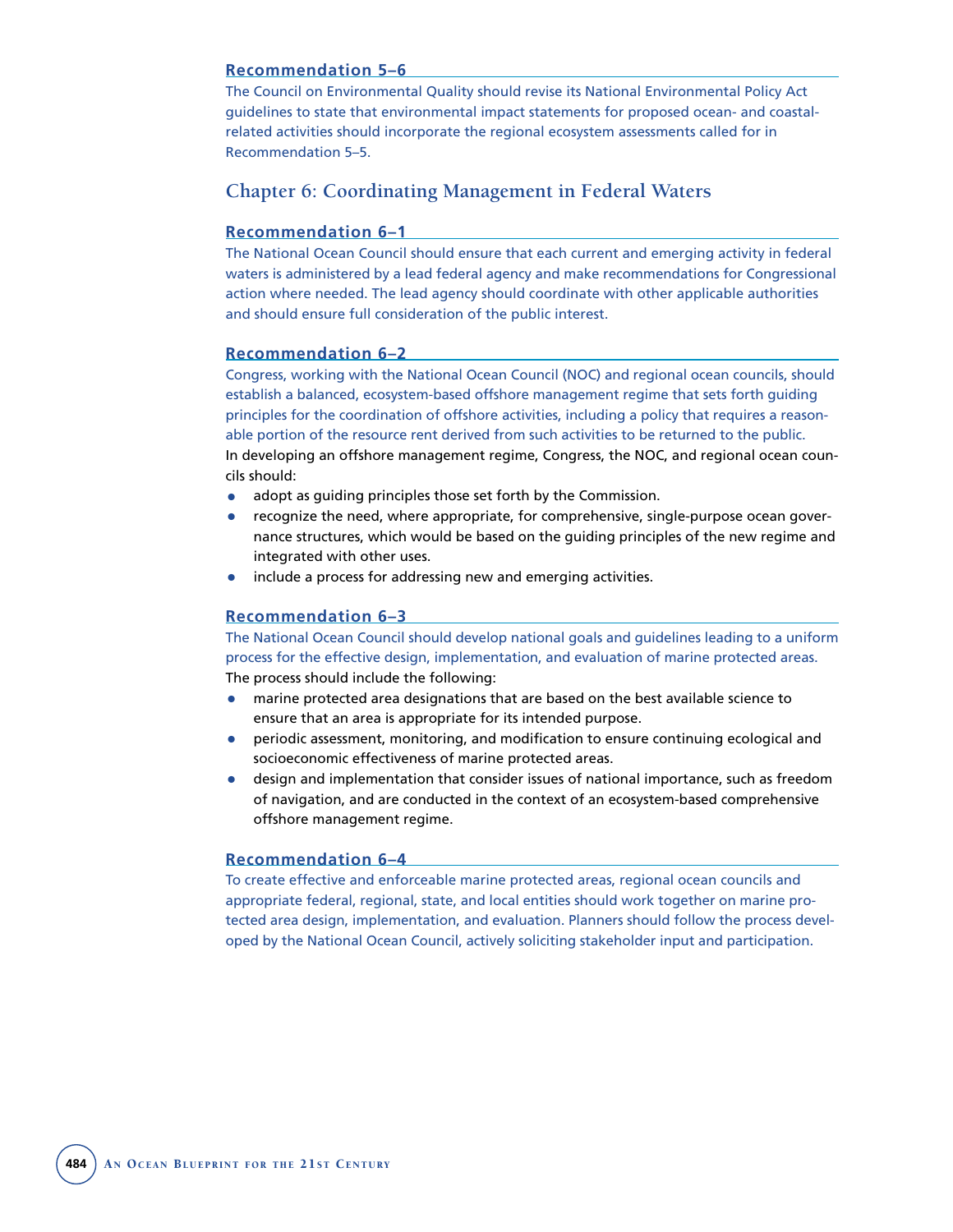# **Chapter 7: Strengthening the Federal Agency Structure**

# **Recommendation 7–1**

Congress should establish an organic act for the National Oceanic and Atmospheric Administration (NOAA) that codifies its existence and mission. The act should ensure that NOAA's structure is consistent with the principles of ecosystem-based management and with its three primary functions of: assessment, prediction, and operations; management; and research and education.

Specifically, NOAA's structure should support its role in:

- assessment, prediction, and operations for ocean, coastal, and atmospheric environments, including mapping and charting, satellite-based and in situ data collection, implementation of the Integrated Ocean Observing System, broadly based data information systems, and weather services and products.
- management of ocean and coastal areas and living and nonliving marine resources, including fisheries, ocean and coastal areas, vulnerable species and habitats, and protection from pollution and invasive species.
- research and education on all aspects of marine resources, including a focus on the importance of research and development, the use of scientifically valid technical data throughout the agency and with external partners, and promotion of educational activities across the agency and with the public.

# **Recommendation 7–2**

The Office of Management and Budget (OMB), at the instruction of the President, should review the National Oceanic and Atmospheric Administration budget within OMB's Natural Resources Programs, along with the budgets of the U.S. Departments of Agriculture, Energy, and the Interior, the U.S. Environmental Protection Agency, the National Science Foundation, the National Aeronautics and Space Administration, and the U.S. Army Corps of Engineers' Directorate of Civil Works.

#### **Recommendation 7–3**

The Assistant to the President, with advice from the National Ocean Council and the President's Council of Advisors on Ocean Policy, should review federal ocean, coastal, and atmospheric programs, and recommend opportunities for consolidation of similar functions.

#### **Recommendation 7–4**

Congress should authorize the President to propose structural reorganization of federal departments and agencies, subject to Congressional approval.

In particular, such legislation should:

- preclude Congress from amending the President's proposal.
- require Congress to vote on the President's proposal within a specified time period after submission of the plan by the President.

# **Recommendation 7–5**

Following establishment of the National Ocean Council and the President's Council of Advisors on Ocean Policy, strengthening of the National Oceanic and Atmospheric Administration, and consolidation of similar federal ocean and coastal programs, the President should propose to Congress a reorganization of the federal government that recognizes the links among all the resources of the sea, land, and air, and establishes a structure for more unified, ecosystembased management of natural resources.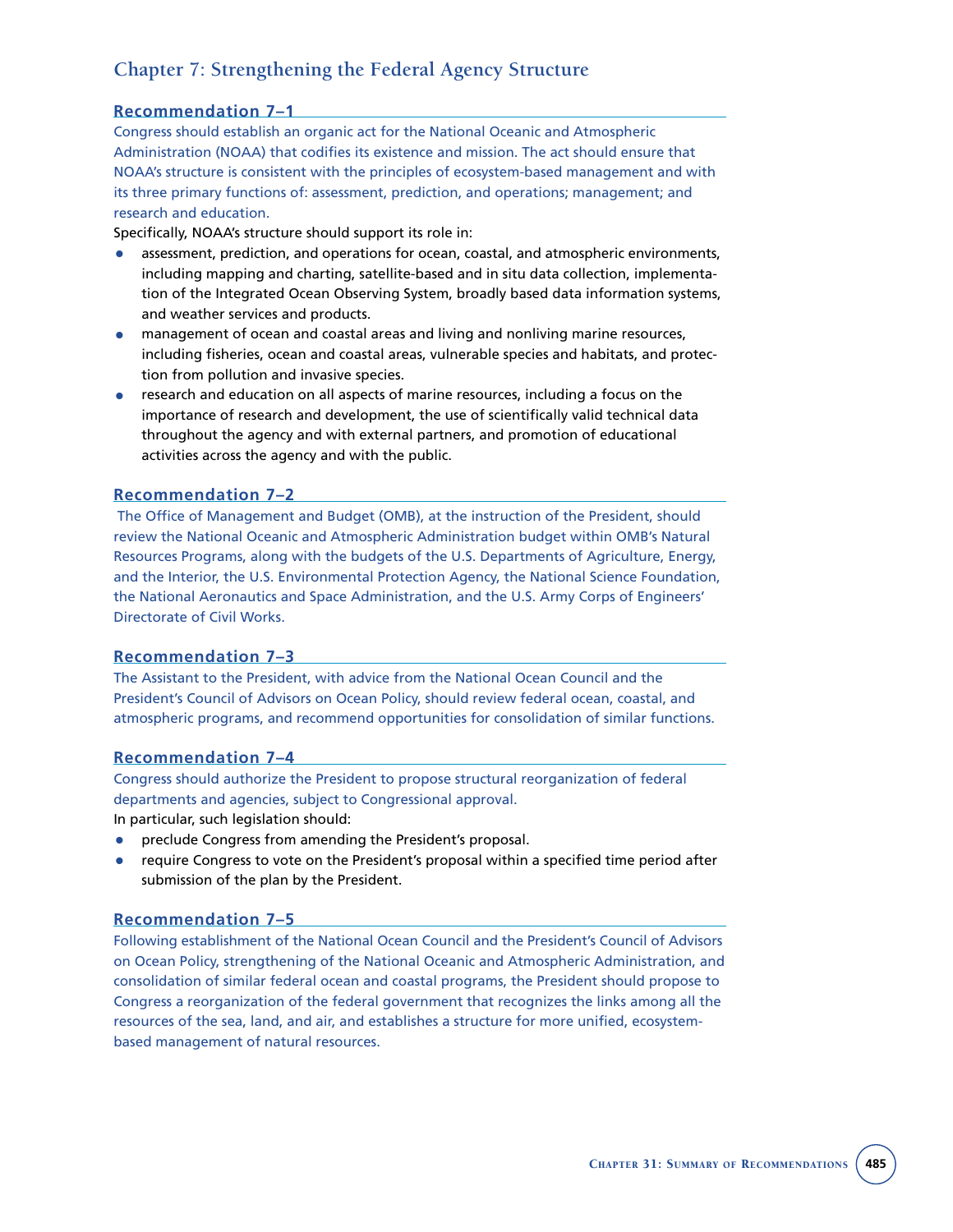# **Chapter 8: Promoting Lifelong Ocean Education**

#### **Recommendation 8–1**

Congress should amend the National Oceanographic Partnership Act to add a national ocean education office (Ocean.ED) with responsibility for strengthening ocean-related education and coordinating federal education efforts.

In particular, Ocean.ED should:

- develop a national strategy for enhancing educational achievement in natural and social sciences and increasing ocean awareness, including promotion of programs that transcend the traditional mission boundaries of individual agencies.
- develop a medium-term (five-year) national plan for ocean-related K–12 and informal education, working with federal, state, and nongovernmental education entities.
- coordinate and integrate all federal ocean-related education activities and investments.
- establish links among federal efforts, state and local education authorities, informal education facilities and programs, institutions of higher learning, and private-sector education initiatives, and strengthen existing partnerships.
- report to the National Ocean Council's Committee on Ocean Science, Education, Technology, and Operations.

#### **Recommendation 8–2**

Congress should provide funding for Ocean.ED operations and program implementation as a line item in the National Oceanic and Atmospheric Administration (NOAA) budget, to be spent at the direction of the National Ocean Council (NOC). NOAA should develop a streamlined process for distributing Ocean.ED funds to other federal and nonfederal entities based on the NOC-approved plan.

#### **Recommendation 8–3**

The National Oceanic and Atmospheric Administration, National Science Foundation, Office of Naval Research, and National Aeronautics and Space Administration should strengthen their support of both formal and informal ocean-related education, including appropriate evaluations of these efforts.

In particular, these agencies should:

- develop, with assistance from Ocean.ED, a cooperative system of dedicated, sustained, multi-agency funding for formal and informal ocean education. This funding should be explicitly linked to the national ocean education plan.
- provide support for development and implementation of ocean-related education materials and activities with a requirement that evaluation mechanisms be included as a component of every program.

#### **Recommendation 8–4**

Ocean.ED should develop a framework for evaluating the effectiveness of ocean-related education programs, ocean-based K–12 professional development programs, best practices for incorporating ocean-based examples into K–12 education, and public education programs.

#### **Recommendation 8–5**

The National Ocean Council (NOC), working with the National Science Foundation, should place the Centers for Ocean Sciences Education Excellence (COSEE) within the NOC structure as a program to be organized and overseen through Ocean.ED. The NOC should also work to expand the COSEE program.

Expansion of COSEE should include:

• tripling the number of regional centers to twenty-one, with each center receiving at least \$1.5 million a year for an initial five year period.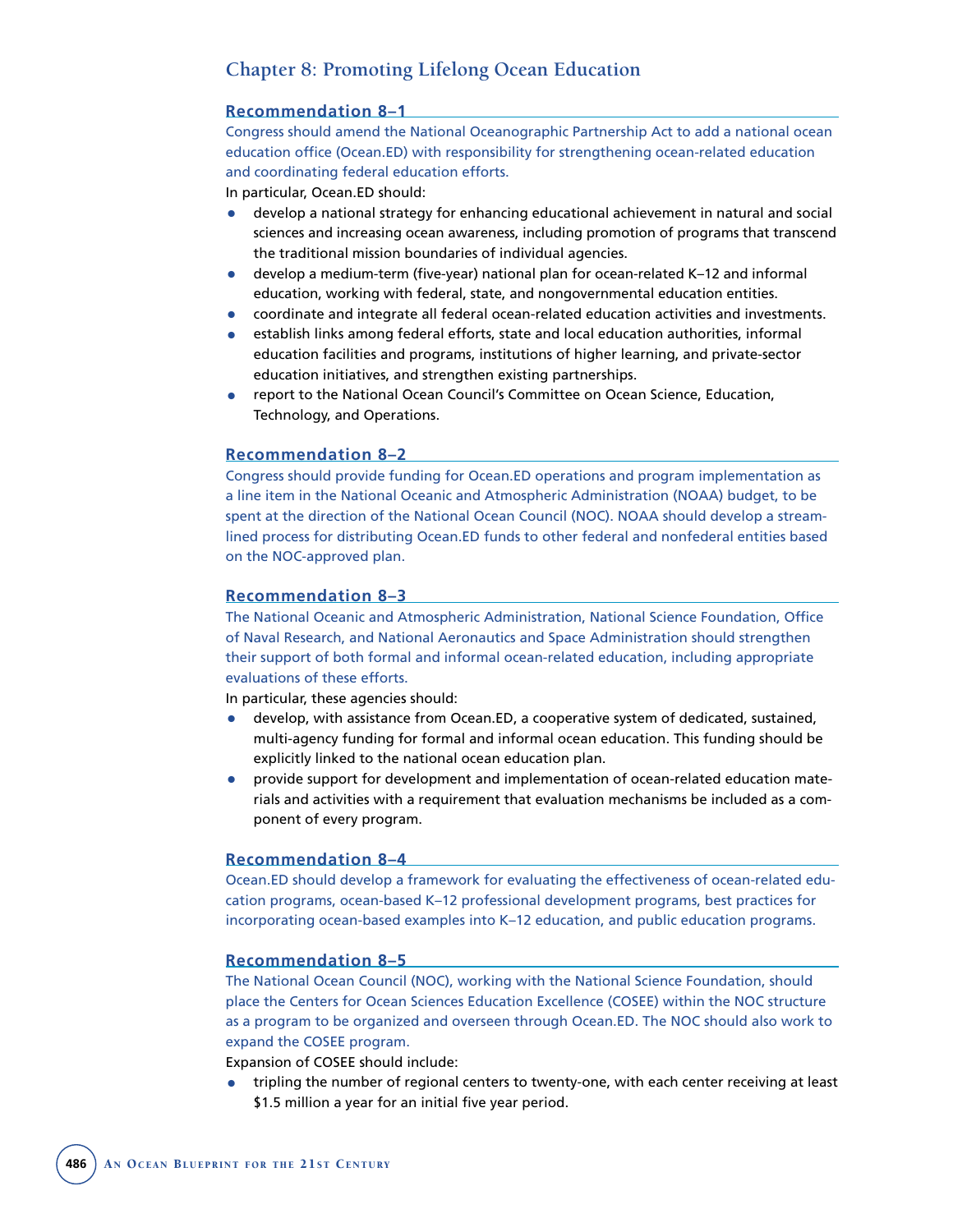- expanding the reach of each center beyond its immediate participants.
- identifying models for successful partnerships between scientists and K–12 teachers.
- devising strategies to incorporate the expertise of university science education specialists.
- implementing professional development programs for K-12 teachers and university research professors.

The National Sea Grant College Program should increase the proportion of its resources dedicated to ocean and coastal education.

# **Recommendation 8–7**

Ocean.ED, working with state and local education authorities and the research community, should coordinate the development and adoption of ocean-related materials and examples that meet existing education standards.

Specifically, Ocean.ED should:

- assess existing ocean-based curricula offerings, highlighting exemplary materials that are aligned with national standards.
- promote the creation of companion materials to the National Science Education Standards that are based on ocean data and research findings (including social and economic fields).
- disseminate ocean-based examples and assessment questions that link to the concept standards in physical and life sciences, geography, history, and other topics and that demonstrate the value of oceans in teaching fundamental concepts.
- promote the development of case studies that stress the interconnected nature of the ocean, land, and atmosphere.

# **Recommendation 8–8**

Ocean.ED, working with academic institutions and local school districts, should help establish more effective relationships between the research and education communities to expand professional development opportunities for teachers and teacher educators. Specifically, Ocean.ED should:

- provide supplemental grants and other rewards to scientists who partner with teachers and teacher educators to include educational components in their research projects.
- establish a grants program for development and implementation of an enhanced core curriculum in science content that incorporates ocean concepts for pre-service teachers. Applicants should be required to demonstrate collaborations and partnerships among education, science, mathematics, and engineering faculty.

# **Recommendation 8–9**

Ocean.ED should promote partnerships among government agencies, school districts, institutions of higher learning, aquariums, science centers, museums, and private marine laboratories to develop more opportunities for students to explore the marine environment, both through virtual means and hands-on field, laboratory, and at-sea experiences. Ocean.ED should ensure that programs for students:

- include a broad range of options, from in-school modules, to accessible after-school activities, daylong field trips, and summer programs.
- acknowledge cultural differences and other aspects of human diversity to expose students and teachers from all cultures and backgrounds to ocean issues.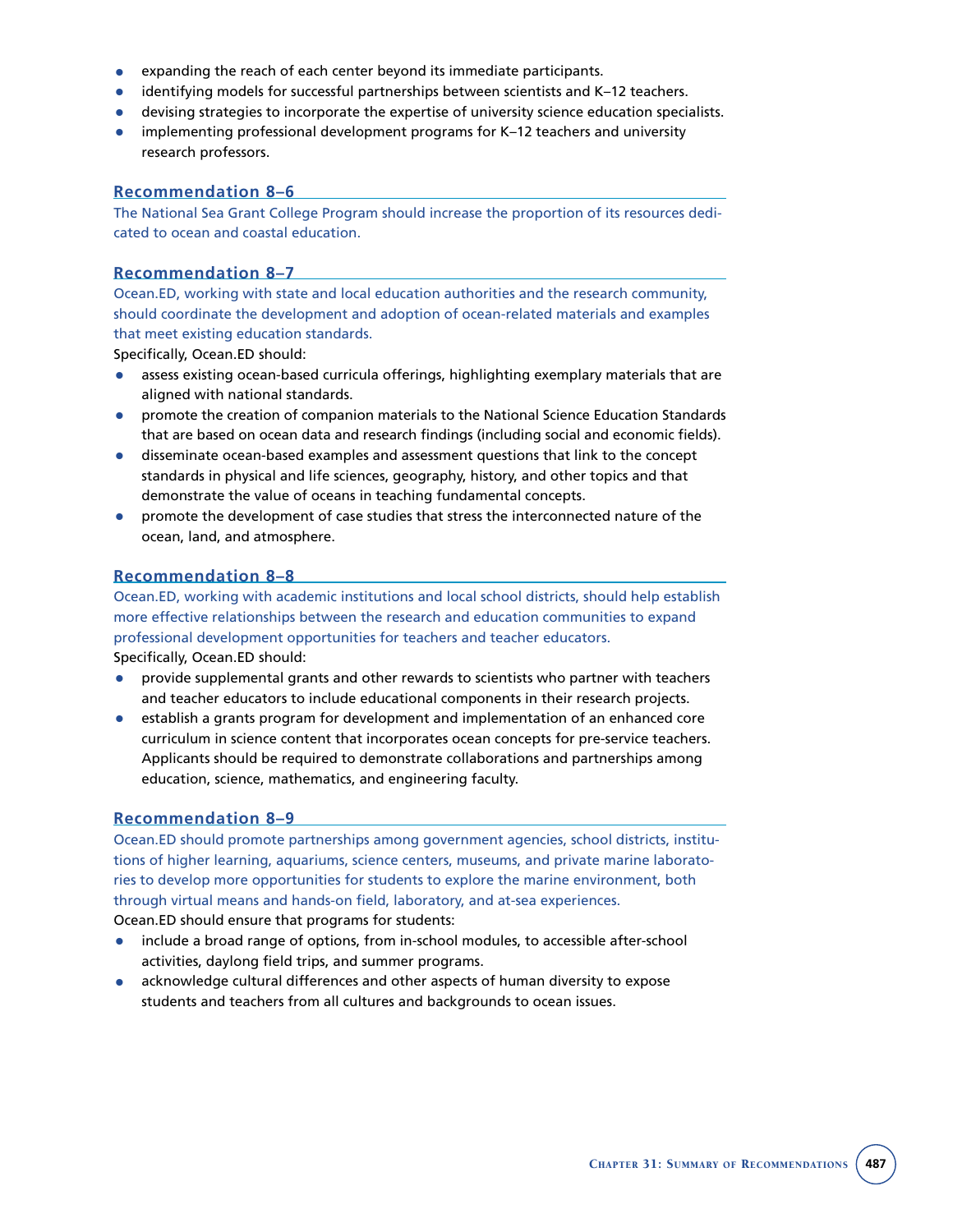The National Oceanic and Atmospheric Administration, National Science Foundation, and Office of Naval Research should support colleges and universities in promoting introductory ocean and coastal science and engineering courses to expose a wider cross-section of students, including non-science majors, to these subjects.

These agencies should support this effort by:

- providing small grants to assist in course development, equipment purchases, faculty support, and field experiences.
- fostering collaborations between institutions with graduate ocean programs and others with a primarily undergraduate population.

#### **Recommendation 8–11**

Ocean.ED should guide and promote the development of the nation's ocean-related workforce. In particular, Ocean.ED should:

- promote student support, diversified educational opportunities, and investment in innovative approaches to graduate education that prepare students for a broad range of careers.
- encourage, with targeted federal support, graduate departments of ocean sciences and engineering to experiment with new or redesigned programs that emphasize crossdisciplinary courses of study.
- set targets for federal stipends for ocean-related education to be competitive with other disciplines.

#### **Recommendation 8–12**

The National Oceanic and Atmospheric Administration and the U.S. Department of Labor should establish a national ocean workforce database and compile an annual report for the National Ocean Council on trends in ocean-related human resource development and needs. This effort should include an information clearinghouse to facilitate career decisions, provide access to career guidance, and enable employers, guidance counselors, and others to develop effective strategies to attract students to ocean-related careers. Ocean.ED should organize an ocean workforce summit every five years to address the alignment of ocean education with workforce needs.

#### **Recommendation 8–13**

The National Oceanic and Atmospheric Administration (NOAA) should establish a national ocean education and training program, patterned after the National Institutes of Health model, within its Office of Education and Sustainable Development to provide diverse and innovative ocean-related education opportunities at the undergraduate, graduate, and postdoctoral levels.

Specifically, NOAA should:

- offer students at the undergraduate level experiential learning opportunities in a range of marine fields through summer internships or similar mechanisms.
- support fellowships and traineeships at the graduate and postdoctoral levels that emphasize interdisciplinary approaches and real-world experiences outside the university setting, especially in areas critical to the agency's mission.
- support professorships in fields of particular interest to NOAA.

#### **Recommendation 8–14**

The National Science Foundation's Directorates for Geosciences, Biological Sciences, and Education and Human Resources should develop cooperative programs to provide diverse, multidisciplinary educational opportunities at the undergraduate, graduate, and postdoctoral levels in a range of ocean-related fields.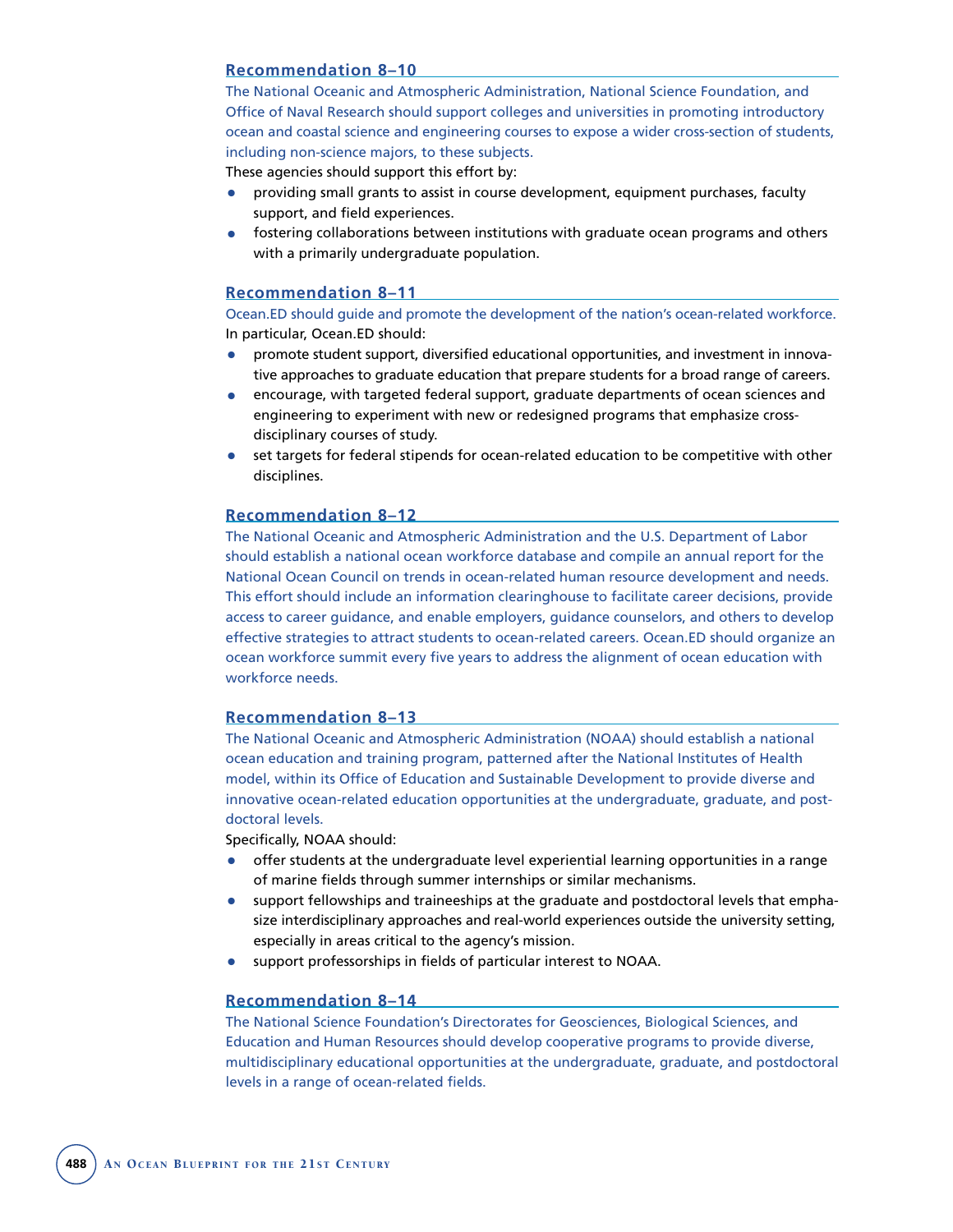The Office of Naval Research (ONR) should reinvigorate its support of graduate education in ocean sciences and engineering. This could be accomplished, in part, by increasing the number of ocean-related awards made under ONR's National Defense Science and Engineering Graduate Fellowship Program.

# **Recommendation 8–16**

The National Oceanic and Atmospheric Administration, National Science Foundation, Office of Naval Research, and National Aeronautics and Space Administration should encourage increased participation of traditionally underrepresented and underserved groups in the ocean-related workforce. Ocean.ED should coordinate among these agencies and institutions of higher learning. Specifically, Ocean.ED should:

- ensure that the appropriate mix of programs and opportunities exists to provide underrepresented and underserved groups ample access to and support for pursuing oceanrelated graduate education, including opportunities at Minority Serving Institutions and other universities and oceanographic institutions.
- ensure that programs are established through a competitive process and evaluated for performance on an annual basis.

# **Recommendation 8–17**

Ocean.ED, working with other appropriate entities, should promote existing mechanisms and establish new approaches for developing and delivering relevant, accessible information and outreach programs that enhance community education.

In particular, Ocean.ED should:

- work with ocean-related informal education initiatives to better engage underrepresented and underserved populations and communities by using mechanisms, materials, and language familiar to and accepted by them.
- work with informal education facilities to develop the capacity to quickly prepare and deliver new science-based materials and programs to the public and the media to capture immediate interest in noteworthy advances in ocean science.
- engage industry, the commercial sector, and the media in community education and stewardship programs.

# **Chapter 9: Managing Coasts and their Watersheds**

# **Recommendation 9–1**

Congress should reauthorize the Coastal Zone Management Act (CZMA) to strengthen the planning and coordination capabilities of coastal states and enable them to incorporate a coastal watershed focus and more effectively manage growth. Amendments should include requirements for resource assessments, the development of measurable goals and performance measures, improved program evaluations, incentives for good performance and disincentives for inaction, and expanded boundaries that include coastal watersheds. Specifically, CZMA amendments should address the following issues:

- **resource assessments**—State coastal management programs should provide for comprehensive periodic assessments of the state's natural, cultural, and economic coastal resources. These assessments will be critical in the development of broader regional ecosystem assessments, as recommended in Chapter 5.
- **goals**—State coastal management programs should develop measurable goals based on coastal resource assessments that are consistent with national and regional goals. State coastal programs should work with local governments, watershed groups, nongovernmental organizations, and other regional entities, including regional ocean councils, to develop these goals.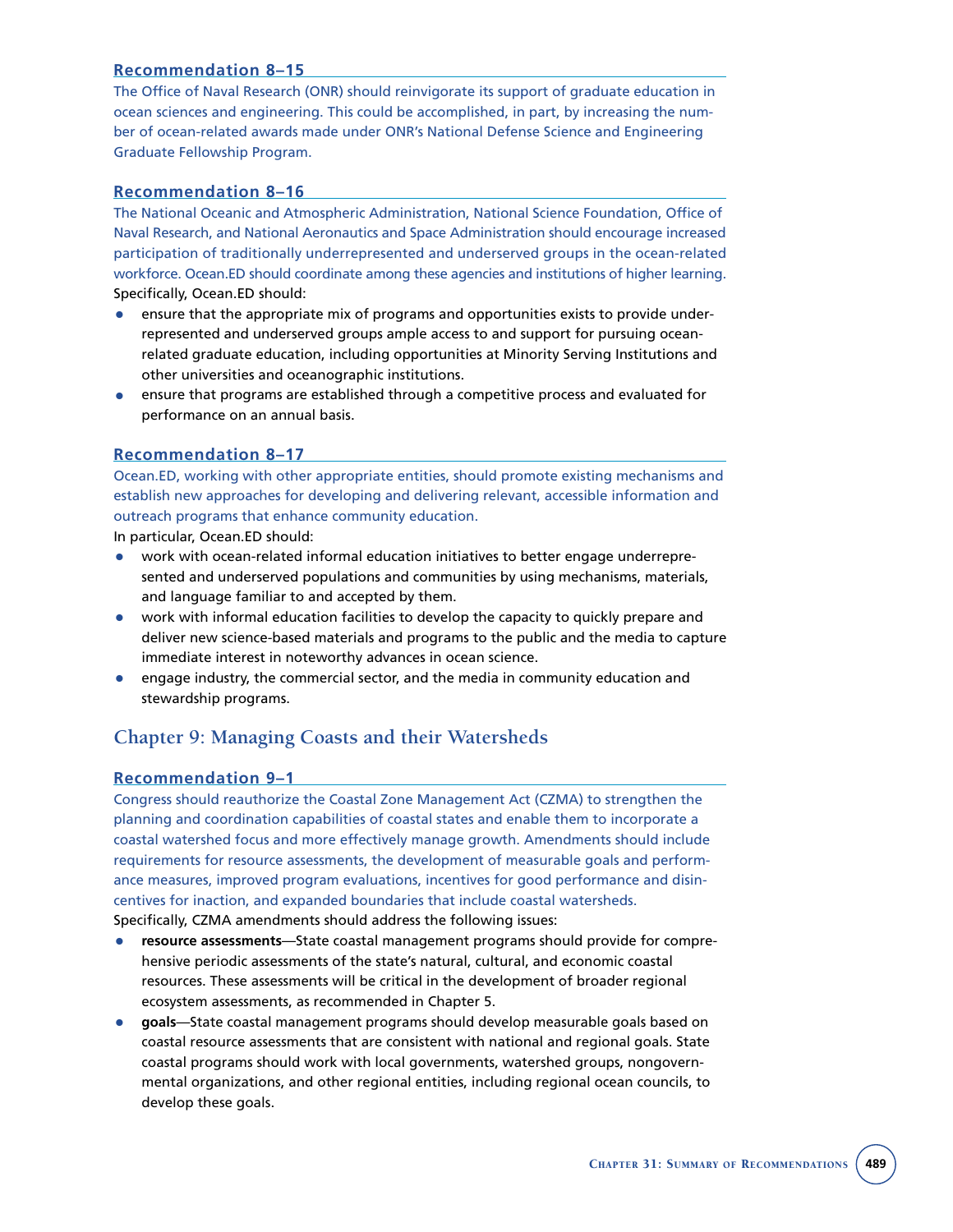- **performance measures**—State coastal management programs should develop performance measures to monitor their progress toward achieving national, regional, and state goals.
- **evaluations**—State coastal management programs should continue to undergo periodic performance evaluations by the National Oceanic and Atmospheric Administration. In addition to the existing evaluation criteria, the performance measures developed by state programs should also be reviewed. The public, representatives of watershed groups, and applicable federal program representatives should participate in these program evaluations.
- **incentives**—Existing incentives for state participation—federal funding and federal consistency authority—should remain, but a substantial portion of the federal funding received by each state should be based on performance. Incentives should be offered to reward exceptional accomplishments, and disincentives should be applied to state coastal management programs that are not making satisfactory progress in achieving program goals.
- **boundaries**—Coastal states should extend the landward side of their coastal zone boundaries to encompass coastal watersheds. Mechanisms should also be established for coordinating with watershed management groups outside of a state's designated coastal zone boundary.

Congress should consolidate area-based coastal management programs in a strengthened National Oceanic and Atmospheric Administration (NOAA), capitalizing on the strengths of each program. At a minimum, this should include bringing together the Coastal Zone Management and National Marine Sanctuary programs and the National Estuarine Research Reserve System, currently administered by NOAA, and additional coastal programs administered by other agencies, including the National Estuary Program, the John H. Chafee Coastal Barrier Resources System, and the U.S. Fish and Wildlife Service Coastal Program.

#### **Recommendation 9–3**

The National Ocean Council should recommend changes to federal funding and infrastructure programs to discourage inappropriate growth in fragile or hazard-prone coastal areas and ensure consistency with national, regional, and state goals aimed at achieving economically and environmentally sustainable development.

#### **Recommendation 9–4**

Congress should amend the Coastal Zone Management Act, Clean Water Act, and other federal laws, where appropriate, to provide better financial, technical, and institutional support for watershed management initiatives. The National Ocean Council and regional ocean councils should enhance support for coastal watershed initiatives by coordinating agency programs, technical assistance, and funding and by overseeing development of an accessible clearinghouse of information on watershed best management practices.

# **Chapter 10: Guarding People and Property against Natural Hazards**

#### **Recommendation 10–1**

The U.S. Army Corps of Engineers' Civil Works Program, with guidance from the National Ocean Council, should ensure valid, peer-reviewed cost-benefit analyses of coastal projects, provide greater transparency to the public, enforce requirements for mitigating the impacts of coastal projects, and coordinate such projects with broader coastal planning efforts.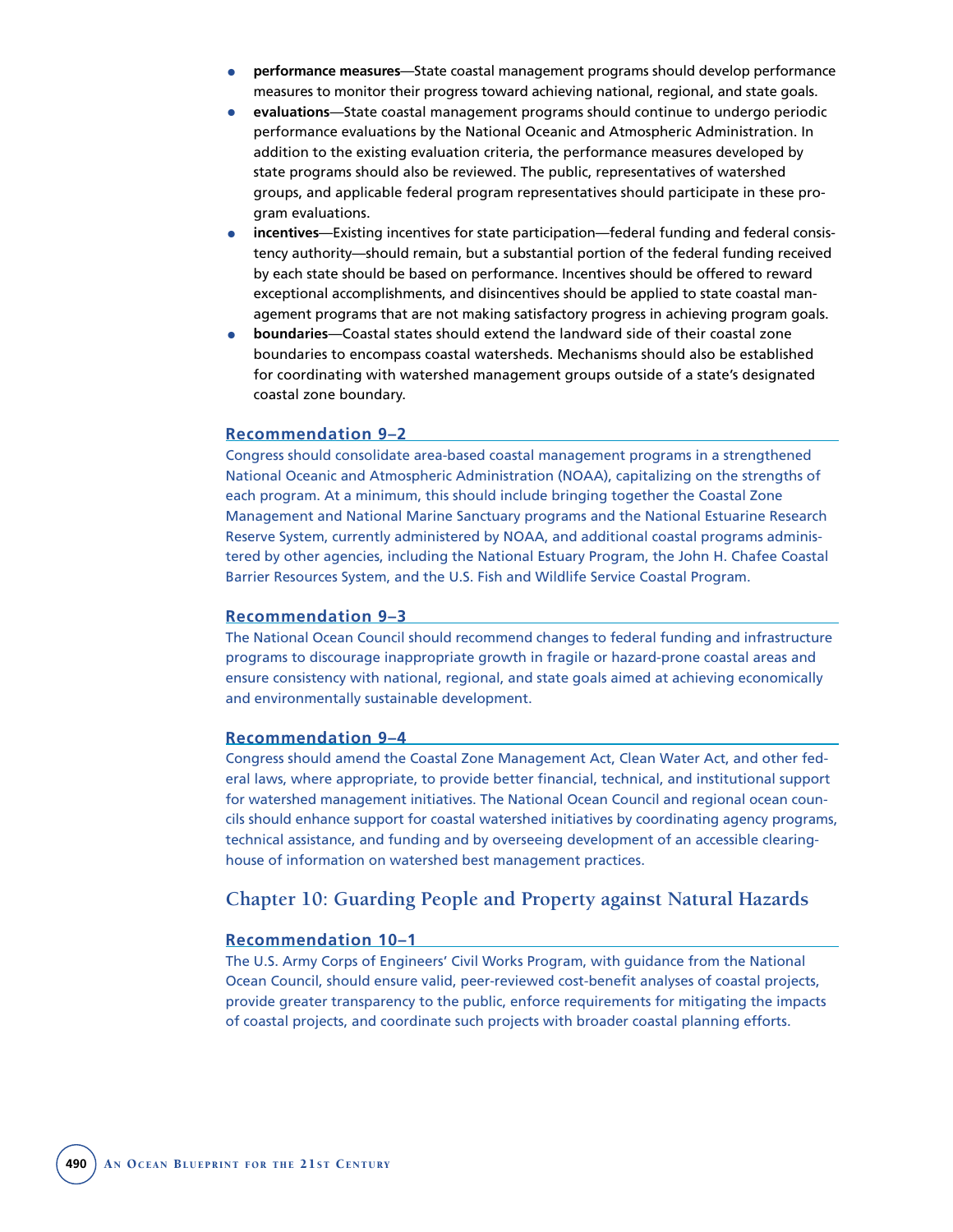The National Ocean Council should establish a task force of appropriate federal agencies and state and local governments, with the Federal Emergency Management Agency in the lead, to improve the collection and use of hazards-related data.

Under the oversight of the NOC's Committee on Ocean Resource Management, the hazardsrelated data task force should develop a coordinated effort that includes the following functions:

- systematic collection, storage, analysis, and dissemination of data on post-disaster losses and the cost of mitigation efforts.
- development and transmittal to communities of the information and tools they need to understand the risks of hazards to their residents and their social, physical, economic, and environmental infrastructures.
- cooperation with the Federal Geographic Data Committee and state and local governments to achieve comprehensive, digitized, georeferenced mapping and identification of all natural hazards.
- development of adequate funding proposals for the National Flood Insurance Program map modernization initiative, including a high-priority effort to update maps for highrisk coastal communities.

# **Recommendation 10–3**

The National Ocean Council should recommend changes in the National Flood Insurance Program (NFIP) to reduce incentives for development in high-hazard areas.

Specifically, NFIP changes should:

- establish clear disincentives to building or rebuilding in coastal high-hazard zones by requiring property owners at risk of erosion to pay actuarially sound rates for insurance.
- enforce measures that reduce vulnerability to natural hazards, including assistance in retrofitting older structures and buyout programs for susceptible structures with repetitive-loss histories.
- create enforceable mechanisms to direct development away from undeveloped floodplains and erosion zones.

# **Recommendation 10–4**

The Federal Emergency Management Agency (FEMA) should enhance technical assistance to state and local governments for developing or improving their hazard mitigation plans. The National Ocean Council should identify opportunities for conditioning federal hazardsrelated financial and infrastructure support on completion of FEMA-approved state and local hazards mitigation plans.

# **Chapter 11: Conserving and Restoring Coastal Habitat**

#### **Recommendation 11–1**

Congress should amend the Coastal Zone Management Act to create a dedicated funding program for coastal and estuarine land conservation. In addition, a larger share of U.S. Department of Agriculture and other federal agency conservation programs should be directed to coastal and estuarine lands. To guide these programs, each state should identify priority coastal habitats and develop a plan for establishing partnerships among willing landowners for conservation purposes, with participation from federal agency, local government, nongovernmental, and private-sector partners.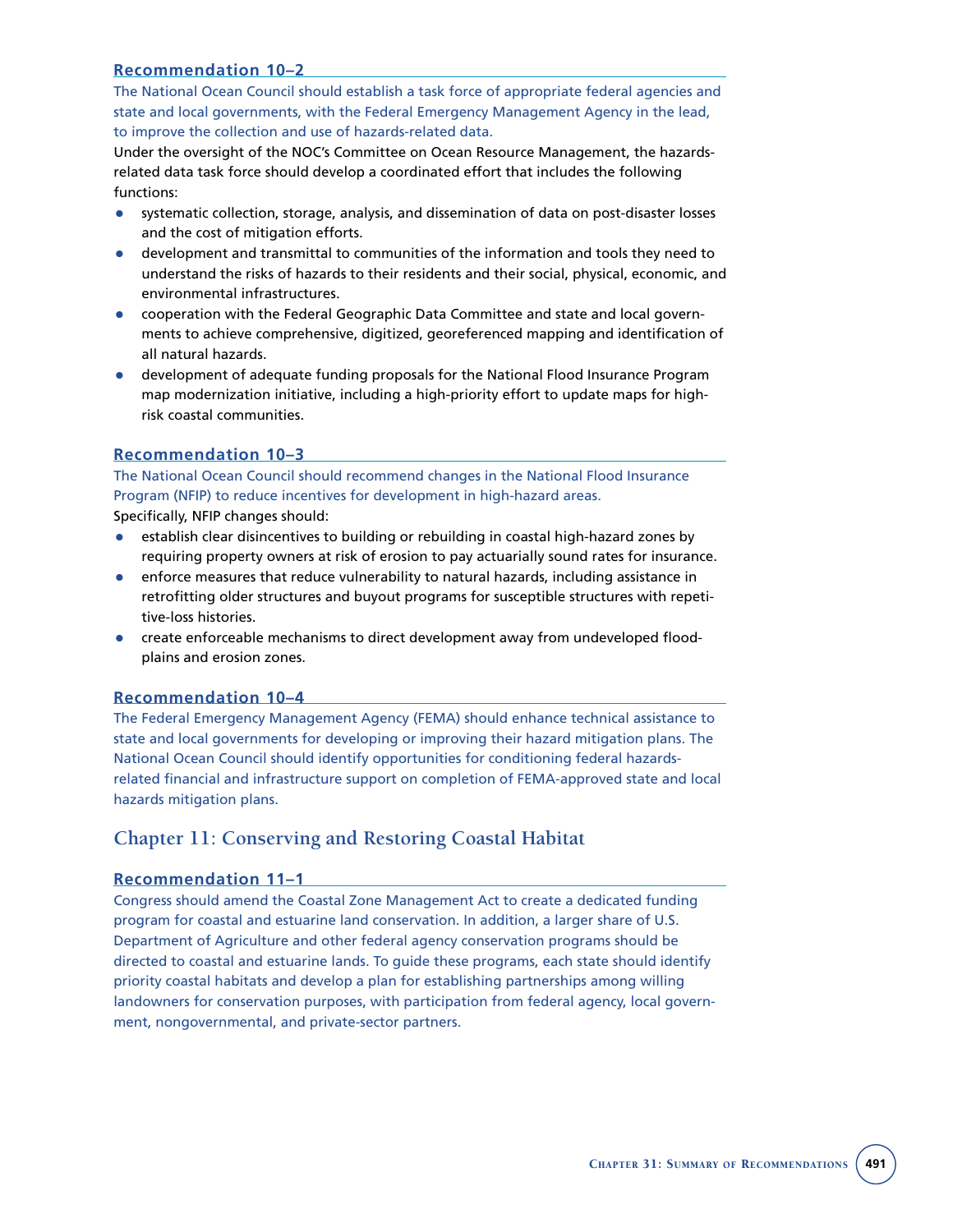The regional ocean councils, working with state coastal management programs and other governmental and nongovernmental entities, should assess regional needs and set goals and priorities for ocean and coastal habitat conservation and restoration efforts that are consistent with state and local goals. The National Ocean Council should develop national goals that are consistent with regional, state, and local goals, and should ensure coordination among all related federal activities.

#### **Recommendation 11–3**

The U.S. Department of the Interior, National Oceanic and Atmospheric Administration, U.S. Department of Agriculture, and U.S. Army Corps of Engineers should enhance their restoration science, monitoring, and assessment activities. Congress should amend relevant legislation to allow greater discretion in using a portion of federal habitat conservation and restoration funds for related research, monitoring, and assessments.

#### **Recommendation 11–4**

The U.S. Fish and Wildlife Service should complete, digitize, and periodically update the National Wetlands Inventory.

#### **Recommendation 11–5**

The National Ocean Council should coordinate development of a comprehensive wetlands protection framework that is linked to coastal habitat and watershed management efforts, and should make specific recommendations for the integration of the Clean Water Act Section 404 wetlands permitting process into that broader management approach.

# **Chapter 12: Managing Sediment and Shorelines**

#### **Recommendation 12–1**

The National Ocean Council should develop a national strategy for managing sediment on a regional basis. The strategy should incorporate ecosystem-based principles, balancing ecological and economic considerations.

In addition, the strategy should:

- acknowledge adverse impacts on marine environments due to urban development, agriculture, dams, dredging, pollutant discharges, and other activities that affect sediment flows or quality.
- ensure involvement of port managers, coastal planners, land use planners, and other stakeholders in watershed planning.
- emphasize watershed management as a tool to address upstream land uses that affect sediment input to rivers and coastal waters.

#### **Recommendation 12–2**

Congress should direct the U.S. Army Corps of Engineers (USACE) to adopt regional and ecosystem-based management approaches in carrying out all of its sediment-related civil works missions and should modify USACE authorities and processes as necessary to achieve this goal.

#### **Recommendation 12–3**

The U.S. Army Corps of Engineers should ensure that its selection of the least-cost disposal option for dredging projects reflects a more accurate accounting of the full range of economic, environmental, and other relevant costs and benefits for options that reuse dredged material, as well as for other disposal methods.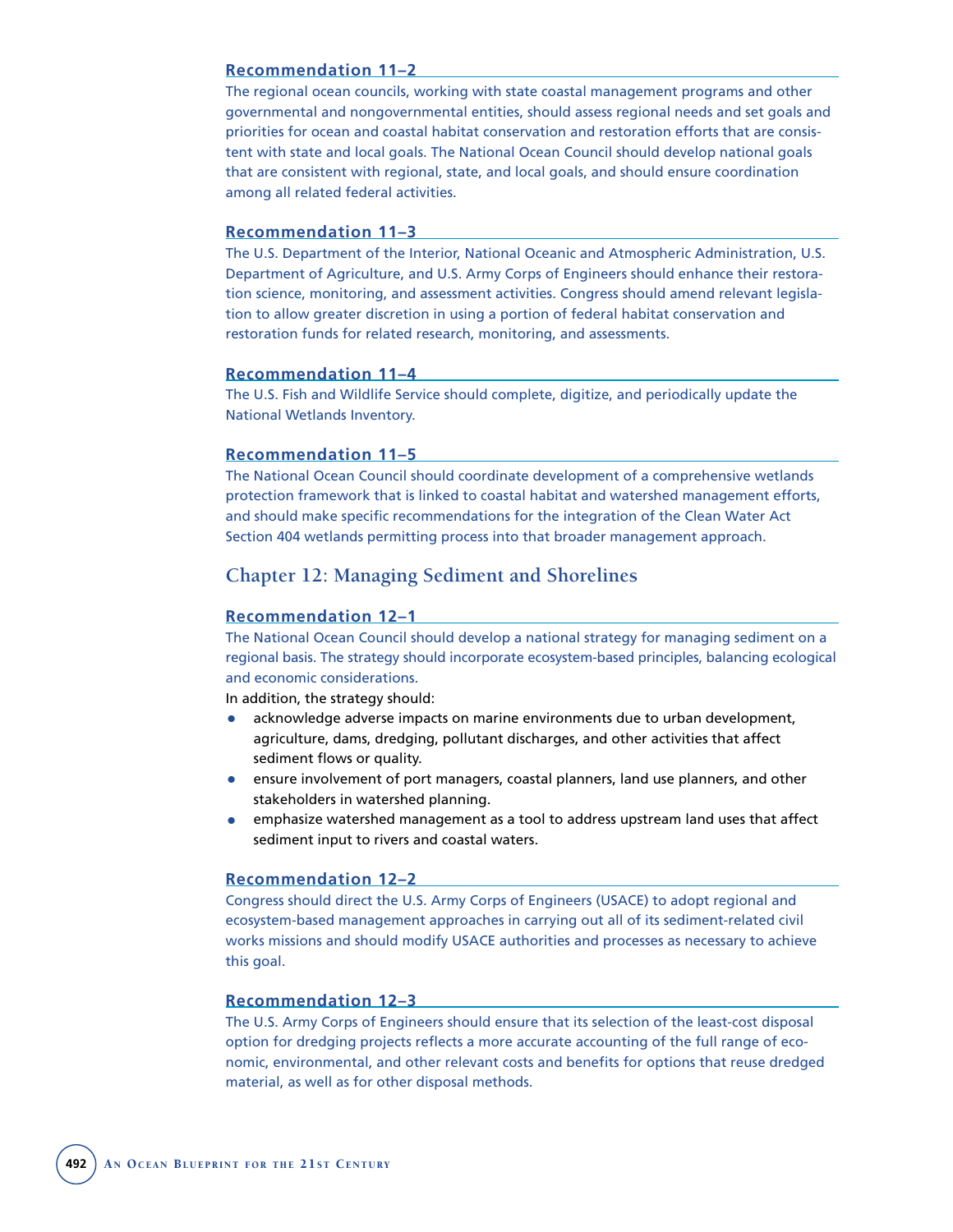The National Dredging Team should ensure vigorous and sustained implementation of the recommendations contained in its *Dredged Material Management: Action Agenda for the Next Decade*, moving toward more ecosystem-based approaches. Regional dredging teams, working with regional ocean councils, should establish sediment management programs that expand beyond single watersheds to larger regional ecosystems.

#### **Recommendation 12–5**

The U.S. Army Corps of Engineers, working with U.S. Department of the Interior agencies, the National Oceanic and Atmospheric Administration, and the U.S. Environmental Protection Agency, in consultation with state and local governments, should develop and implement a strategy for improved assessments, monitoring, research, and technology development to enhance sediment management.

#### **Recommendation 12–6**

Congress should modify its current authorization and funding processes to require the U.S. Army Corps of Engineers (USACE), or an appropriate third party, to monitor outcomes from past USACE projects and assess the cumulative, regional impacts of USACE activities within coastal watersheds and ecosystems. Such assessments should be peer-reviewed consistent with recommendations from the National Research Council.

#### **Recommendation 12–7**

The U.S. Environmental Protection Agency, working with other appropriate entities, including state and local governments, should build upon EPA's 2002 draft contaminated sediments science plan to develop and conduct coordinated strategies for assessment, monitoring, and research to better understand how contaminated sediment is created and transported. The strategies should also develop technologies for better prevention, safer dredging or onsite treatment, and more effective post-recovery treatment of contaminated dredged material.

# **Chapter 13: Supporting Marine Commerce and Transportation**

#### **Recommendation 13–1**

Congress should designate the U.S. Department of Transportation (DOT) as the lead federal agency for planning and oversight of the marine transportation system and DOT should submit regular reports to Congress on the condition and future needs of the system. The National Ocean Council should identify overlapping functions in other federal agencies and make recommendations concerning the advisability of transferring those functions to DOT.

# **Recommendation 13–2**

Congress should codify the Interagency Committee for the Marine Transportation System and place it under the oversight of the National Ocean Council (NOC).

Under the oversight of the NOC's Committee on Ocean Resource Management, the Interagency Committee for the Marine Transportation System should:

- be chaired by the U.S. Department of Transportation.<br>• improve coordination among all participants in the U.
- improve coordination among all participants in the U.S. marine transportation system.
- promote the integration of marine transportation with other modes of transportation and with other ocean and coastal uses and activities.
- recommend strategies and plans for: better informing the public of the importance of marine commerce and transportation; devising alternate funding scenarios to meet short- and long-term demands on the marine transportation system; matching federal revenues derived from marine transportation with funding needs to maintain and improve the system; and delineating short- and long-term priorities.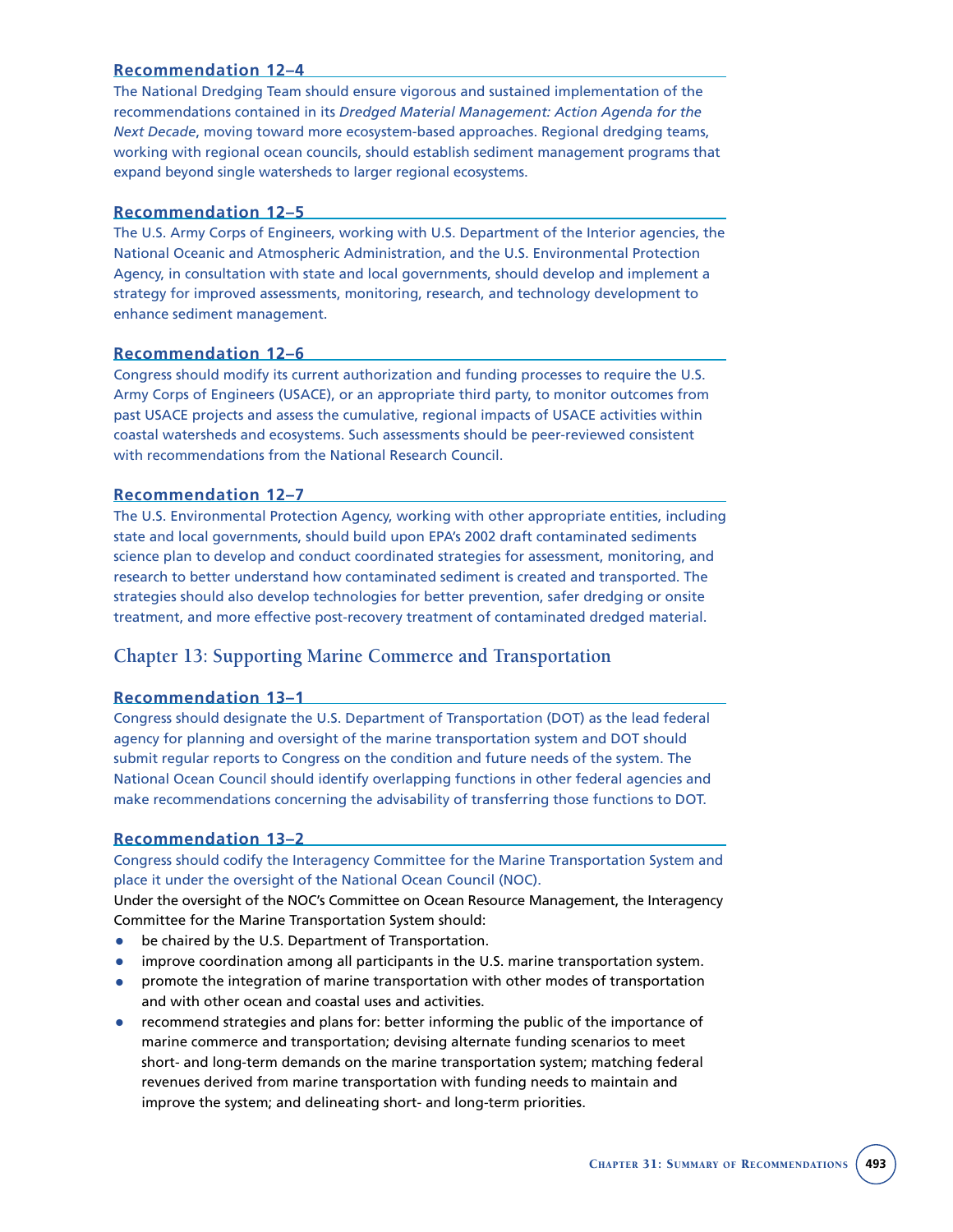The U.S. Department of Transportation should draft a new national freight transportation strategy to support continued growth of the nation's economy and international and domestic trade. This strategy should improve the links between the marine transportation system and other components of the transportation infrastructure, including highways, railways, and airports. Based on the new strategy, investments of national transportation funds should be directed toward planning and implementation of intermodal projects of national significance.

#### **Recommendation 13–4**

The U.S. Department of Transportation should conduct a thorough analysis and assessment of the potential societal and economic benefits of increased short sea shipping.

#### **Recommendation 13–5**

The U.S. Department of Transportation (DOT), working with other appropriate entities, should establish a national data collection, research, and analysis program to provide a comprehensive picture of freight flows in the United States and to enhance the performance of the nation's intermodal transportation system. DOT should periodically assess and prioritize the nation's future needs for ports and intermodal transportation capacity to fulfill the needs of the nation's expected future growth in marine commerce.

The freight information collection program should include:

- economic models that project trade and traffic growth and determine the impacts of growth on U.S. ports and waterways and the inland infrastructures connected to them.
- models and guides to identify bottlenecks and capacity shortfalls.
- consistent, nationally accepted definitions and protocols for measuring capacity.
- innovative trade and transportation data collection technology and research to fill critical data gaps.
- assessment of the social and economic ramifications of marine transportation investments as compared to other transportation investments.

#### **Recommendation 13–6**

The U.S. Department of Transportation (DOT) should incorporate emergency preparedness requirements in developing a national freight transportation strategy. Because this will require input from many agencies and stakeholders, DOT should work closely with the U.S. Department of Homeland Security, Federal Emergency Management Agency, National Oceanic and Atmospheric Administration, U.S. Environmental Protection Agency, ports, and marine industries.

Emergency preparedness planning should focus on:

- prevention of threats to national security and port operations.
- response and recovery practices, including assessments of available resources such as salvage and harbor clearance capacity and alternative port capacity.
- technological requirements for security screening, cargo movement and tracking, and traffic management.
- research and development needs related to innovative technologies that can minimize interruptions and security risks to port operations.
- identification of resources needed to implement prevention, response and recovery strategies for the nation's ports.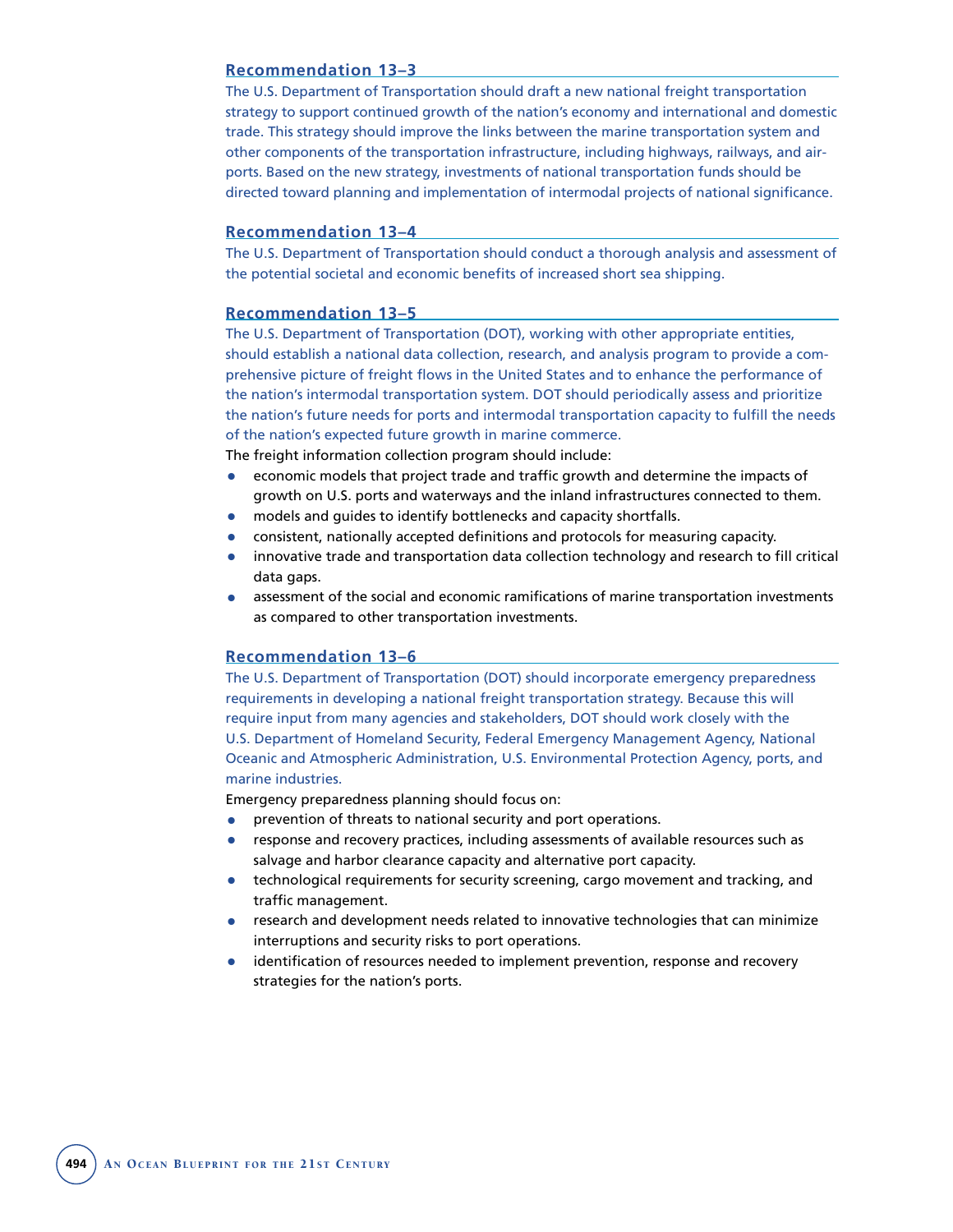# **Chapter 14: Addressing Coastal Water Pollution**

# **Recommendation 14–1**

The U.S. Environmental Protection Agency (EPA), working with states, should require advanced nutrient removal for wastewater treatment plant discharges that contribute to degradation of nutrient-impaired waters as needed to attain water quality standards. EPA should also determine the extent of the impact of chemicals in wastewater from residential and industrial sources, including pharmaceuticals.

In particular, EPA should:

- support research and demonstration projects for biological nutrient removal and other innovative advanced treatment processes to eliminate nitrogen and phosphorus from wastewater discharges.
- ensure that information about innovative advanced treatment processes and technologies is widely disseminated.
- support development of technologies to reduce concentrations of pharmaceuticals, personal care product ingredients, and other biologically active contaminants in wastewater treatment plant discharges.

# **Recommendation 14–2**

The U.S. Environmental Protection Agency (EPA), working with states, should increase technical and financial assistance to help communities improve the permitting, design, installation, operation, and maintenance of septic systems and other on-site treatment facilities. State and local governments, with assistance from EPA, should adopt and enforce more effective building codes and zoning ordinances for septic systems and should improve public education about the benefits of regular maintenance.

# **Recommendation 14–3**

The U.S. Environmental Protection Agency (EPA) and the U.S. Department of Agriculture (USDA) should support research on the removal of nutrients from animal wastes that may pollute water bodies and on the impact of pharmaceuticals and other contaminants on water quality. EPA and USDA should also develop improved best management practices that retain nutrients and pathogens from animal waste on agricultural lands. Where necessary to meet water quality standards, states should issue regulatory controls on concentrated animal feeding operations in addition to those required by EPA.

# **Recommendation 14–4**

The U.S. Environmental Protection Agency (EPA), working with state and local governments and other stakeholders, should develop and periodically review a comprehensive long-term plan to maintain and upgrade the nation's aging and inadequate wastewater and drinking water infrastructure, anticipating demands for increased capacity to serve growing populations, correction of sewer overflows, and more stringent treatment in the coming decades. To implement this plan, Congress should significantly increase the Clean Water and Drinking Water State Revolving Funds.

# **Recommendation 14–5**

The U.S. Environmental Protection Agency, working with states, should experiment with tradable credits for nutrients and sediment as a water pollution management tool and evaluate the ongoing effectiveness of such programs in reducing water pollution.

# **Recommendation 14–6**

The U.S. Environmental Protection Agency, working with states, should modernize the National Pollutant Discharge Elimination System's monitoring and information management system and strengthen the program's enforcement to achieve greater compliance with permits.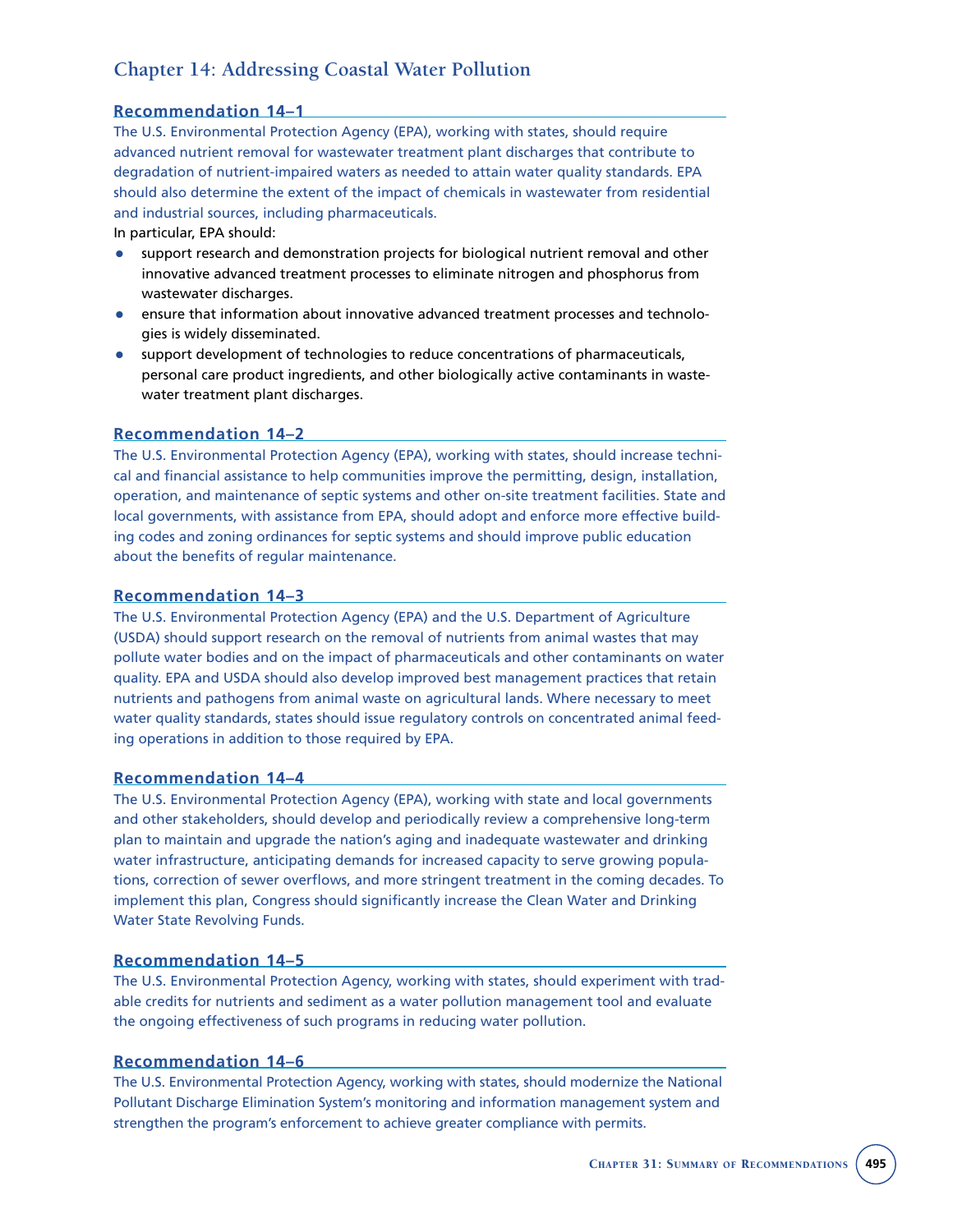The U.S. Department of Agriculture (USDA) should align its conservation programs and funding with other programs aimed at reducing nonpoint source pollution, such as those of the U.S. Environmental Protection Agency and the National Oceanic and Atmospheric Administration. In particular, USDA's Natural Resources Conservation Service should:

- require that its state conservationists coordinate with representatives of federal and state water quality agencies and state coastal management agencies, and participate in watershed and coastal management planning processes, to ensure that funding for agricultural conservation programs complements and advances other federal and state management programs.
- provide enhanced technical assistance in the field to better support growing agricultural conservation programs.

#### **Recommendation 14–8**

The National Ocean Council (NOC), working with states, should establish reduction of nonpoint source pollution in coastal watersheds as a national goal, with a particular focus on impaired watersheds. The NOC should then set specific, measurable objectives to meet human health- and ecosystem-based water quality standards. The NOC should ensure that all federal nonpoint source pollution programs are coordinated to attain those objectives.

#### **Recommendation 14–9**

The National Ocean Council should strengthen efforts to address nonpoint source pollution by evaluating the nonpoint source pollution control programs established under Section 6217 of the Coastal Zone Act Reauthorization Amendments and under Section 319 of the Clean Water Act and making recommendations to Congress for improvements to these programs, including their possible consolidation.

Improvements to the programs should:

- require enforceable best management practices and other management measures throughout the United States, with increased federal support for states to develop and implement those practices and measures.
- eliminate counterproductive financial disincentives.
- enhance cooperation and coordination between federal and state water quality and coastal management agencies.

#### **Recommendation 14–10**

To ensure protection of coastal resources nationwide, Congress should provide authority under the Clean Water Act and other applicable laws for federal agencies to establish enforceable management measures for nonpoint sources of pollution and impose financial disincentives related to programs that result in water quality degradation if a state persistently fails to make meaningful progress toward meeting water quality standards on its own.

#### **Recommendation 14–11**

The U.S. Environmental Protection Agency, the National Oceanic and Atmospheric Administration, and other appropriate entities should increase assistance and outreach to provide decision makers with the knowledge and tools needed to make sound land use decisions that protect coastal water quality. State and local governments should adopt or revise existing codes and ordinances to require land use planning and decision making to carefully consider the individual and cumulative impacts of development on water quality, including effects on stormwater runoff.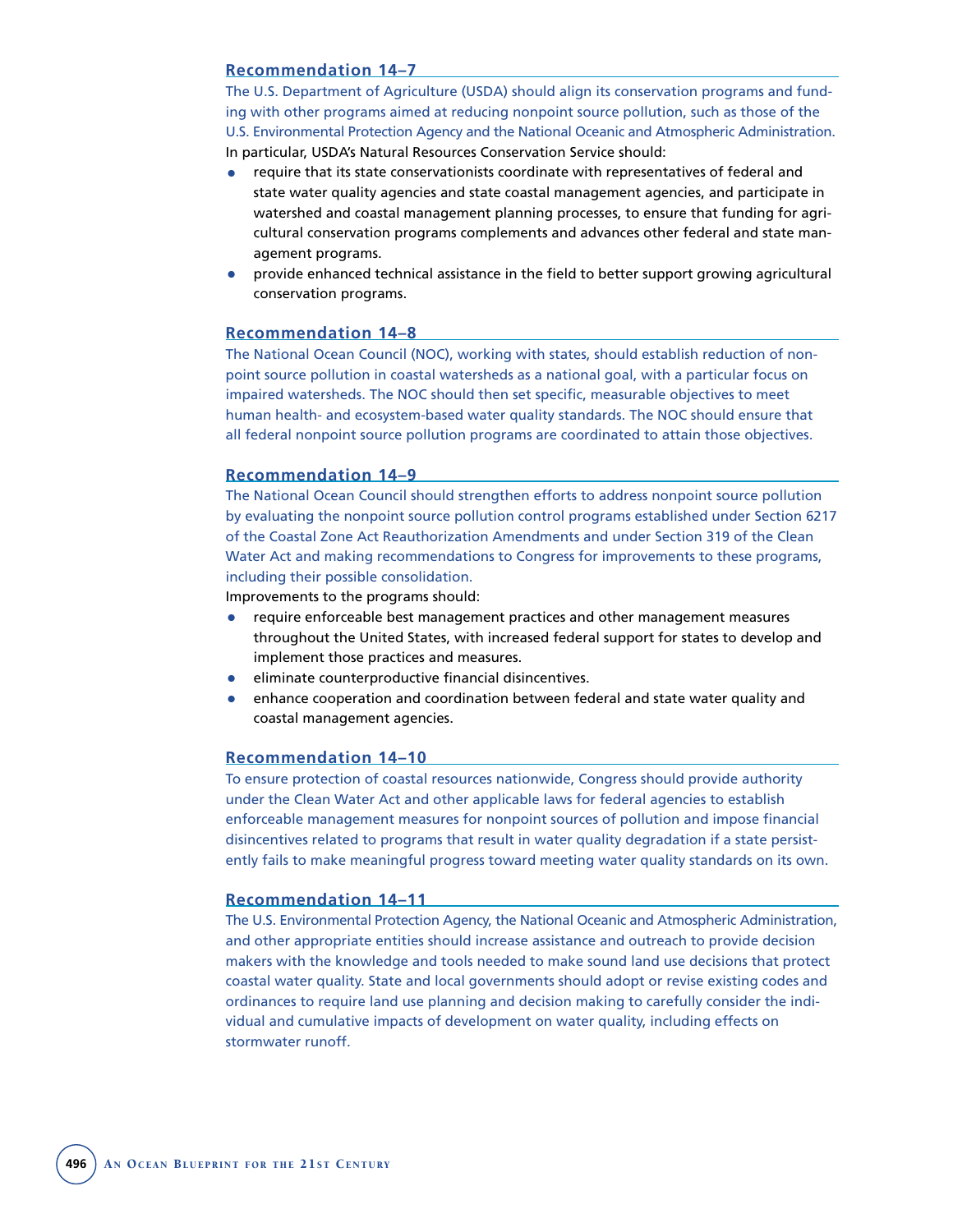The U.S. Environmental Protection Agency (EPA), working with state and local governments, should strengthen implementation of the National Pollutant Discharge Elimination System Phase I and II stormwater programs.

Improvements should include:

- local codes or ordinances that are designed to achieve the management goals for a particular watershed and require use of EPA-approved best management practices.
- monitoring to determine whether goals and state water quality standards are being met and to identify ongoing problems.
- an adaptive management approach to ensure that efforts are effective and that best management practices are modified as needed.
- improved public education.
- increased enforcement of legal requirements and personnel sufficient to implement stormwater management programs.

# **Recommendation 14–13**

The U.S. Environmental Protection Agency, working with states, should develop and implement national and regional strategies to reduce the sources and impacts of atmospheric deposition to water bodies, building upon plans such as the EPA Air-Water Interface Work Plan.

# **Recommendation 14–14**

The United States should work with other nations to develop and implement international solutions to better address the sources and impacts of transboundary atmospheric deposition, and to initiate needed research programs.

# **Chapter 15: Creating a National Monitoring Network**

# **Recommendation 15–1**

The National Oceanic and Atmospheric Administration, U.S. Geological Survey, and U.S. Environmental Protection Agency, working with states and other appropriate entities, should develop a national monitoring network that coordinates and expands existing efforts, including monitoring of atmospheric deposition. The network should be built on a federally funded backbone of critical stations and measurements to assess long-term trends and conditions, with additional stations or measurements as needed to address regional characteristics or problems.

# **Recommendation 15–2**

The National Oceanic and Atmospheric Administration should ensure that the national monitoring network includes adequate coverage in both coastal areas and the upland areas that affect them, and that the network is linked to the Integrated Ocean Observing System, to be incorporated eventually into a comprehensive Earth observing system.

# **Recommendation 15–3**

The National Oceanic and Atmospheric Administration, U.S. Geological Survey, and U.S. Environmental Protection Agency, working with states and other appropriate entities, should ensure that the national monitoring network has clear goals, specifies core variables and an appropriate sampling framework, and is periodically reviewed and updated. These agencies should also work with the regional ocean information programs to determine regional and local information needs.

Specifically, the national monitoring network should include the following elements:

- clearly defined goals that fulfill user needs and provide measures of management success.
- a core set of variables to be measured at all sites, with regional flexibility to measure additional variables where needed.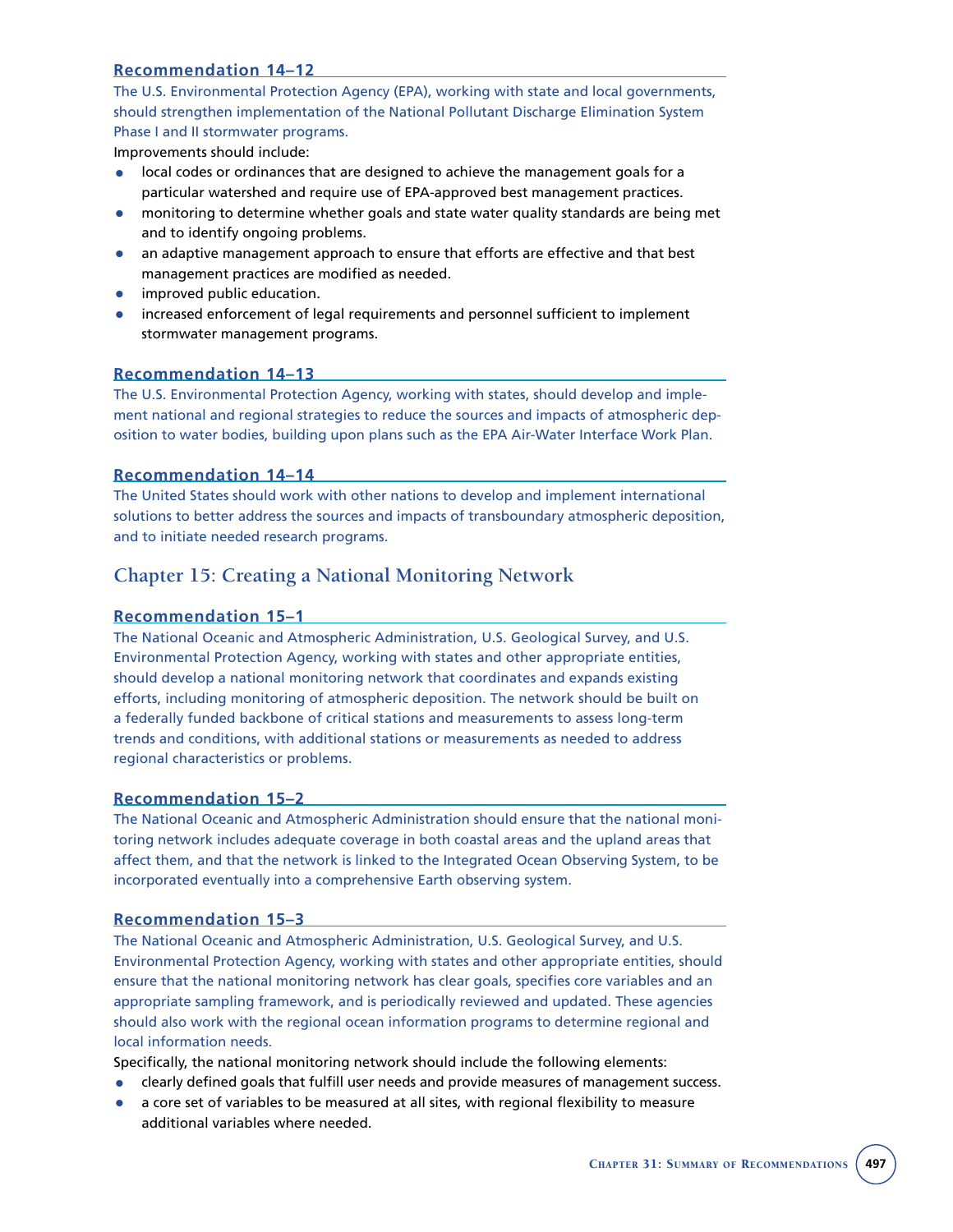- an overall system design that determines where, how, and when to monitor and includes a mix of time and space scales, probabilistic and fixed stations, and stressor- and effectsoriented measurements.
- technical coordination that establishes standard procedures and techniques.
- periodic review of the monitoring network, with modifications as necessary to ensure that useful goals are being met in a cost-effective way.

# **Chapter 16: Limiting Vessel Pollution and Improving Vessel Safety**

#### **Recommendation 16–1**

The U.S. Coast Guard should encourage industry partners engaged in vessel management to develop stronger voluntary measures, particularly those that reward crew member contributions, as part of a continuing, long-term effort to build a culture of safety, security, and environmental compliance in routine vessel operations.

#### **Recommendation 16–2**

The U.S. Coast Guard should carry out sustained and strengthened performance-based inspections as a key component of vigorous enforcement of marine safety and environmental protection laws. Coast Guard activities in these areas should be coordinated with new demands for vessel security inspections and other security requirements.

#### **Recommendation 16–3**

The United States should work with other nations to accelerate efforts at the International Maritime Organization to enhance flag state oversight and enforcement.

These efforts should include implementation of:

- a code outlining flag state responsibilities and obligations.<br>• a voluntary audit regime, to be followed by adoption of a
- a voluntary audit regime, to be followed by adoption of a mandatory external audit regime for evaluating flag state performance.
- measures to ensure that responsible organizations, acting on behalf of flag states, meet established performance standards.
- increased technical assistance, where appropriate, for flag states that participate in selfassessments and audits.

#### **Recommendation 16–4**

The U.S. Coast Guard, working with other nations, should establish a permanent mechanism to strengthen and harmonize port state control programs under the auspices of the International Maritime Organization. To assist port states, the Coast Guard should also support efforts to enhance an international vessel information database.

#### **Recommendation 16–5**

Congress should establish a new statutory regime for managing wastewater discharges from large passenger vessels that applies throughout the United States. This regime should include:

• uniform discharge standards and waste management procedures.

- thorough recordkeeping requirements to track the waste management process.
- required sampling, testing, and monitoring by vessel operators using uniform protocols.
- flexibility and incentives to encourage industry investment in innovative treatment technologies.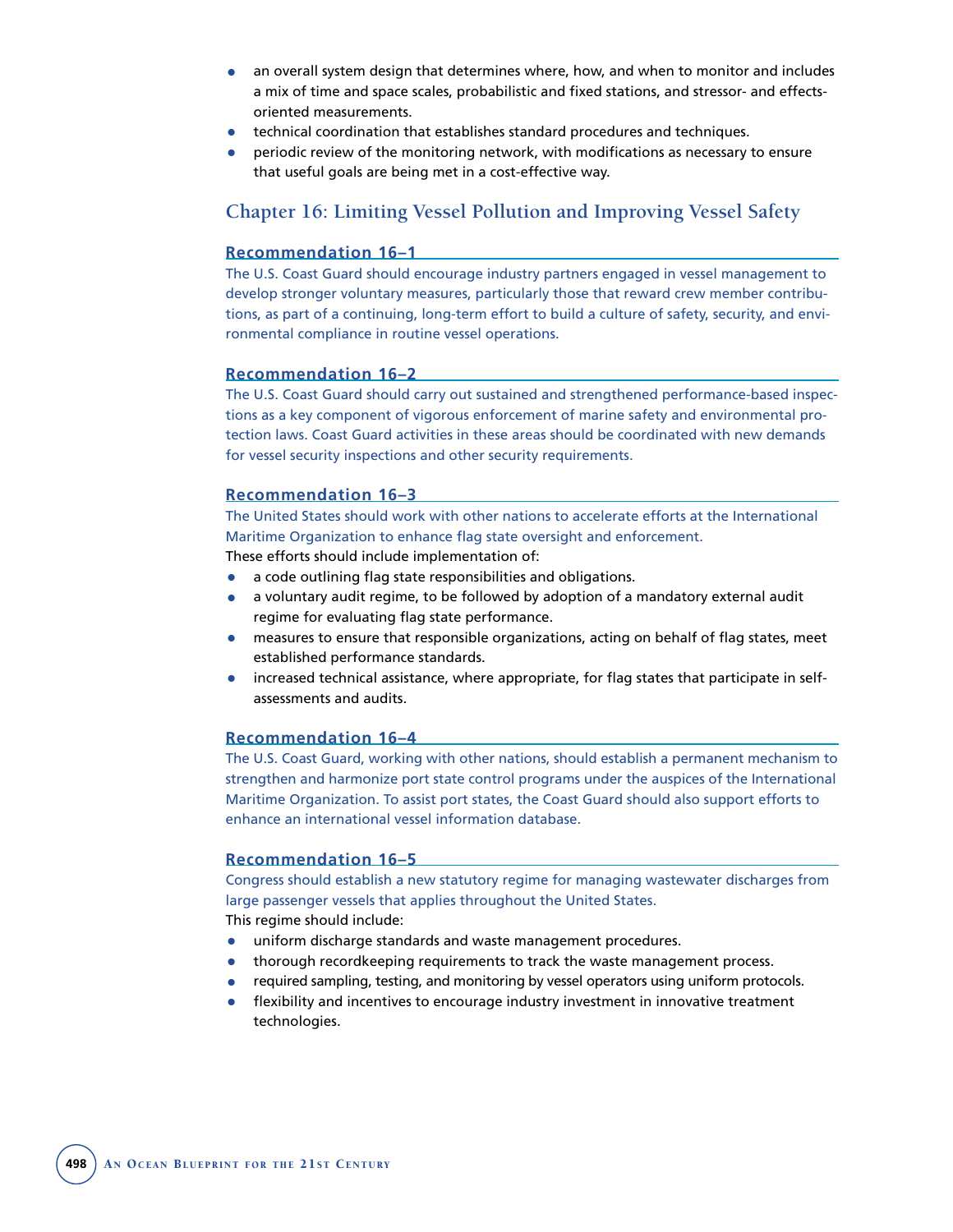The U.S. Environmental Protection Agency should revise the Clean Water Act marine sanitation device (MSD) regulations to require that new MSDs meet significantly more stringent pathogen standards. Manufacturers should be required to warranty that new MSDs will meet these standards for a specific time period.

# **Recommendation 16–7**

The U.S. Environmental Protection Agency (EPA) should conduct a thorough assessment, including field inspections, to verify the availability and accessibility of functioning pumpout facilities in existing no-discharge zones and prior to the approval of any new no-discharge zones. The U.S. Fish and Wildlife Service and EPA, working with states, should coordinate their efforts to increase the availability of adequate, accessible, and operational pumpout facilities, particularly in no discharge zones.

#### **Recommendation 16–8**

The United States should ratify MARPOL Annex VI and work for International Maritime Organization (IMO) adoption of even stricter air emission standards that reflect advances in marine engine technology, availability of cleaner fuels, and improved operational practices. The U.S. Environmental Protection Agency, working with other appropriate entities, should use Annex VI criteria and guidelines to evaluate U.S. ocean and coastal areas with impaired air quality, and seek IMO designation of appropriate areas as Sulfur Oxide Emission Control Areas.

#### **Recommendation 16–9**

The U.S. Environmental Protection Agency, working with other appropriate entities, should investigate and implement incentive-based measures that could lead to measurable voluntary reductions in vessel air emissions.

#### **Recommendation 16–10**

The U.S. Department of Transportation, U.S. Coast Guard, U.S. Environmental Protection Agency, and Minerals Management Service, in consultation with states, should conduct a riskbased analysis of all oil transportation systems that identifies and prioritizes sources of greatest risk. Based on that analysis, the agencies should develop a comprehensive, long-term plan for action to reduce overall spill risks and the threat of significant spills.

#### **Recommendation 16–11**

The U.S. Coast Guard, working with the spill response and marine salvage communities, should develop comprehensive policy guidance and contingency plans for places of refuge in the United States. The plans should clearly delineate decision-making authorities and responsibilities and provide for coordinated and timely assessments and responses to vessels seeking a place of refuge.

# **Recommendation 16–12**

The National Ocean Council should coordinate federal agency efforts to reduce the release of air and oil pollutants from small vessel operations through a combination of outreach and education, development of incentives to encourage early replacement of older two-stroke engines, and support for innovative pilot programs at the federal, state, and local levels.

# **Recommendation 16–13**

The U.S. Environmental Protection Agency, National Oceanic and Atmospheric Administration, U.S. Coast Guard, and other appropriate entities should support a vigorous, coordinated research program on the fates and impacts of vessel pollution. Research results should be used to guide management priorities, develop new control technologies, determine best management practices, and create more effective regulatory regimes as needed.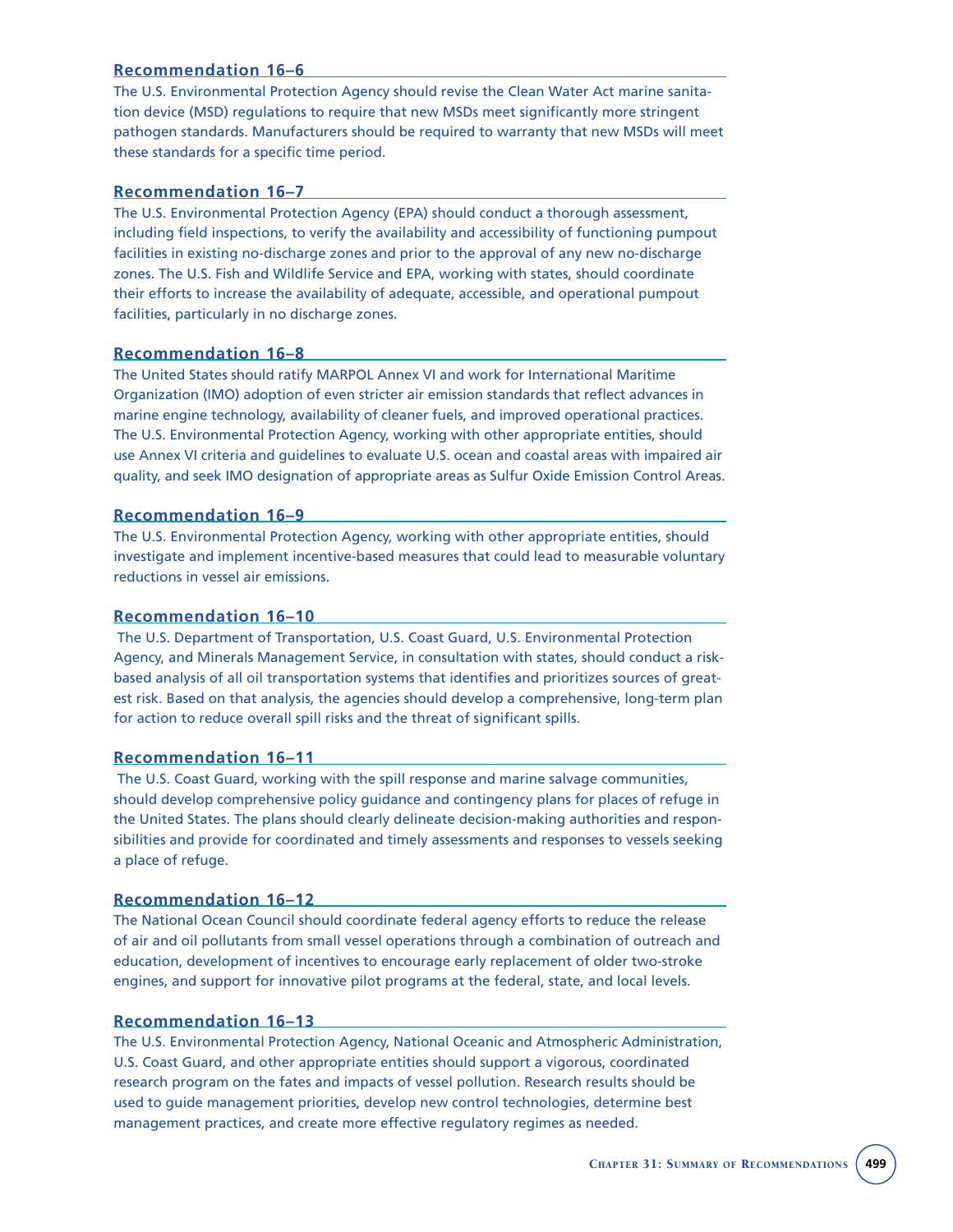In developing and implementing maritime domain awareness initiatives, the U.S. Coast Guard should work with the National Ocean Council to ensure that, in addition to their other intended purposes, these initiatives provide effective support for ocean and coastal management needs.

# **Chapter 17: Preventing the Spread of Invasive Species**

# **Recommendation 17–1**

The U.S. Coast Guard's national ballast water management program should include a number of important elements: uniform, mandatory national standards which incorporate sound science in the development of biologically meaningful and enforceable ballast water treatment; a process for revising the standard to incorporate new technologies; full consultation with the U.S. Environmental Protection Agency, both during and after the program's development; and an interagency review, through the National Ocean Council, of the policy for ships that declare they have no ballast on board.

#### **Recommendation 17–2**

The National Ocean Council should commission a credible, independent, scientific review of existing U.S. ballast water management research and demonstration programs and make recommendations for improvements.

The review should consider the following issues:

- how federally funded research and demonstration programs can best promote technology development, support on-board ship testing, and move technologies from research to commercial use.
- what the best role is for industry and how industry can be engaged in onboard testing of experimental ballast water management technologies.
- what kind of peer review process is needed for scientific oversight of technology development, selection of demonstration projects, and testing of experimental treatment systems.
- what is an adequate funding level for a successful ballast water research and demonstration program.

#### **Recommendation 17–3**

The U.S. Departments of Agriculture, Commerce, the Interior, and Homeland Security should more actively employ existing legal authorities to prohibit imports of known or potentially invasive species. The National Ocean Council should recommend any changes to such legal authorities that might result in more effective prevention efforts.

#### **Recommendation 17–4**

The National Ocean Council, working with the Aquatic Nuisance Species Task Force and the National Invasive Species Council, should coordinate public education and outreach efforts on aquatic invasive species, with the aim of increasing public awareness about the importance of prevention.

The education and outreach effort should be pursued on several fronts:

- connect local, regional, and national outreach and education efforts, including recommendations from the U.S. Invasive Species Management Plan and programs initiated by industries that deal with non-native species.
- provide the public, importers and sellers, pet store and restaurant owners, divers, and others with information about the harm caused by invasive species and safer methods of shipping, owning, and disposing of non-native species.
- require the aquaculture, horticulture, pet, and aquarium industries to clearly inform customers of the potential hazards of releasing non-native species.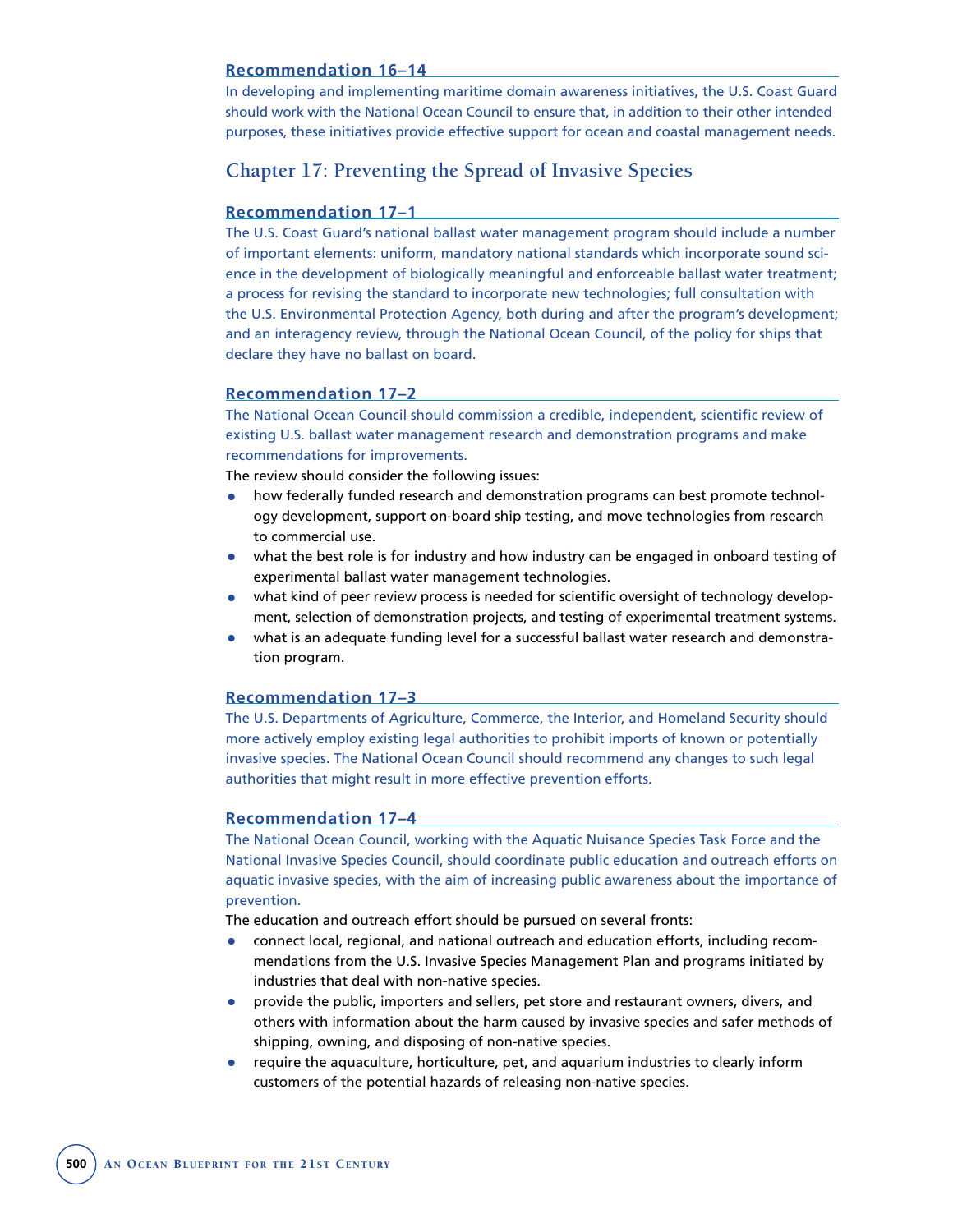The National Invasive Species Council and the Aquatic Nuisance Species Task Force, working with other appropriate entities, should establish and implement a national plan for early detection of invasive species and a well-publicized system for prompt notification and rapid response.

The plan should:

- provide risk assessments for potentially invasive species, including possible pathways of introduction.
- conduct a comprehensive national biological survey and monitoring program for early detection, building upon recent progress in this area by academia, the U.S. Geological Survey, the National Oceanic and Atmospheric Administration, and the U.S. Environmental Protection Agency.
- determine the threshold needed to trigger a rapid response and develop environmentally sound rapid-response, eradication, and control actions.
- designate resources for implementing surveys and eradication programs.
- develop partnerships among government and industry to fund and implement response actions.

# **Recommendation 17–6**

The National Ocean Council (NOC) should review and streamline the current proliferation of programs for managing aquatic invasive species in marine environments, and should coordinate federal, regional, and state efforts. Consolidated plans should be implemented to develop risk assessment and management approaches for intentional and unintentional species introductions that minimize the potential of invasions at the lowest cost. Specifically, the NOC should:

- review the effectiveness of existing programs and legal authorities and clarify the lines of responsibility and enforcement authority, including responsibility for intentional introductions of non-native species.
- develop long-term goals and measures for evaluating effective performance.
- estimate funding needs to prevent the introduction of invasive species, including support for regional and state programs.
- determine whether, in the long term, a single agency should be charged with preventing the entry of, monitoring, and containing invasive species in coastal and marine waters.

# **Recommendation 17–7**

The United States should take a leading role in the global effort to control the spread of aquatic invasive species by working internationally to develop treaties, agreements, and policies to minimize the introduction and establishment of such species.

# **Recommendation 17–8**

The National Ocean Council should coordinate the development and implementation of an interagency plan for research and monitoring to understand and prevent the spread of aquatic invasive species. The results should be used to improve management decisions and avoid future economic losses.

New research and monitoring efforts should focus on:

- gathering baseline taxonomic information and strengthening taxonomic skills; performing quantitative assessments of ecosystems; identifying invasive pathogens and vectors of introduction; and determining how invasive species disrupt ecosystem functions.
- understanding the human dimensions behind species introductions, including human behavior, decision making, and economics.
- developing new options for minimizing invasions, including innovative technologies, and translating these findings into practical policy options for decision makers.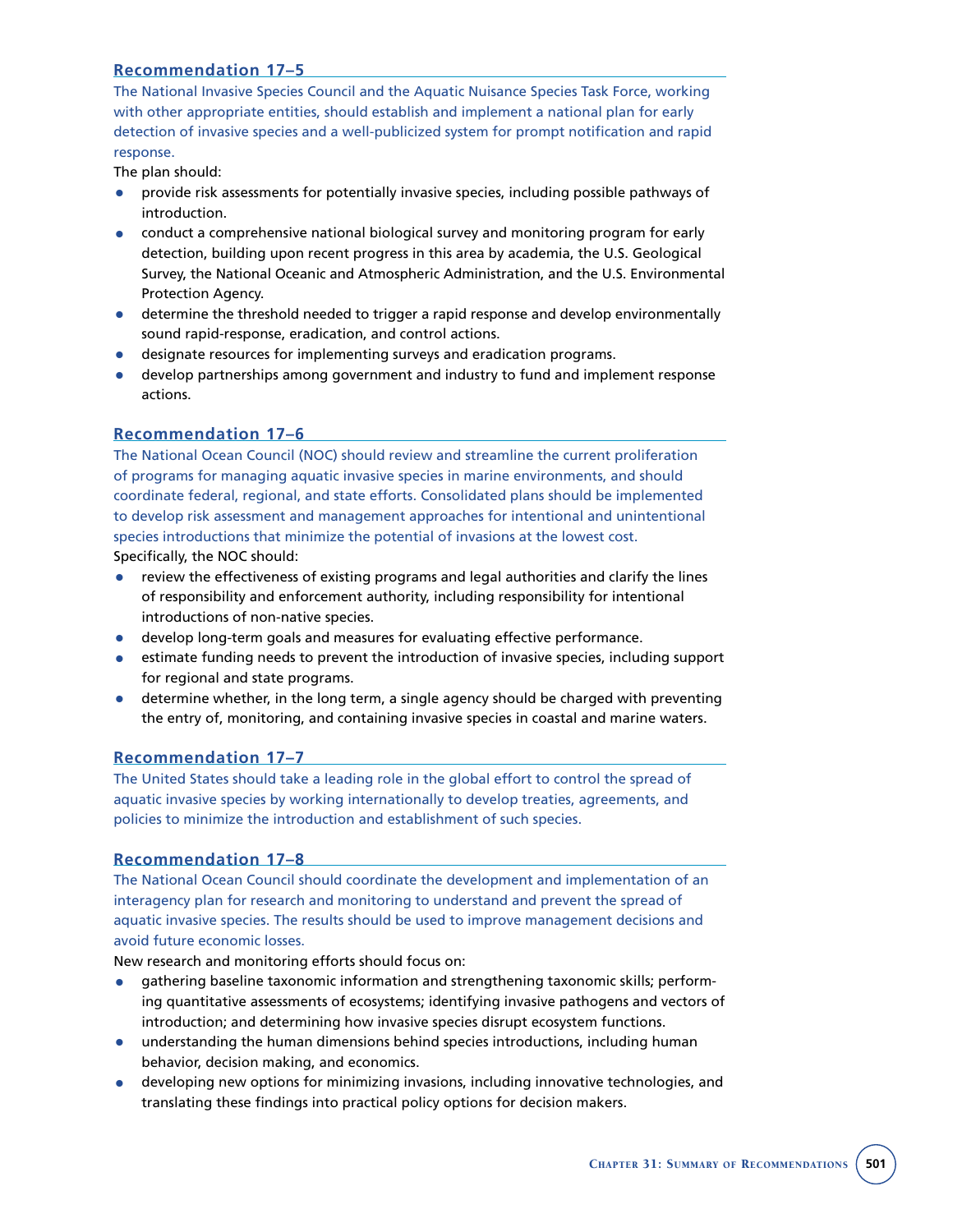# **Chapter 18: Reducing Marine Debris**

#### **Recommendation 18–1**

The National Oceanic and Atmospheric Administration should establish a marine debris management program that expands on and complements the U.S. Environmental Protection Agency's program in this area. The NOAA program should be closely coordinated with EPA's activities, as well as with the significant efforts conducted by private citizens, state, local, and nongovernmental organizations.

#### **Recommendation 18–2**

The National Oceanic and Atmospheric Administration and U.S. Environmental Protection Agency should coordinate and implement expanded marine debris control efforts, including: enforcement of existing laws; public outreach and education; partnerships with local governments, community groups, and industry; monitoring and identification; and research.

#### **Recommendation 18–3**

The National Ocean Council (NOC) should re-establish an interagency marine debris committee, co-chaired by the National Oceanic and Atmospheric Administration and U.S. Environmental Protection Agency, and placed under the oversight of the NOC's Committee on Ocean Resource Management.

#### **Recommendation 18–4**

The U.S. Department of State and National Oceanic and Atmospheric Administration, working with the United Nations Food and Agriculture Organization and other appropriate entities, should develop a detailed plan of action to address derelict fishing gear around the world, to be implemented within large multi-national regions.

#### **Recommendation 18–5**

The National Oceanic and Atmospheric Administration should work with all interested parties, governmental and private, to implement incentives or other effective programs for prevention, removal, and safe disposal of derelict fishing gear.

#### **Recommendation 18–6**

The U.S. Department of State should increase efforts internationally to ensure that there are adequate port reception facilities available for disposal of garbage from ships, particularly in Special Areas designated under Annex V of the International Convention for the Prevention of Pollution from Ships.

# **Chapter 19: Achieving Sustainable Fisheries**

#### **Recommendation 19–1**

Congress should amend the Magnuson–Stevens Fishery Conservation and Management Act (MSFCMA) and related statutes to require Regional Fishery Management Councils (RFMCs) and interstate fisheries commissions to rely on their Scientific and Statistical Committees (SSCs), incorporating SSC findings and advice into the decision-making process. In keeping with this stronger role, SSC members should meet more stringent scientific and conflict of interest requirements, and receive compensation.

To ensure a strengthened SSC, MSFCMA amendments should require the following:

• Each RFMC should nominate candidates for service on its SSC. Nominees should be scientists with strong technical credentials and experience, selected from federal, state, or tribal governments or academia. Private sector scientists who are technically qualified may also be nominated if they meet the conflict of interest requirements, although the SSC should not be constituted as a representational body.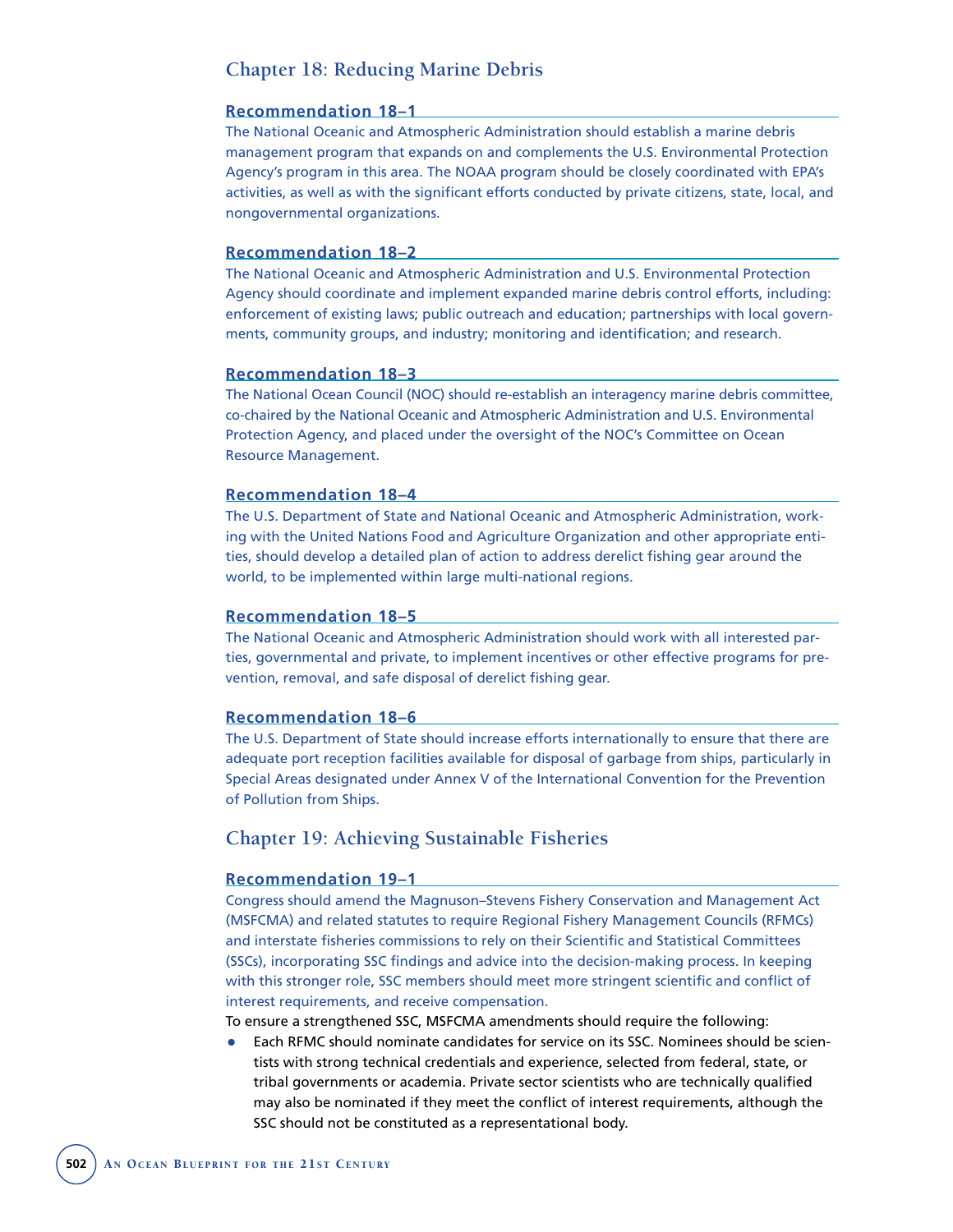- the National Oceanic and Atmospheric Administration (NOAA) should evaluate the qualifications and potential conflicts of interest of SSC nominees through an independent review process designed by a credible, scientific organization. Ultimately, SSC appointments should be approved by the NOAA Administrator.
- SSC members should serve for fixed terms to allow for rotation and addition of new members over time.
- like RFMC members, participants in the SSC (or their home institutions) should be compensated for time spent on RFMC business.

Scientific and Statistical Committees (SSCs) should supply Regional Fishery Management Councils with the scientific advice necessary to make fishery management decisions. Such information could include reports on stock status and health, socioeconomic impacts of management measures, sustainability of fishing practices, and habitat status. In particular, the SSCs should determine allowable biological catch based on the best scientific information available.

# **Recommendation 19–3**

Each Regional Fishery Management Council (RFMC) should set harvest limits at or below the allowable biological catch determined by its Scientific and Statistical Committee. The RFMCs should begin immediately to follow this practice, which should be codified by Congress in amendments to the Magnuson–Stevens Fishery Conservation and Management Act.

#### **Recommendation 19–4**

The National Marine Fisheries Service, working with the Regional Fishery Management Councils and the interstate fisheries commissions, should develop a process for independent review of the scientific information relied on by Scientific and Statistical Committees. The process should include three distinct procedures:

- a standard annual review by regional scientists to certify that the correct data and models are being used.
- an enhanced review to evaluate the models and assessment procedures. To ensure that these reviews are independent, a significant proportion of the reviewers should come from outside the region and be selected by a group such as the Center for Independent Experts. These types of reviews should be conducted on a three- to five-year cycle, or as needed, to help ensure that the latest methods and approaches are being used.
- an expedited review to be used when results are extremely controversial or when the normal review process would be too slow. In these cases, all reviewers should be selected by a group such as the Center for Independent Experts.

# **Recommendation 19–5**

Each Regional Fishery Management Council should set a deadline for its Scientific and Statistical Committee (SSC) to determine allowable biological catch. If the SSC does not meet that deadline, the National Marine Fisheries Service Regional Science Director should set the allowable biological catch for that fishery.

# **Recommendation 19–6**

Once allowable biological catch is determined, whether by the Scientific and Statistical Committee or the National Marine Fisheries Service (NMFS) Regional Science Director, the Regional Fishery Management Council should propose a fishery management plan in time for adequate review and approval by NMFS. If the plan is not in place in a timely fashion, NMFS should suspend all fishing on that stock until it is able to review the adequacy of the management plan.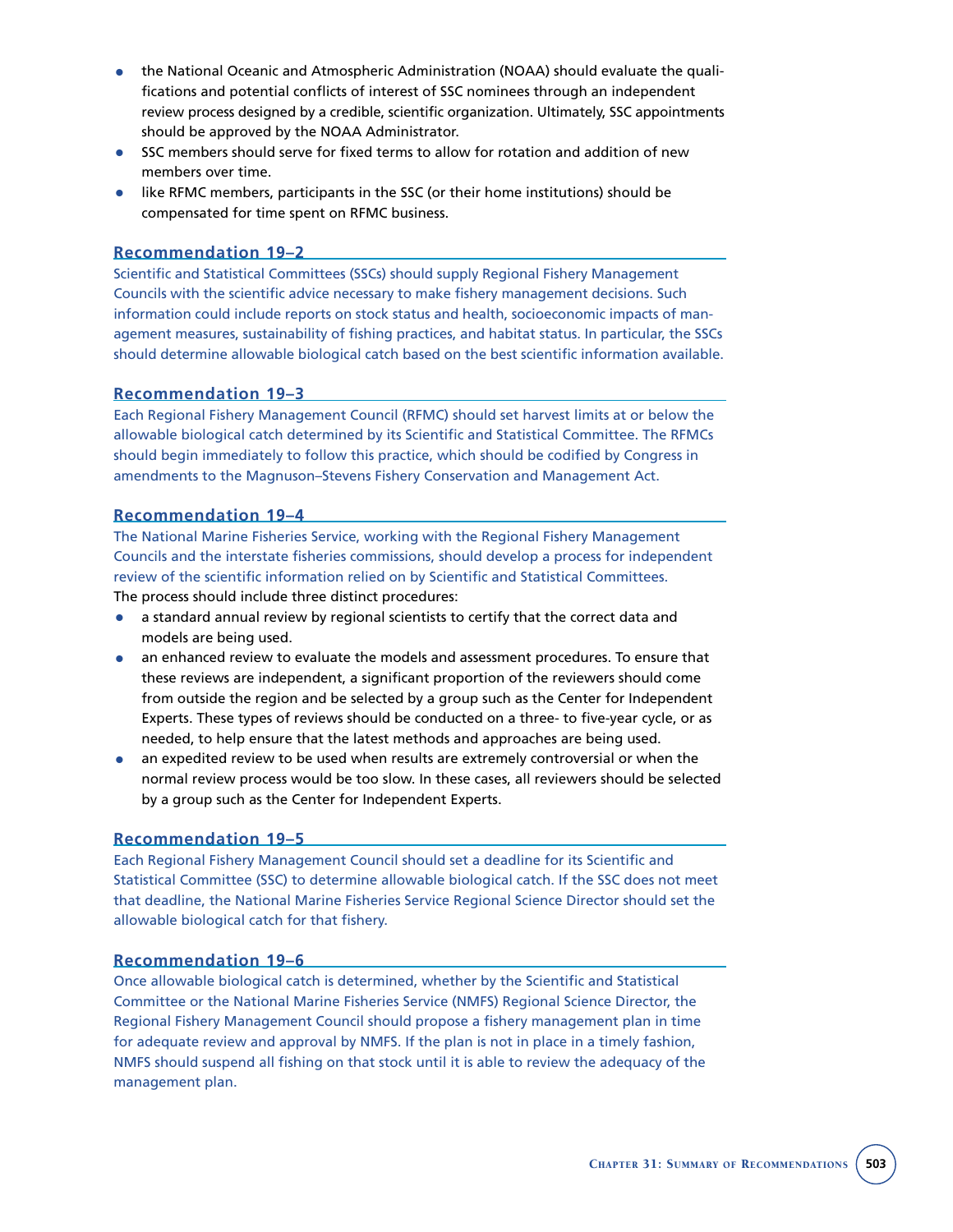The Regional Fishery Management Councils and their Scientific and Statistical Committees should develop an annual, prioritized list of management information needs and provide it to the National Marine Fisheries Service (NMFS). NMFS should incorporate these needs to the maximum extent possible in designing its research, analysis, and data collection programs.

#### **Recommendation 19–8**

The National Marine Fisheries Service (NMFS), working with states and interstate fisheries commissions, should require that all saltwater anglers obtain licenses to improve in-season data collection on recreational fishing. NMFS should review existing saltwater angler licensing programs to determine which approaches best facilitate the collection of data. Based on this review, existing programs should be modified as needed and used wherever possible, developing new programs only if necessary. Priority should be given to fisheries in which recreational fishing is responsible for a large part of the catch, or in which recreational fishermen regularly exceed their allocated quota.

#### **Recommendation 19–9**

The National Oceanic and Atmospheric Administration (NOAA) should create an expanded, regionally-based cooperative research program that coordinates and funds collaborative projects between scientists and commercial, tribal, and recreational fishermen. NOAA should develop a process for external evaluation and ranking of all cooperative research proposals to ensure the most worthwhile projects are funded, the most capable performers are undertaking the research, and the information produced is both scientifically credible and useful to managers.

#### **Recommendation 19–10**

Congress should develop new statutory authority, similar to the Atlantic Coastal Fisheries Cooperative Management Act, to support and empower the Gulf States and Pacific States Fisheries Management Commissions. All interstate management plans should adhere to the national standards in the Magnuson–Stevens Fishery Conservation and Management Act, and the federal guidelines implementing these standards. States should participate in the development of the guidelines to ensure they are applicable to interstate plans.

#### **Recommendation 19–11**

Where a fish stock crosses administrative boundaries, the National Oceanic and Atmospheric Administration should ensure that a single state, Regional Fishery Management Council (RFMC), interstate marine fisheries commission, or NOAA itself is designated as the lead authority. In general:

- for interjurisdictional fisheries that occur primarily in state waters, the state (if only one state is involved), or the relevant interstate fisheries commission, should take the lead within both state and federal waters.
- for fisheries that involve two or more RFMCs, NOAA should designate the lead.
- for fisheries that have substantial activities in both state and federal waters, the relevant authorities should determine a lead; if they are unable to agree within a reasonable time period (not more than six months), NOAA should designate the lead.
- jurisdiction for highly migratory species should remain in its current configuration.
- any other disputes regarding jurisdiction should be resolved by NOAA.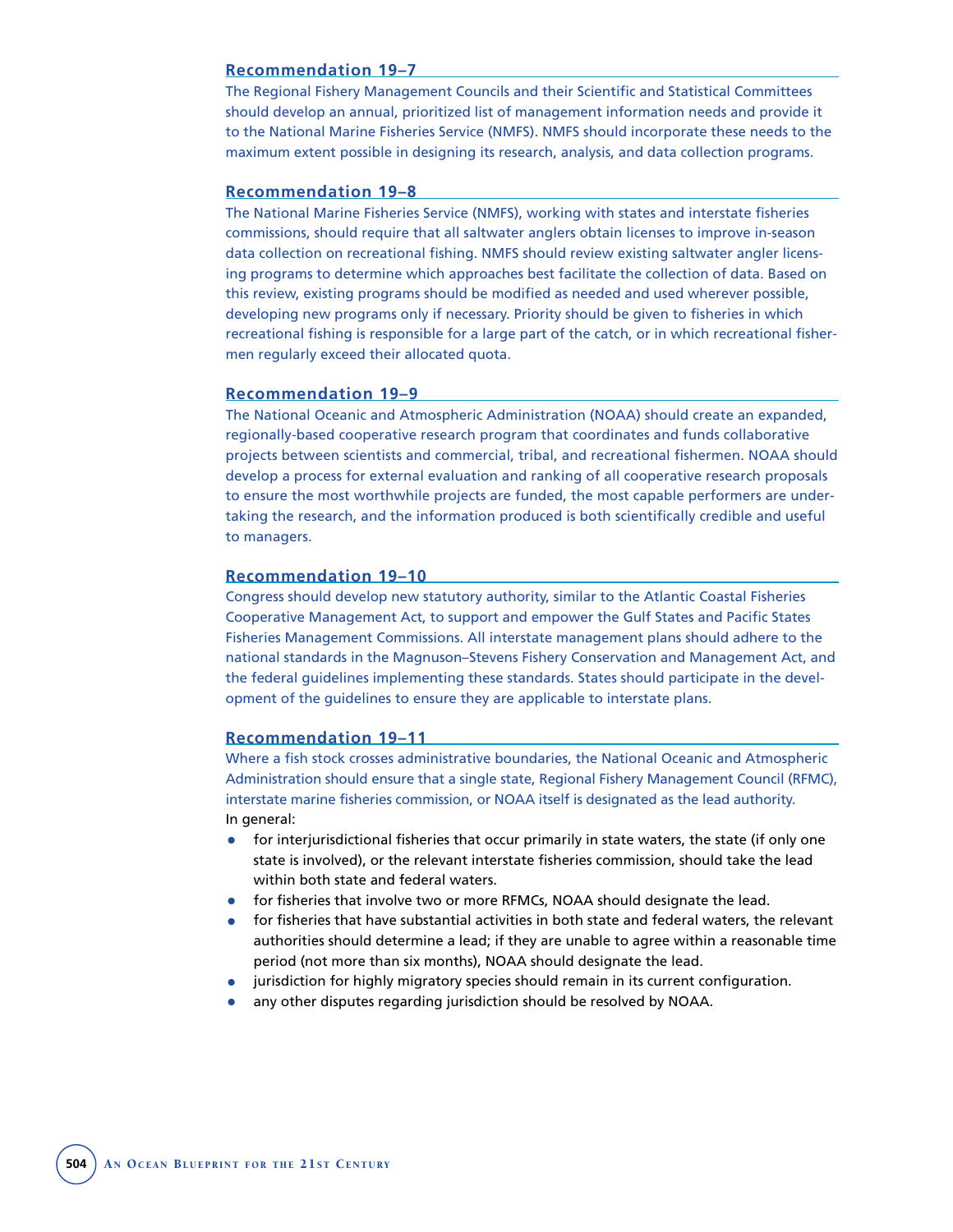Congress should amend the Magnuson–Stevens Fishery Conservation and Management Act to require governors to submit a broad slate of candidates for each vacancy of an appointed Regional Fishery Management Council seat. The slate should include at least two representatives each from the commercial fishing industry, the recreational fishing sector, and the general public.

# **Recommendation 19–13**

Congress should give the Administrator of the National Oceanic and Atmospheric Administration responsibility for appointing Regional Fishery Management Council (RFMC) members, with the goal of creating RFMCs that are knowledgeable, fair, and reflect a broad range of interests.

#### **Recommendation 19–14**

Congress should amend the Magnuson-Stevens Fishery Conservation and Management Act to require that all newly appointed Regional Fishery Management Council (RFMC) members complete a training course within six months of their appointment. The National Marine Fisheries Service should contract with an external organization to develop and implement this training course. After six months, a new member who has not completed the training should continue to participate in RFMC meetings, but should not be allowed to vote. The training course should:

- be open to current RFMC members and other participants in the process as space permits.
- cover a variety of topics including: fishery science and basic stock assessment methods; social science and fishery economics; tribal treaty rights; the legal requirements of the Magnuson–Stevens Fishery Conservation and Management Act, the National Environmental Policy Act, the Administrative Procedures Act, and other relevant laws or regulations; conflict of interest policies for RFMC members; and the public process involved in developing fishery management plans.

# **Recommendation 19–15**

Congress should amend the Magnuson–Stevens Fishery Conservation and Management Act to affirm that fishery managers are authorized to institute dedicated access privileges. Congress should direct the National Marine Fisheries Service to issue national guidelines for dedicated access privileges that allow for regional flexibility in implementation. Every federal, interstate, and state fishery management entity should consider the potential benefits of adopting such programs.

At a minimum, the national guidelines should require dedicated access programs to:

- specify the biological, social, and economic goals of the plan; recipient groups designated for the initial quota shares; and data collection protocols.
- provide for periodic reviews of the plan to determine progress in meeting goals.
- assign quota shares for a limited period of time to reduce confusion concerning public ownership of living marine resources, allow managers flexibility to manage fisheries adaptively, and provide stability to fishermen for investment decisions.
- mandate fees for exclusive access based on a percentage of quota shares held. These user fees should be used to support ecosystem-based management. Fee waivers, reductions, or phase-in schedules should be allowed until a fishery is declared recovered or fishermen's profits increase.
- include measures, such as community-based quota shares or quota share ownership caps, to lessen the potential harm to fishing communities during the transition to dedicated access privileges.
- be adopted only after adequate public discussion and close consultation with all affected stakeholders, to ensure community acceptance of a dedicated access plan prior to final Regional Fishery Management Council approval.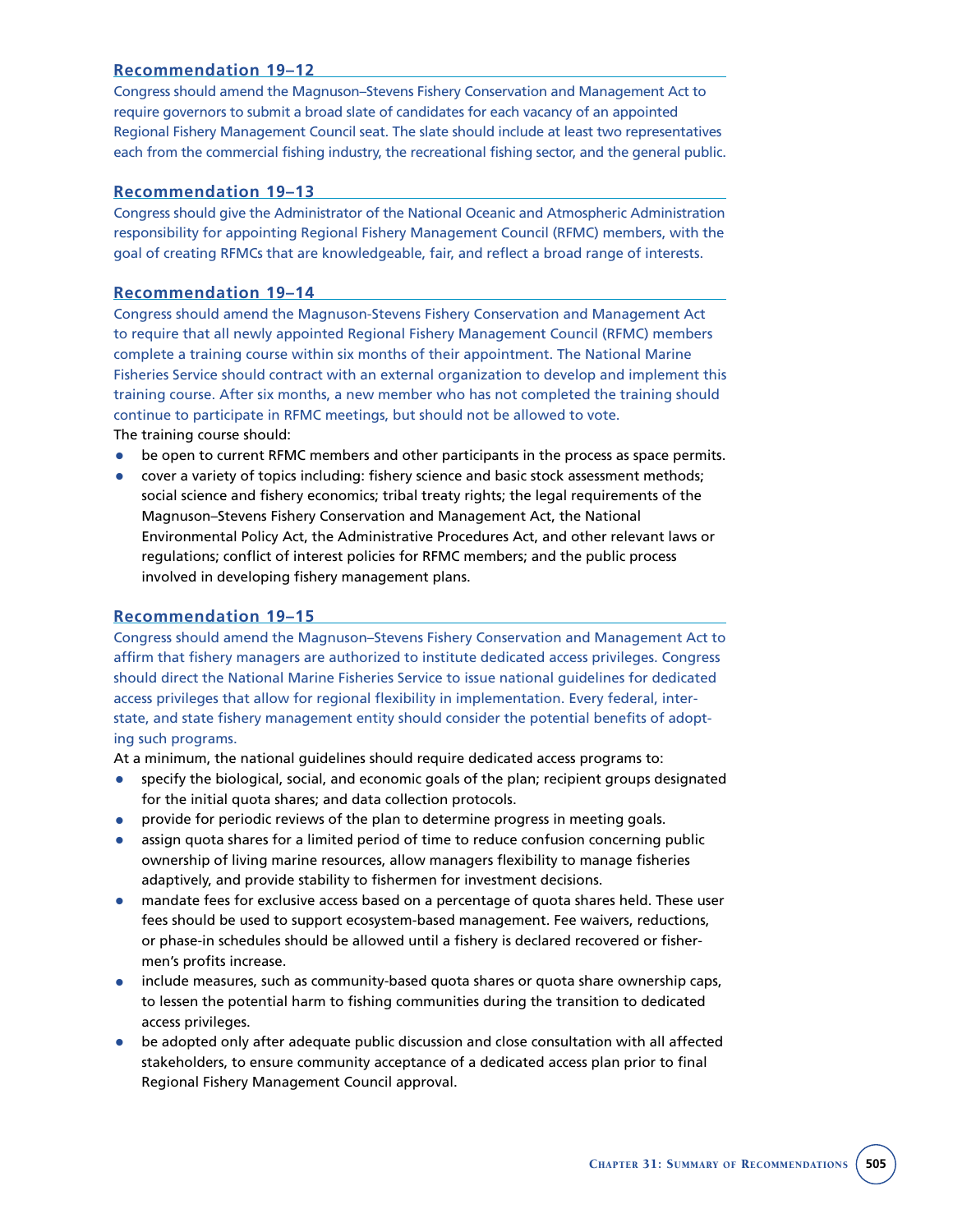Congress should repeal all programs that encourage overcapitalization of fishing fleets, including the Fisheries Finance Program (formerly the Fishing Vessel Obligation Guarantee Program) and those sections of the Capital Construction Fund that apply to fisheries. The National Oceanic and Atmospheric Administration (NOAA) should take appropriate steps to permanently reduce fishing capacity to sustainable levels.

The following actions will assist in reducing overcapitalization in fisheries:

- to the maximum extent practicable, capacity reduction programs should be funded by those who profit from them—the fishermen remaining in the fishery.
- federal contributions to capacity reduction programs should only be made where additional effort is prohibited from entering the fishery. The highest priority for public funding of capacity reduction should be given to fisheries that grant dedicated access privileges to participants.
- NOAA should monitor capacity reduction programs to determine whether they are meeting their objectives and to ensure that vessels removed from U.S. fisheries do not contribute to overcapitalization in other nations.
- fishermen should be allowed to transfer existing Capital Construction Fund accounts into Individual Retirement Accounts or other appropriate financial instruments that do not promote overcapitalization.

#### **Recommendation 19–17**

The National Marine Fisheries Service should expand its use of Joint Enforcement Agreements to implement cooperative fisheries enforcement programs with state agencies. The U.S. Coast Guard should also be included as an important participant in such agreements.

#### **Recommendation 19–18**

The National Marine Fisheries Service and the U.S. Coast Guard should strengthen cooperative enforcement efforts at the national level by developing a unified strategic plan for fishery enforcement that includes significantly increased joint training, and at the regional and local levels, by developing a stronger and more consistent process for sharing information and coordinating enforcement.

#### **Recommendation 19–19**

The National Marine Fisheries Service (NMFS), working with the Regional Fishery Management Councils (RFMCs), the U.S. Coast Guard, and other appropriate entities, should maximize the use of the Vessel Monitoring System (VMS) for fishery-related activities. VMS with two-way communication capability and other features that assist personnel in monitoring and responding to potential violations should be required over time for all commercial fishing vessels receiving permits under federal fishery plans, including party and charter boats that carry recreational fishermen. NMFS and RFMCs, working with state representatives, should also identify state fisheries that could significantly benefit from VMS implementation.

#### **Recommendation 19–20**

The U.S. Coast Guard should manage the integration of a fishery Vessel Monitoring System (VMS) database into the larger maritime operations database and should work with the National Marine Fisheries Service to ensure effective use of VMS data for monitoring and enforcement.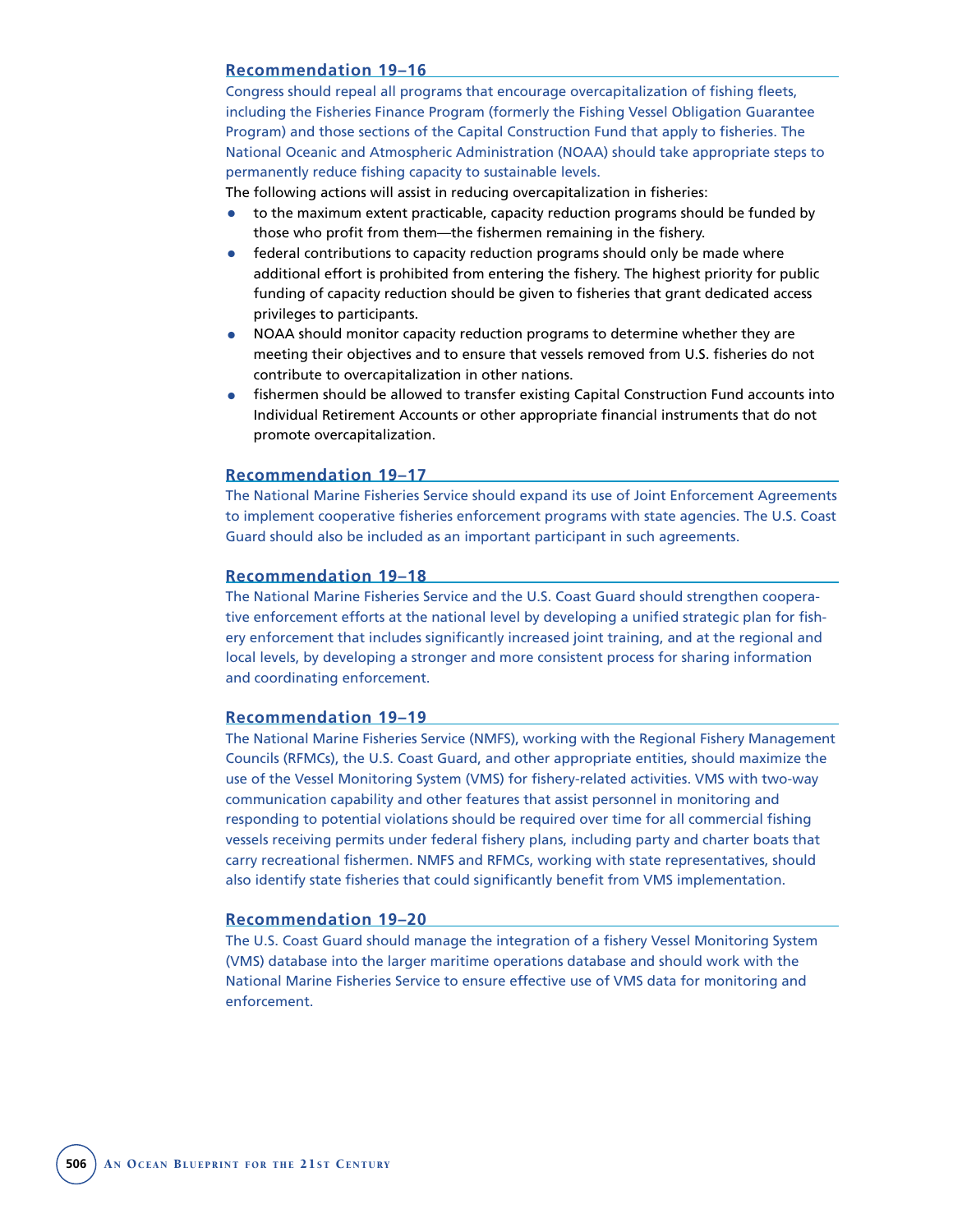The National Marine Fisheries Service (NMFS) should change the designation of essential fish habitat from a species-by-species to a multispecies approach and, ultimately, to an ecosystembased approach. The approach should draw upon existing efforts to identify important habitats and locate optimum-sized areas to protect vulnerable life-history stages of commercially and recreationally important species. NMFS should work with other management entities to protect essential fish habitat when such areas fall outside their jurisdiction.

This effort should include:

- well-documented, science-based analytical methods.
- consideration of ecologically valuable species that are not necessarily commercially important.
- an extensive research and development program to refine existing analytical methods and develop additional means to identify habitats critical to sustainability and biodiversity goals.

# **Recommendation 19–22**

The National Marine Fisheries Service (NMFS), Regional Fishery Management Councils, states, and interstate fisheries commissions, should develop regional bycatch reduction plans that address the broad ecosystem impacts of bycatch for areas under their jurisdiction. Implementation of these plans will require NMFS to collect data on bycatch of all species captured by commercial and recreational fishermen, not only of commercially important species. The selective use of observers should remain an important component of these efforts.

# **Recommendation 19–23**

The National Marine Fisheries Service (NMFS) should expand its program in conservation engineering to help reduce the impacts of fishing on ecosystems. The program should give high priority to finding ways to reduce bycatch in fisheries that interact with endangered species. As gear and fishing methods are shown to be effective, NMFS should promote their rapid implementation in U.S. fisheries and work with the U.S. Department of State to promote their international adoption.

# **Recommendation 19–24**

The U.S. Department of State, working with other appropriate entities, should encourage all countries to ratify the Fish Stocks Agreement and the United Nations Food and Agriculture Organization's Compliance Agreement. In particular, the United States should condition other nations' access to fishing resources within the U.S. exclusive economic zone on their ratification of these agreements. The United States and other signatory nations should also develop additional incentives to encourage all nations to ratify and enforce these agreements.

# **Recommendation 19–25**

The U.S. Department of State, working with the National Oceanic and Atmospheric Administration, should review and update regional and bilateral fishery agreements to which the United States is a party, to ensure full incorporation of the latest science and harmonize those agreements with the Fish Stocks Agreement. The United States should fulfill existing international fishery management obligations, including full funding of U.S. commitments.

# **Recommendation 19–26**

The National Oceanic and Atmospheric Administration, working with the U.S. Fish and Wildlife Service and U.S. Department of State, should design a national plan of action for the United States that implements, and is consistent with, the International Plans of Action adopted by the United Nations Food and Agriculture Organization and its 1995 Code of Conduct for Responsible Fisheries. This national plan should stress the importance of reducing bycatch of endangered species and marine mammals.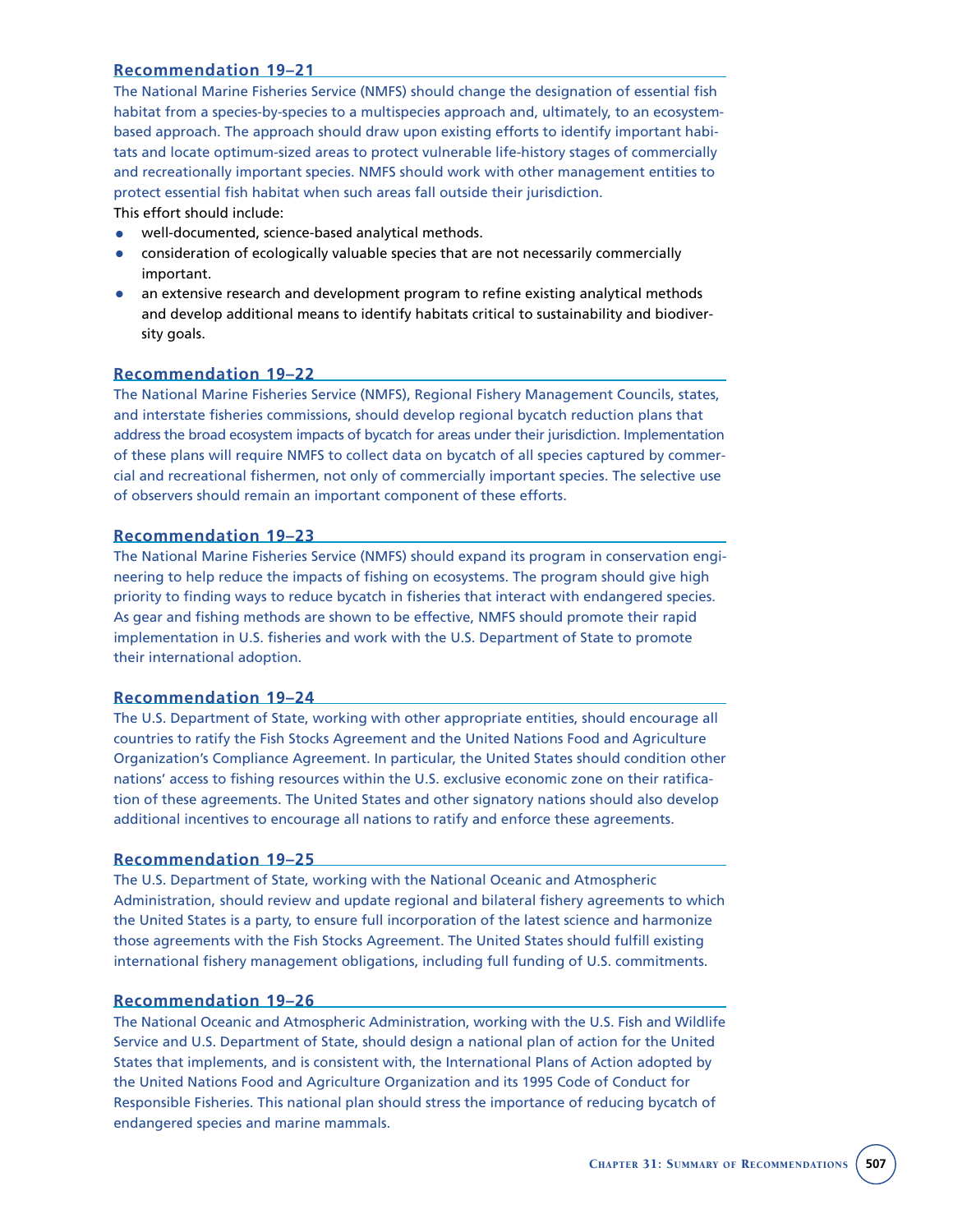The National Ocean Council (NOC) should initiate a discussion on effective international implementation of the United Nations Food and Agriculture Organization's Code of Conduct for Responsible Fisheries and other Plans of Action.

In particular, the NOC's international committee should suggest methods to encourage nations to:

- join relevant regional fishery management organizations.
- implement and enforce regional agreements to which they are bound.
- collect and report the data necessary to manage fish stocks sustainably and to reduce fishery impacts on habitats and protected species.
- reduce or eliminate illegal, unreported, and unregulated fishing by ships flying their flag.
- reduce fishing fleet capacity, particularly on the high seas.
- reduce bycatch of non-targeted species, in particular endangered populations such as sea turtles and marine mammals, via the use of innovative gear and management methods such as onboard observer programs.

# **Chapter 20: Protecting Marine Mammals and Endangered Marine Species**

#### **Recommendation 20–1**

Congress should amend the Marine Mammal Protection Act to require the Marine Mammal Commission to coordinate with all the relevant federal agencies through the National Ocean Council (NOC), while remaining independent. The NOC should determine whether there is a need for similar oversight bodies for other marine animals whose populations are at risk, such as sea turtles.

#### **Recommendation 20–2**

Congress should amend the Marine Mammal Protection Act to place the protection of all marine mammals within the jurisdiction of the National Oceanic and Atmospheric Administration.

#### **Recommendation 20–3**

The National Marine Fisheries Service and U.S. Fish and Wildlife Service, with guidance from the National Ocean Council, should significantly improve their coordination with respect to the implementation of the Endangered Species Act, particularly for anadromous species and sea turtles, and in circumstances where land-based activities have significant impacts on marine species.

#### **Recommendation 20–4**

The U.S. Fish and Wildlife Service and National Oceanic and Atmospheric Administration should expand their cooperative agreements with states under Section 6 of the ESA, including enhanced research, management, monitoring, and public information.

#### **Recommendation 20–5**

Congress should amend the Marine Mammal Protection Act to require the National Oceanic and Atmospheric Administration to more clearly specify categories of activities that are allowed without authorization, those that require authorization, and those that are prohibited.

#### **Recommendation 20–6**

Congress should amend the Marine Mammal Protection Act to revise the definition of harassment to cover only activities that meaningfully disrupt behaviors that are significant to the survival and reproduction of marine mammals.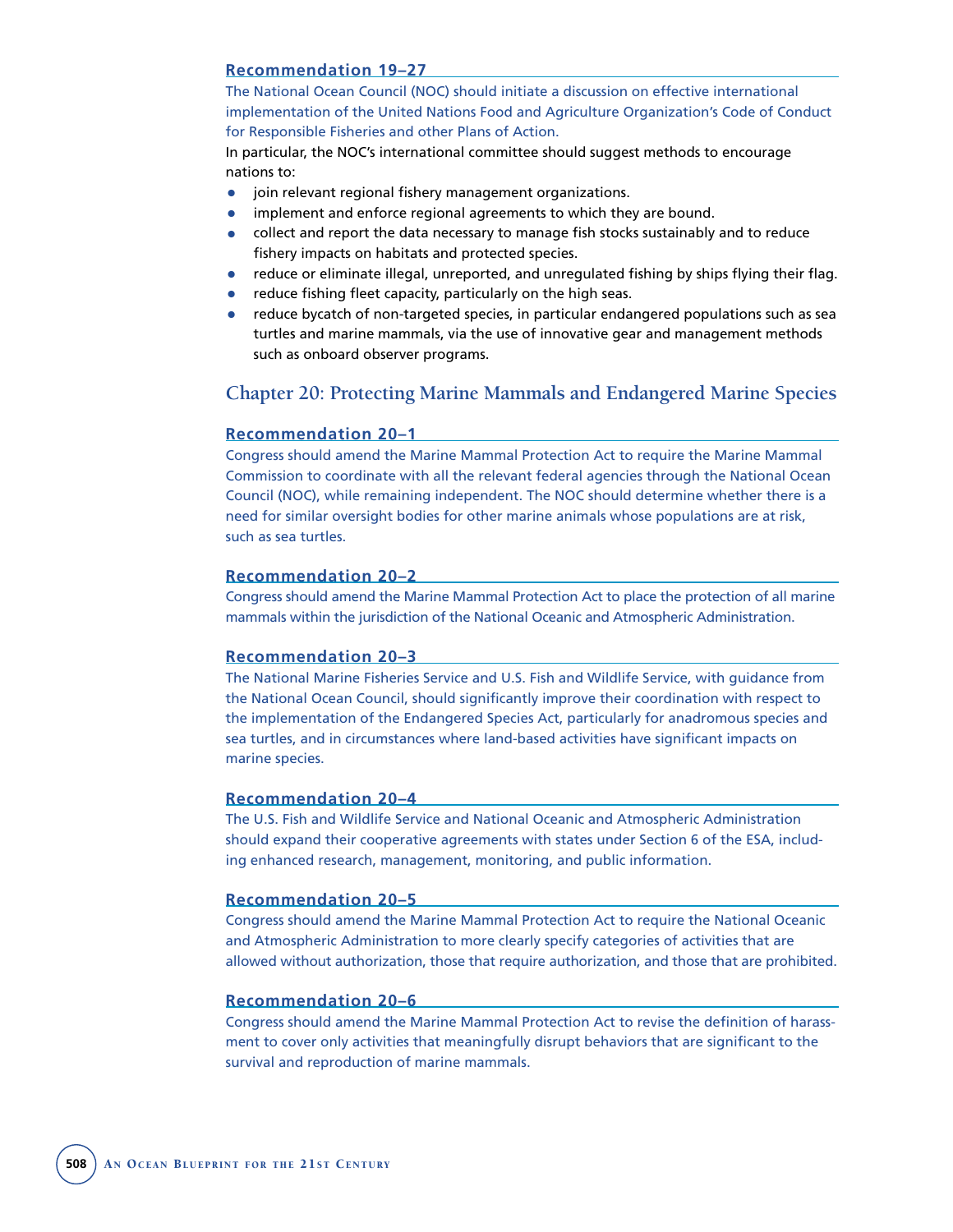# **Recommendation 20–7**

The National Oceanic and Atmospheric Administration (NOAA) should implement programmatic permitting for activities that affect marine mammals, wherever possible. Case-by-case permitting, which is more resource intensive, should be used for activities that do not fit within any programmatic category or when circumstances indicate a greater likelihood of harm to marine animals. The National Ocean Council (NOC) should create an interagency team to recommend activities appropriate for programmatic permitting, those that are inappropriate, and those that are potentially appropriate pending additional scientific information. To carry this out:

- the interagency team, under the oversight of the NOC's Committee on Ocean Resource Management, should include representatives from NOAA, the National Science Foundation, U.S. Army Corps of Engineers, Minerals Management Service, and U.S. Navy, with input from the Marine Mammal Commission.
- programmatic permits should be subject to periodic review, and remain valid for a limited time to ensure that the best available science can be incorporated into permit requirements.
- enforcement efforts should be strengthened and the adequacy of penalties reviewed.

# **Recommendation 20–8**

The National Oceanic and Atmospheric Administration and U.S. Department of the Interior agencies should develop an expanded program, coordinated through the National Ocean Council, to examine and mitigate the effects of human activities on marine mammals and endangered species.

The program should focus on two areas:

- research, monitoring, and assessment to better understand the basic biology, physiology, life history, and population dynamics of marine mammals, sea turtles, and other endangered or vulnerable marine species and to understand how disease, contaminants, harmful algal blooms, human activities, and other stressors may impact these animals. An important goal will be to enhance the capability to respond quickly to strandings and unusual mortality events of marine mammals and sea turtles.
- technology and engineering to eliminate or mitigate human impacts on marine mammals, sea turtles, and other endangered species.

# **Recommendation 20–9**

The National Science Foundation, National Oceanic and Atmospheric Administration, U.S. Geological Survey, and Minerals Management Service should expand research on ocean acoustics and the potential impacts of noise on marine mammals. These additional sources of support are important to decrease the reliance on U.S. Navy research in this area. The research programs should be complementary and well coordinated, examining a range of issues relating to noise generated by scientific, commercial, and operational activities.

# **Recommendation 20–10**

The U.S. Department of State, working with the National Oceanic and Atmospheric Administration and the U.S. Department of the Interior, should continue to actively pursue efforts to reduce the impacts of human activities on marine species at risk in foreign and international waters.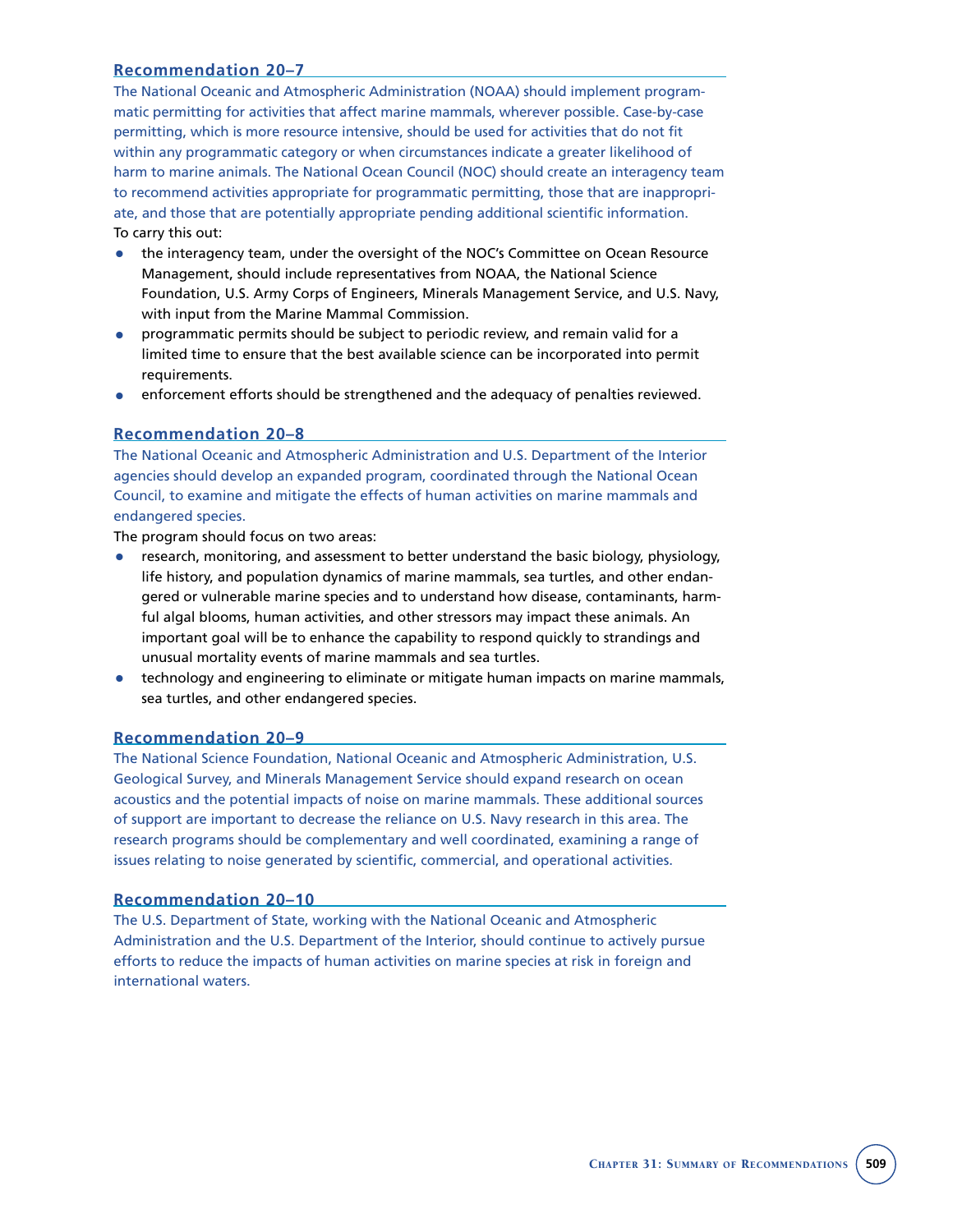# **Chapter 21: Preserving Coral Reefs and Other Coral Communities**

# **Recommendation 21–1**

Congress should establish a Coral Protection and Management Act that enhances research, protection, management, and restoration of coral ecosystems.

The new legislation should include the following elements:

- mapping, monitoring, assessment, and research programs to fill critical information gaps, to be carried out primarily through the National Oceanic and Atmospheric Administration and the U.S. Coral Reef Task Force in partnership with the academic research community.
- increased protections for vulnerable coral reefs, including the use of marine protected areas.
- liability provisions for damages to coral reefs, similar to those in the National Marine Sanctuaries Act, but with greater flexibility to use funds in a manner that provides maximum short- and long-term benefits to the reef.
- support for state-level coral reef management.
- outreach activities to educate the public about coral conservation and reduce human impacts.
- support for U.S. involvement, particularly through the sharing of scientific and management expertise, in bilateral, regional, and international coral reef management programs.

# **Recommendation 21–2**

As part of the new Coral Protection and Management Act, Congress should codify and strengthen the U.S. Coral Reef Task Force and place it under the oversight of the National Ocean Council (NOC).

The Coral Reef Task Force should be strengthened in the following ways:

- it should report to the NOC's Committee on Ocean Resource Management.
- its membership should be expanded to include the U.S. Department of Energy and specify participation by the U.S. Army Corps of Engineers within the U.S. Department of Defense.
- in collaboration with the states and territories, it should coordinate the development and implementation of regional ecosystem-based plans to address the impacts of nonpoint source pollution, fishing, and other activities on coral reef resources.

# **Recommendation 21–3**

The National Oceanic and Atmospheric Administration (NOAA) should serve as the lead agency for management of deep-water coral communities. In this role, NOAA should work with states, academic institutions, and others to enhance national capabilities related to deep-water corals, including expanded surveys of their distribution and abundance and research on the major threats to their continued existence. After an appropriate review, NOAA should make recommendations to the National Ocean Council on the advisability of expanding the Coral Reef Task Force's charter and membership to oversee deep-water corals or creating a similar task force on deep-water corals.

# **Recommendation 21–4**

The National Oceanic and Atmospheric Administration should develop national standards and promote adoption of international standards—to ensure that coral reef resources are harvested in a sustainable manner. The U.S. Department of State should implement incentive programs to encourage international compliance with these standards.

# **Recommendation 21–5**

The U.S. Coral Reef Task Force, in coordination with the regional ocean information programs, should develop regional, ecosystem-based research plans to help protect coral reef ecosystems. These plans should guide agency research funding and be incorporated into the design and implementation of the national monitoring network and the Integrated Ocean Observing System.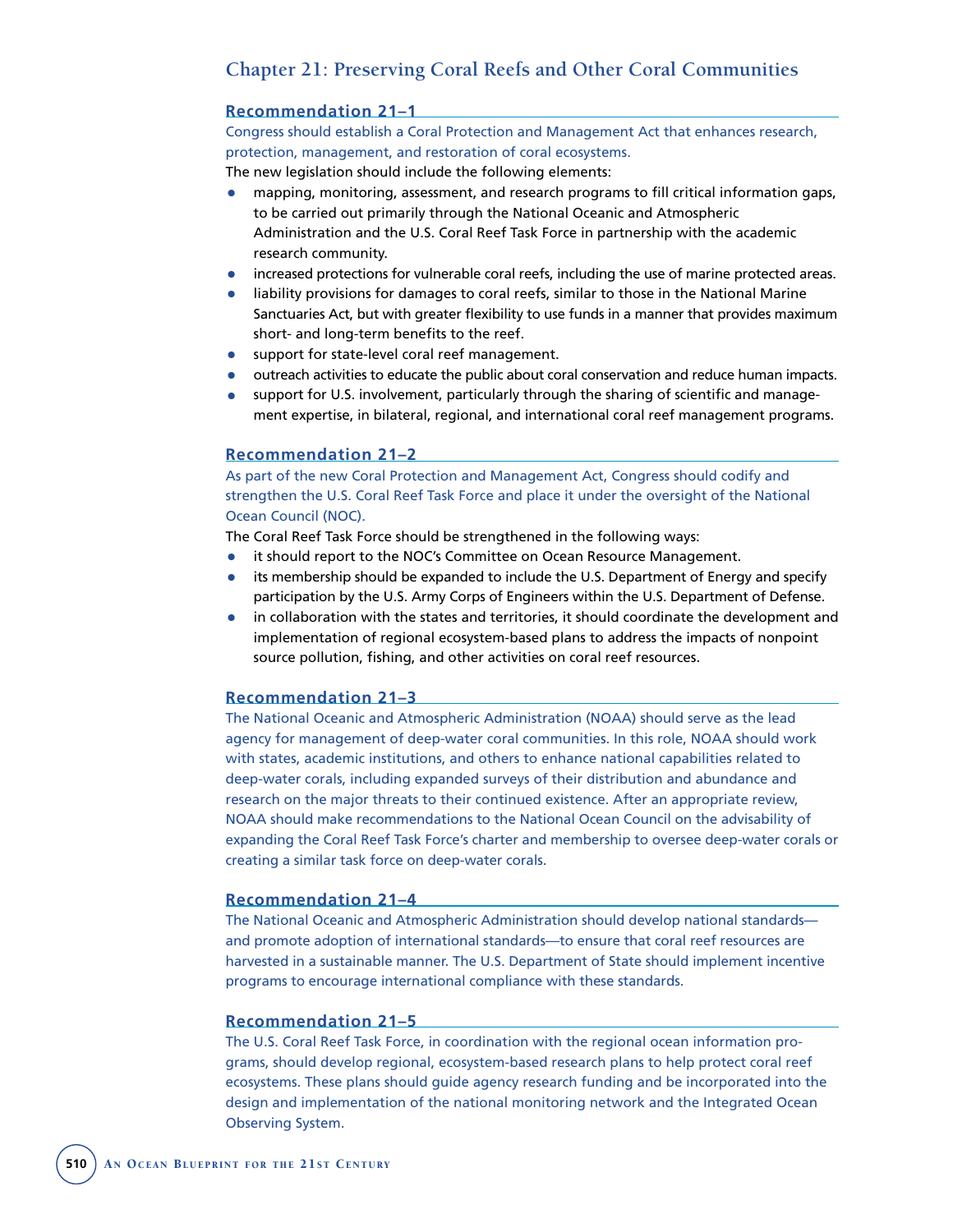# **Chapter 22: Setting a Course for Sustainable Aquaculture**

# **Recommendation 22–1**

Congress should amend the National Aquaculture Act to designate the National Oceanic and Atmospheric Administration (NOAA) as the lead federal agency for marine aquaculture, create an Office of Sustainable Marine Aquaculture in NOAA, and designate the Secretary of Commerce as a permanent co-chair, along with the Secretary of Agriculture, of the Joint Subcommittee on Aquaculture. NOAA should use this authority to design and implement national policies for environmentally and economically sustainable marine aquaculture.

# **Recommendation 22–2**

The National Oceanic and Atmospheric Administration's new Office of Sustainable Marine Aquaculture should be responsible for developing a comprehensive, environmentally-sound permitting, leasing, and regulatory program for marine aquaculture.

The permitting and leasing system and implementing regulations should:

- reflect a balance between economic and environmental objectives consistent with national and regional goals.
- be coordinated with guidelines and regulations developed at the state level.
- include a system for the assessment and collection of a reasonable portion of the resource rent generated from marine aquaculture projects that rely on ocean resources held in the public trust.
- include the development of a single, multi-agency permit application for proposed marine aquaculture operations.
- include a permit review process that includes public notice and an opportunity for state, local, and public comment.
- require applicants to post a bond or other financial guarantee to ensure that any later performance problems can be remedied and that abandoned facilities can be safely removed at no additional cost to taxpayers.
- require the development, dissemination, and adoption of best management practices, with periodic updates to reflect advances in research and technology.
- be well coordinated with other activities in federal waters.

# **Recommendation 22–3**

The National Oceanic and Atmospheric Administration's new Office of Sustainable Marine Aquaculture should expand marine aquaculture research, development, training, extension, and technology transfer, including a socioeconomic component. The Office should set priorities for research and technology, in close collaboration with the National Sea Grant College Program, states, tribes, academia, industry, and other stakeholders.

# **Recommendation 22–4**

The United States should work with the United Nations Food and Agriculture Organization to encourage and facilitate worldwide adherence to the aquaculture provisions of the Code of Conduct for Responsible Fisheries.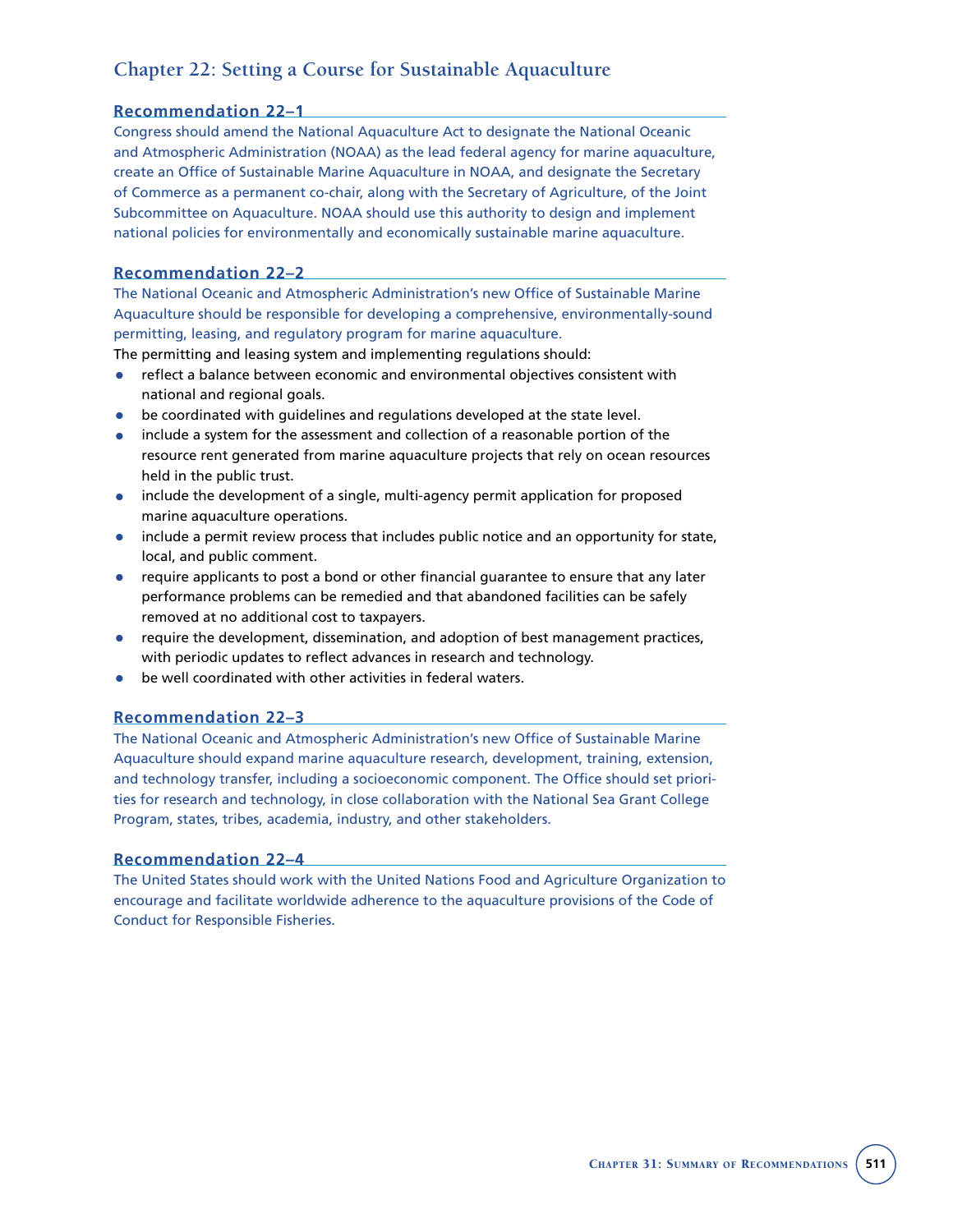# **Chapter 23: Connecting the Oceans and Human Health**

# **Recommendation 23–1**

The National Oceanic and Atmospheric Administration, National Science Foundation, National Institute of Environmental Health Sciences, and other appropriate entities should support expanded research and development efforts to encourage multidisciplinary studies of the evolution, ecology, chemistry, and molecular biology of marine species, discover potential marine bioproducts, and develop practical compounds.

These efforts should include:

- a strong focus on discovering new marine microorganisms, visiting poorly sampled areas of the marine environment, and studying species that inhabit harsh environments.
- encouragement for private-sector investments and partnerships in marine biotechnology research and development to speed the creation of commercially available marine bioproducts.

#### **Recommendation 23–2**

The National Oceanic and Atmospheric Administration, National Science Foundation, National Institute of Environmental Health Sciences, and other appropriate entities, should support expanded research efforts in marine microbiology and virology.

These efforts should include:

- the discovery, documentation, and description of new marine bacteria, algae, and viruses and the determination of their potential negative effects on the health of humans and marine organisms.
- the elucidation of the complex inter-relations, pathways, and causal effects of marine pollution, harmful algal blooms, ecosystem degradation and alteration, emerging marine diseases, and climate change in disease events.

#### **Recommendation 23–3**

The National Oceanic and Atmospheric Administration, National Science Foundation, National Institute of Environmental Health Sciences, and other appropriate entities should support the development of improved methods for monitoring and identifying pathogens and chemical toxins in ocean and coastal waters and organisms.

This effort should include:

- developing accurate and cost-effective methods for detecting pathogens, contaminants, and toxins in seafood for use by both state and federal inspectors.
- developing in situ and space-based methods to monitor and assess pollution inputs, ecosystem health, and human health impacts.
- developing new tools for measuring human and environmental health indicators in the marine environment.
- developing models and strategies for predicting and mitigating pollutant loadings, harmful algal blooms, and infectious disease potential in the marine environment.

#### **Recommendation 23–4**

Congress should establish a national, multi-agency Oceans and Human Health Initiative to coordinate and sponsor exploration, research, and new technologies related to examining the connections among the oceans, ecosystem health, and human health. The National Oceanic and Atmospheric Administration's Oceans and Human Health Initiative and the National Institute of Environmental Health Sciences–National Science Foundation Centers for Oceans and Human Health should be expanded and coordinated as the basis for this initiative.

The new Oceans and Human Health Initiative should:

• be implemented through both competitively awarded grants and support of federallydesignated centers with federal, state, academic, and private-sector investigators eligible to compete for funding.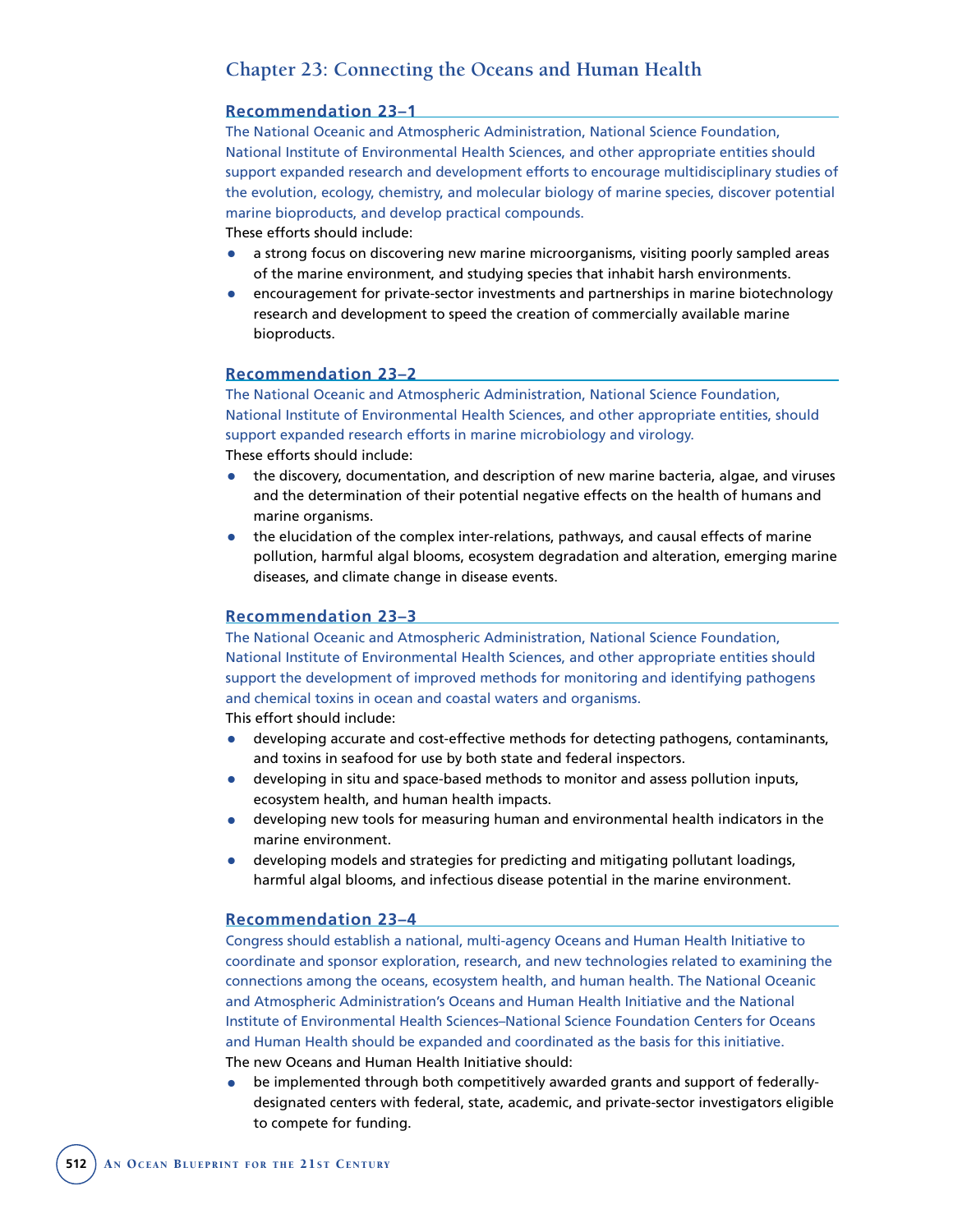- work with the National Ocean Council to review other relevant agency programs and suggest areas where coordination could be improved.
- transfer new technologies into management programs that protect human health and the health of ocean and coastal ecosystems.

# **Recommendation 23–5**

The National Oceanic and Atmospheric Administration, Environmental Protection Agency, and Food and Drug Administration, working with state and local managers, should fully implement all existing programs to protect human health from contaminated seafood and coastal waters.

Particularly, the federal agencies should:

- incorporate new findings and technologies, especially those developed within the Oceans and Human Health Initiative, into monitoring and prevention programs.
- coordinate and increase interagency public education and outreach efforts in this area.

# **Chapter 24: Managing Offshore Energy and Other Mineral Resources**

# **Recommendation 24–1**

Congress should use a portion of the revenues the federal government receives from the leasing and extraction of outer Continental Shelf (OCS) oil and gas to provide grants to all coastal states that can be invested in the conservation and sustainable development of renewable ocean and coastal resources. States off whose coasts OCS oil and gas is produced should receive a larger share of such revenue to compensate them for the costs of addressing the environmental and socioeconomic impacts of energy activity in adjacent federal waters. None of the programs that currently receive revenues from OCS oil and gas activities should be adversely affected by this new allocation.

# **Recommendation 24–2**

The U.S. Department of the Interior should expand the Minerals Management Service's Environmental Studies Program.

Priorities for the enhanced Environmental Studies Program should include:

- conducting long-term environmental research and monitoring at appropriate outer Continental Shelf (OCS) sites to better understand cumulative, low-level, and chronic impacts of OCS oil and gas activities on the natural and human environments.
- working with state environmental agencies and industry to evaluate the risks to the marine environment posed by aging offshore and onshore pipelines, particularly in the Gulf of Mexico.

# **Recommendation 24–3**

Ocean.US, working with the National Oceanic and Atmospheric Administration (NOAA) and Minerals Management Service (MMS), should include the offshore oil and gas industry as an integral partner in the design, implementation, and operation of the Integrated Ocean Observing System (IOOS), especially in areas where offshore oil and gas activities occur. Specifically, Ocean.US, NOAA, and MMS should work with the oil and gas industry to:

- employ industry resources, such as pipelines, platforms, and vessels as part of the IOOS.
- incorporate nonproprietary data into IOOS informational products and larger environmental databases, while protecting the security of proprietary data and meeting other safety, environmental, and economic concerns.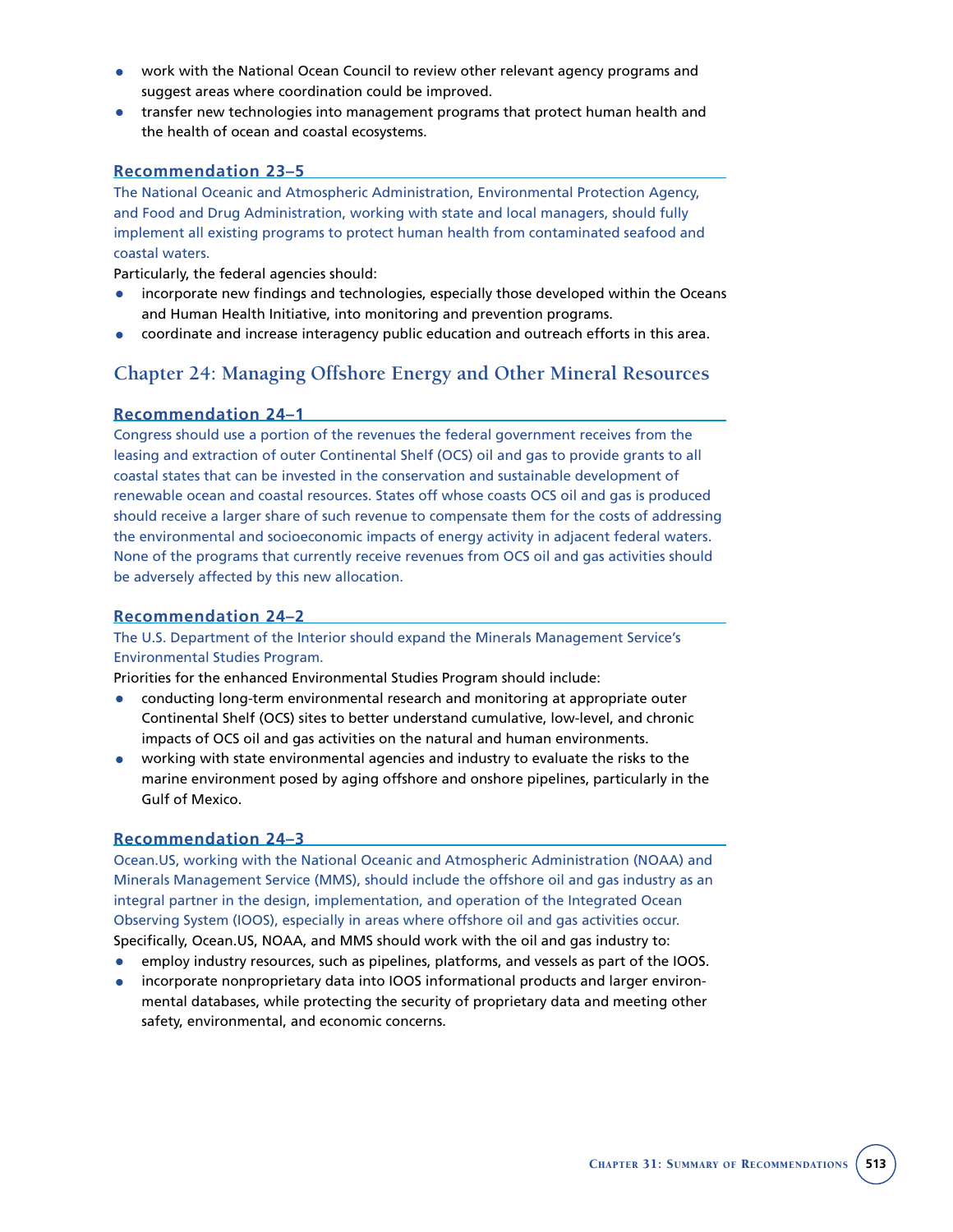#### **Recommendation 24–4**

The National Ocean Council (NOC), working with the U.S. Department of Energy and other appropriate entities, should review the status of gas hydrates research and development to determine whether methane hydrates can contribute significantly to meeting the nation's long-term energy needs. If such contribution looks promising, the NOC should recommend an appropriate level of investment in methane hydrates research and development, and determine whether a comprehensive management regime for industry access to hydrate resource deposits is needed.

#### **Recommendation 24–5**

Congress, with input from the National Ocean Council, should enact legislation providing for the comprehensive management of offshore renewable energy development as part of a coordinated offshore management regime.

Specifically, this legislation should:

- be based on the premise that the oceans are a public resource.
- streamline the process for licensing, leasing, and permitting renewable energy facilities in U.S. waters.
- subsume existing statutes, such as the Ocean Thermal Energy Conversion Act.
- ensure that the public receives a fair return from the use of the resource and that development rights are allocated through an open, transparent process that considers state, local, and public concerns.

#### **Recommendation 24–6**

The Minerals Management Service should systematically identify the nation's offshore nonenergy mineral resources and conduct the necessary cost-benefit, long-term security, and environmental studies to create a national program that ensures the best uses of those resources.

# **Chapter 25: Creating a National Strategy for Increasing Scientific Knowledge**

#### **Recommendation 25–1**

Congress should double the federal ocean and coastal research budget over the next five years. The new funds should be used to support a balance of basic and applied research.

#### **Recommendation 25–2**

The National Ocean Council should develop a national ocean and coastal research strategy that reflects a long-term vision and promotes advances in basic and applied ocean science and technology. The strategy should recognize the different ocean science sectors (government, academic, commercial, and nongovernmental), acknowledge their different roles, and maximize the use of partnerships.

#### **Recommendation 25–3.**

The National Ocean Council (NOC) research strategy should include a national program for social science and economic research to examine the human dimensions and economic value of the nation's oceans and coasts. The NOC should direct relevant agencies to include socioeconomic research as an integral part of their efforts.

The national program should include:

• an operational socioeconomic research and assessment function within the National Oceanic and Atmospheric Administration (NOAA).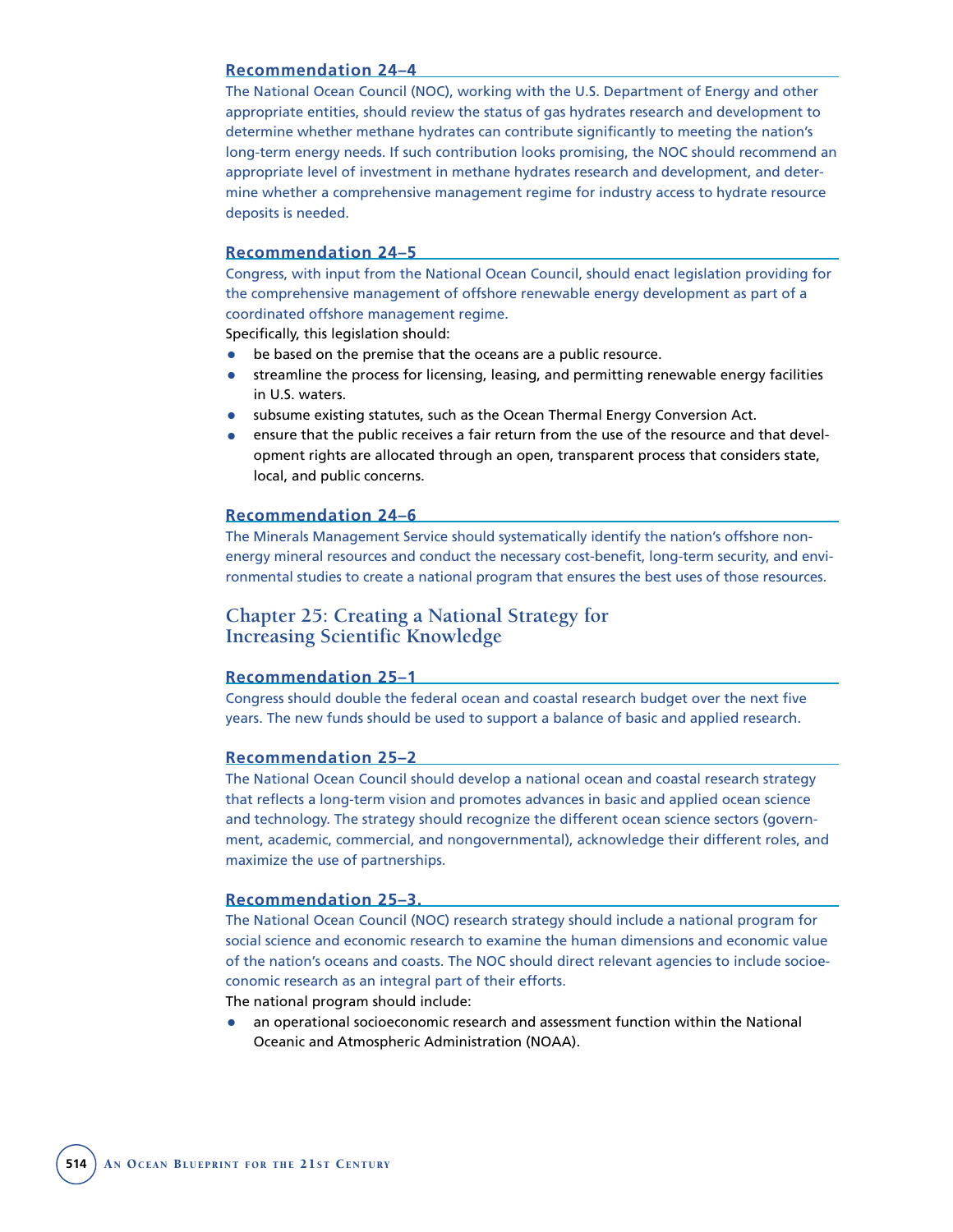- an interagency steering group, chaired by NOAA and including the Bureau of Labor Statistics (BLS), Bureau of the Census, Bureau of Economic Analysis (BEA), U.S. Department of Agriculture, U.S. Environmental Protection Agency, and National Science Foundation to coordinate ocean-related socioeconomic research.
- biennial reports by BLS and BEA on the employment, wages, and output associated with U.S. coasts and oceans.
- biennial reports by the Bureau of Transportation Statistics on intermodal access to U.S. ports and maritime facilities and assessments of relevant maritime system performance and economic data.
- periodic reports on such topics as coastal demographics, geographic patterns and trends of ocean and coastal use, economic contributions, attitudes and perceptions, functioning of governance arrangements, and public-private partnerships.
- establishment of partnerships to take maximum advantage of the expertise resident within government agencies, academic institutions, and the private sector.
- increased interactions with regional, state, and local stakeholders through regional ocean councils and regional ocean information programs so their information needs can be met and socioeconomic changes at these levels can be documented and analyzed.

# **Recommendation 25–4**

Congress should significantly expand the National Sea Grant College Program as part of doubling ocean and coastal research funding.

# **Recommendation 25–5**

The National Ocean Council (NOC) should direct ocean-related agencies to develop ten-year science plans and budgets consistent with the national strategy. The NOC should provide additional guidance concerning granting mechanisms.

The NOC guidance should:

- require agencies to provide multi-year (greater than five-year) funding opportunities in addition to traditional grant mechanisms.
- reiterate the importance of balancing basic and applied research projects and promote the transition of basic research results to applied uses.
- require a system of independent review for all grant applications, including those from federal laboratories.
- incorporate the science needs and priorities of local, state, regional, and national managers, working with the regional ocean information programs.

# **Recommendation 25–6**

The National Oceanic and Atmospheric Administration and the National Science Foundation should lead an expanded national ocean exploration program, with additional involvement from the U.S. Geological Survey and the U.S. Navy's Office of Naval Research. Public outreach and education should be integral components of the program.

# **Recommendation 25–7**

The Federal Geographic Data Committee (FGDC) should coordinate federal ocean and coastal mapping and charting activities with the goal of creating standardized, easily accessible national maps. These maps should be able to incorporate living and nonliving marine resource data along with bathymetry, topography, and other natural features, and should provide seamless data across the shoreline, coastal zone, nearshore areas, and open ocean waters. To accomplish these goals, the FGDC should:

- coordinate an interagency budget strategy to accelerate the completion of mapping priorities throughout coastal areas, the exclusive economic zone, and continental shelf.
- establish and maintain a Web-accessible registry that allows federal agencies to coordinate mapping and charting missions.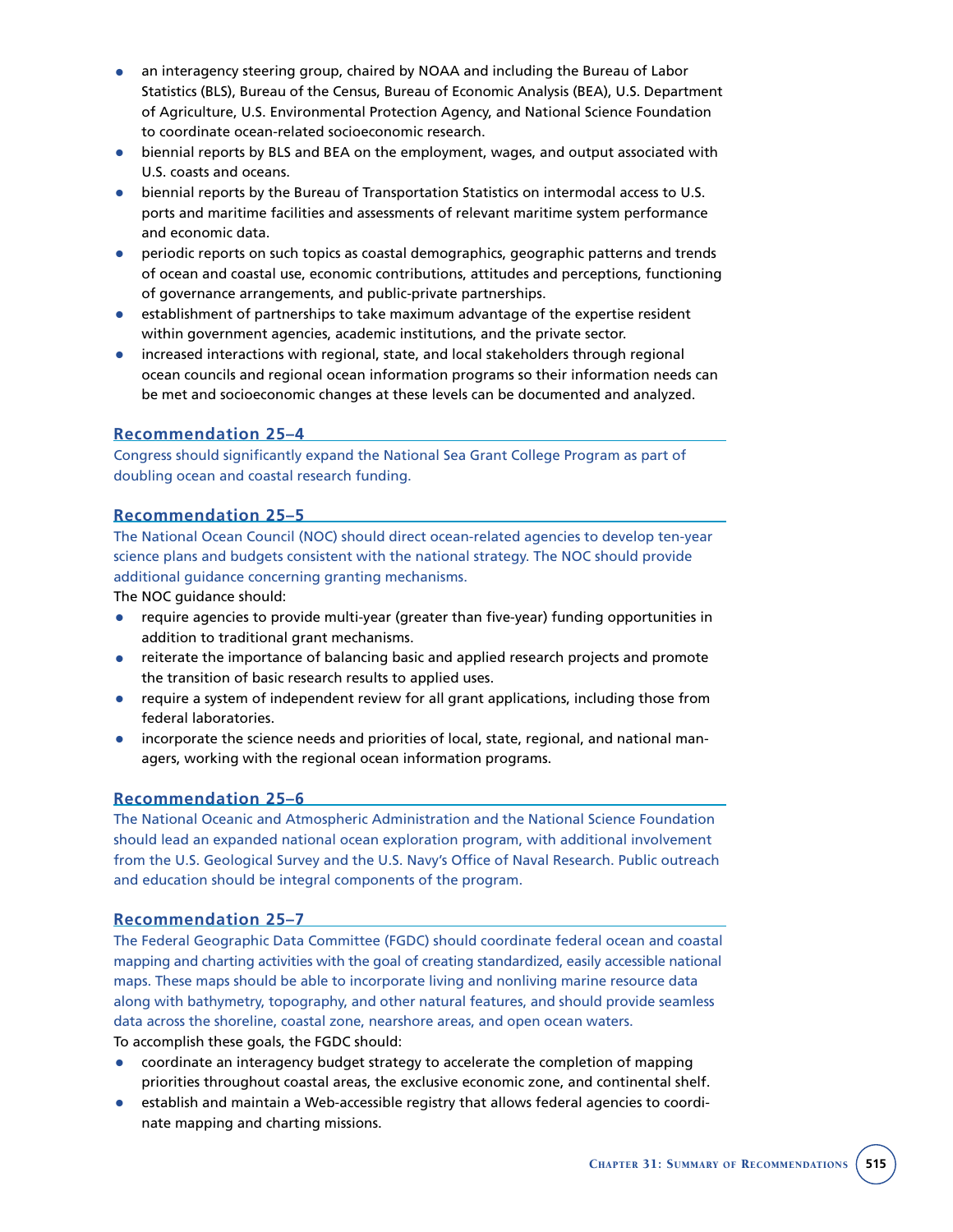- establish and maintain a single Web-based source to provide easy access to geospatial data and integrated national maps.
- ensure that federal mapping and charting activities take full advantage of resources available in the academic and private sectors.
- ensure that federal mapping activities take advantage of state resources and address state information needs.

#### **Recommendation 25–8**

Congress should re-establish an Office of Technology Assessment to provide it with objective and authoritative analyses of complex scientific and technical issues.

# **Chapter 26: Achieving a Sustained, Integrated Ocean Observing System**

#### **Recommendation 26–1**

The National Ocean Council should make development and implementation of a sustained, national Integrated Ocean Observing System (IOOS) a key element of its leadership and coordination role. As an essential component of IOOS development, the NOC should promote strong partnerships among federal, state, territorial, tribal, and local governments, nongovernmental organizations, industry, and academia, drawing upon the strengths and capabilities of each sector in the design, development, and operation of the IOOS.

#### **Recommendation 26–2**

Ocean.US should be responsible for planning the national Integrated Ocean Observing System (IOOS). The National Oceanic and Atmospheric Administration should serve as the lead federal agency for implementing and operating the IOOS, with extensive interagency coordination and subject to approval of all plans and budgets by the National Ocean Council.

#### **Recommendation 26–3**

Congress should amend the National Oceanographic Partnership Act to formally establish Ocean.US under the National Ocean Council (NOC).

Ocean.US should:

- report to the NOC's Committee on Ocean Science, Education, Technology, and Operations.
- be provided with funding as a line item within the National Oceanic and Atmospheric Administration's budget, to be spent subject to NOC approval.
- have authority to bring in outside experts on rotational appointments when needed.

#### **Recommendation 26–4**

Ocean.US should proactively seek input from coastal and ocean stakeholder communities to build cross-sector support for the national Integrated Ocean Observing System (IOOS) and develop a consensus on operational requirements.

Specifically, Ocean.US should seek input on its plans from:

- agencies with homeland security responsibilities, including ideas for future research and development to improve and enhance the system.
- state, local, territorial, and tribal agencies, industry, academia, nongovernmental organizations, and the public in the design and implementation of regional observing systems and their integration into the national IOOS.

#### **Recommendation 26–5**

Ocean.US should develop a set of core variables to be collected by all components of the national Integrated Ocean Observing System. This set of core variables should include appropriate biological, chemical, geological, and physical variables and be based on input from the National Federation of Regional Associations.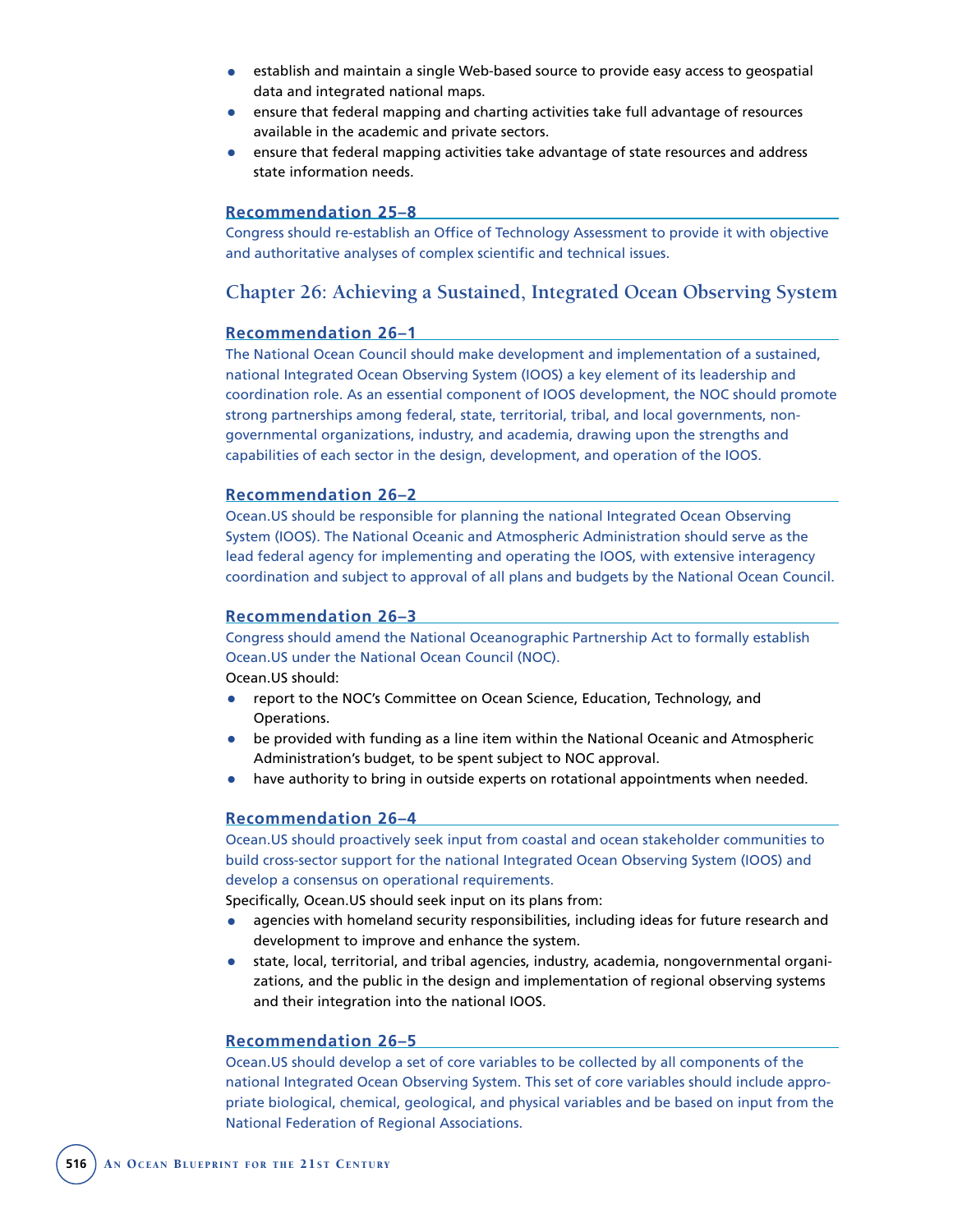# **Recommendation 26–6**

The National Oceanic and Atmospheric Administration, the National Science Foundation (NSF), the Office of Naval Research, and the National Aeronautics and Space Administration should require investigators who receive federal funding related to ocean observatories, including the NSF Ocean Observatories Initiative, to plan for the transfer of successful technologies to an operational mode in the Integrated Ocean Observing System.

#### **Recommendation 26–7**

Ocean.US should recommend priorities for space-based missions as an essential component of the national Integrated Ocean Observing System (IOOS). The National Oceanic and Atmospheric Administration (NOAA) and the National Aeronautics and Space Administration (NASA) should work together on the development, budgeting, and scheduling of IOOS satellite missions, based on Ocean.US plans.

Ocean.US, NOAA, and NASA should:

- work closely with the user community and the space industry to identify the most important space-based ocean observation needs.
- work with the international community to ensure that requirements for the Global Ocean Observing System are coordinated with U.S. plans for satellite remote sensing.
- implement phased satellite missions and equipment replacement to maintain unbroken, consistent data streams based on Ocean.US plans.

# **Recommendation 26–8**

Congress should transfer ongoing operation of the National Aeronautics and Space Administration (NASA) Earth environmental observing satellites to the National Oceanic and Atmospheric Administration (NOAA) to achieve continuous collection of critical space-based Earth environmental measurements. NOAA and NASA should work together to identify research satellite missions that have operational applications and to ensure the smooth transition of each Earth environmental observing satellite after its launch and testing.

#### **Recommendation 26–9**

The National Oceanic and Atmospheric Administration (NOAA) should improve its capacity to calibrate, collect, and disseminate satellite data and to integrate satellite-derived information with traditional ocean and coastal databases. NOAA should ensure that a suitable archive exists to preserve historical satellite data, particularly those related to long-term trends such as climate.

#### **Recommendation 26–10**

Ocean.US and the National Oceanic and Atmospheric Administration (NOAA) should work with state and local governments, the Regional Associations, educators, nongovernmental organizations, and the private sector, to ensure that information products generated from the Integrated Ocean Observing System (IOOS) are useful to a broad user community. In particular, Ocean.US and NOAA should:

- work with the U.S. Navy, the Regional Associations, Ocean.IT, and the private sector to create new models and forecasting methods to meet user information needs.
- work with the Regional Associations to provide the training and tools necessary for users to work with, and benefit from, IOOS information products.

# **Recommendation 26–11**

Congress should fund the Integrated Ocean Observing System (IOOS) as a line item in the National Oceanic and Atmospheric Administration (NOAA) budget, to be spent subject to National Ocean Council (NOC) direction and approval. IOOS funds should be appropriated without fiscal year limitation. NOAA should develop a streamlined process for distributing IOOS funds to other federal and nonfederal partners based on the NOC plan.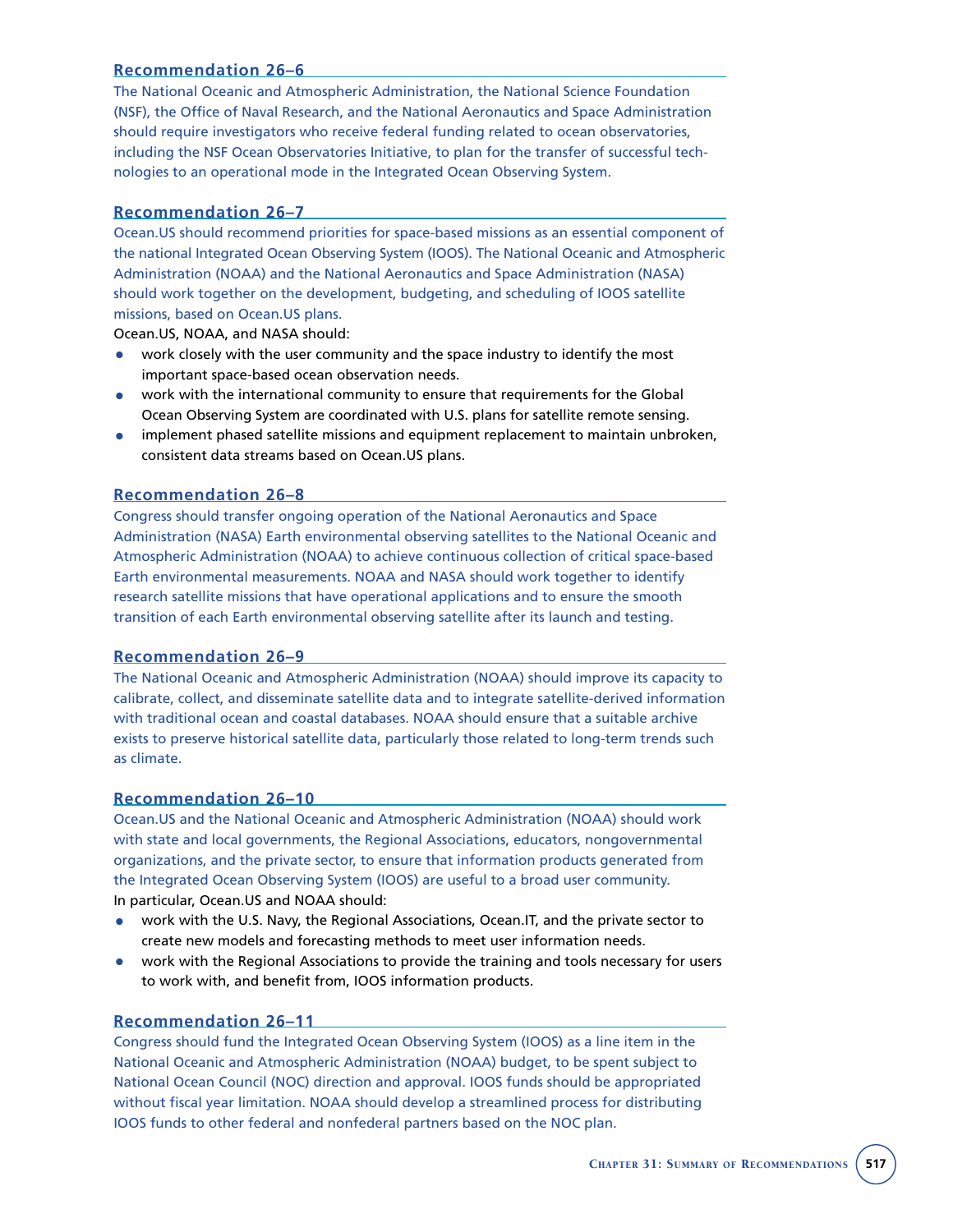#### **Recommendation 26–12**

The National Ocean Council should oversee coordination of the Integrated Ocean Observing System with other existing and planned terrestrial, watershed, atmospheric, and biological observation and information collection systems, with the ultimate goal of developing a national Earth Observing System.

#### **Recommendation 26–13**

The National Ocean Council (NOC) should promote international coordination and capacity building in the field of global ocean observations.

Specifically, the NOC should:

- lead the interagency implementation of the 2003 Declaration on Earth Observing.
- encourage and support developing nations' participation in the Global Ocean Observing System.
- continue to advocate full, open, and meaningful data access policies and contribute technological expertise to ensure access by all participants.

# **Chapter 27: Enhancing Ocean Infrastructure and Technology Development**

#### **Recommendation 27–1**

The National Ocean Council (NOC) should develop a national ocean and coastal infrastructure and technology strategy, including detailed plans for funding and implementation, to support science, resource management, assessments, enforcement, and education. The strategy should guide agency plans for facility construction, upgrading, or consolidation and for new technology development.

In particular, the national strategy should:

- be developed through the NOC's Committee on Ocean Science, Education, Technology, and Operations.
- set specific priorities for acquiring and upgrading ocean and coastal infrastructure, including vessels, facilities, instrumentation, and equipment.
- build on the existing capabilities of federal, state, academic, and private entities.
- identify emerging technologies that should be incorporated into agency operations.
- promote international partnerships to deploy and share major oceanographic assets.

#### **Recommendation 27–2**

The National Oceanic and Atmospheric Administration should establish an Office of Technology Transfer with responsibility for expediting the transition of proven ocean-related technologies into operational applications. This office should work closely with the National Science Foundation, the U.S. Navy, the National Aeronautics and Space Administration, academic institutions, regional organizations, and private industry to achieve its mission.

#### **Recommendation 27–3**

The National Ocean Council should undertake an assessment of U.S. ocean and coastal infrastructure and technology every five years. These assessments should account for all federal, state, academic, and private assets and should be used to create and update a national facilities database.

The assessments should build on this Commission's efforts (Appendix 5), including information on:

- the location, ownership, availability, remaining service life, and replacement cost for a wide range of ocean infrastructure assets.
- maintenance and operational costs associated with these assets.
- associated human resource needs.
- the outcomes of past federal investments in ocean technology and infrastructure, with recommendations for improvements.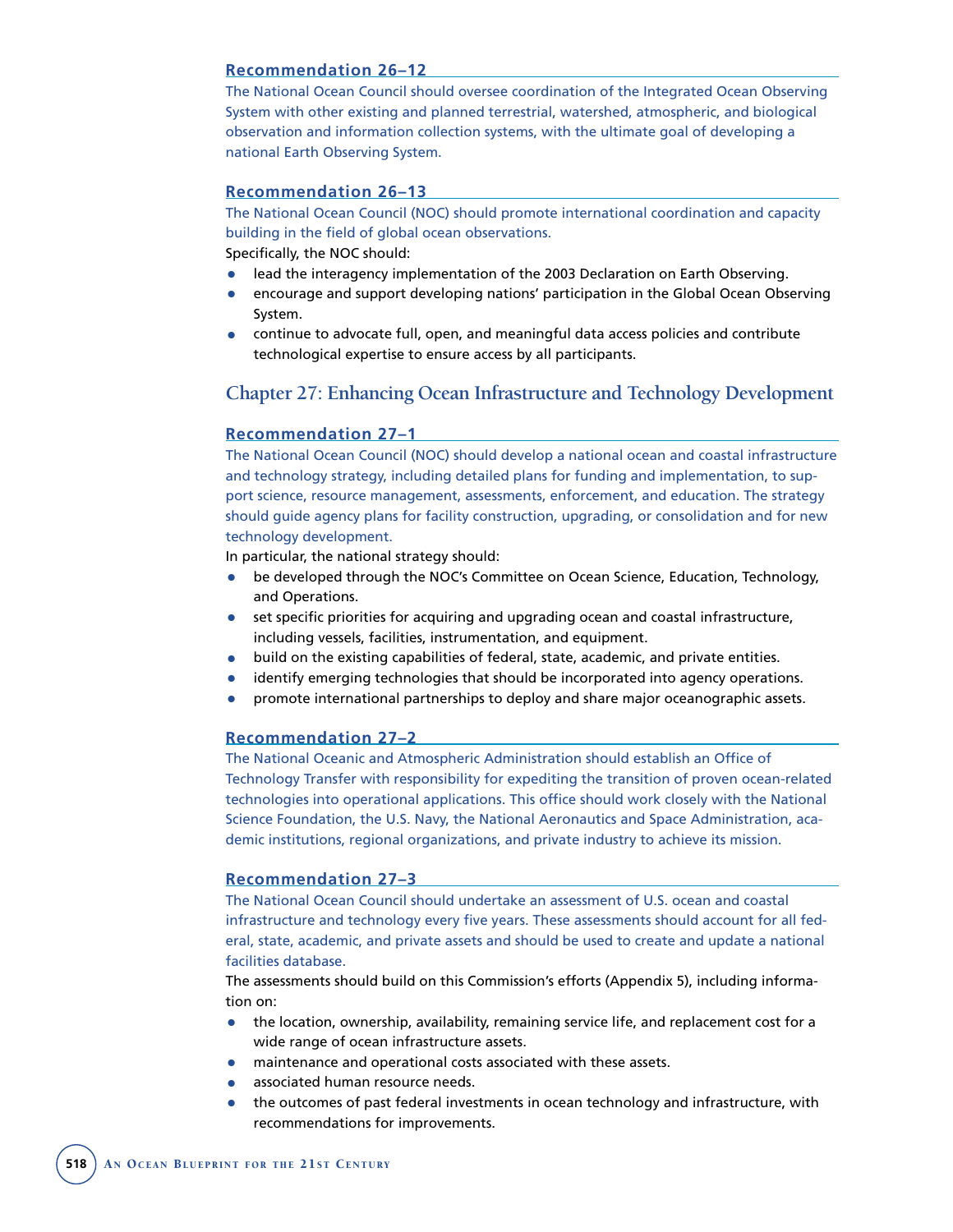# **Recommendation 27–4**

Congress should create a mechanism to ensure a dedicated funding stream for critical ocean science infrastructure and technology needs. Spending priorities should be based on the National Ocean Council's ocean and coastal infrastructure and technology strategy. High-priority areas for funding include the following:

- the renewal of the University-National Oceanographic Laboratory System fleet and other essential air fleets and deep-submergence vehicles.
- the completion of the third and fourth dedicated fishery research vessels.
- the acquisition of vessels and infrastructure needed for an expanded national ocean exploration program.
- the Integrated Ocean Drilling Program non-riser drilling vessel.
- the refurbishment or replacement of two U.S. Coast Guard polar ice breakers.
- the ongoing modernization of existing assets, including telecommunications assets, laboratories, and other facilities.

# **Recommendation 27–5**

Congress should support the infrastructure and technology requirements related to ocean and coastal management, operations, and enforcement. Priorities should be based on the National Ocean Council's ocean and coastal infrastructure and technology strategy.

High-priority areas for funding include the following:

- recapitalization of the Coast Guard fleet based on an accelerated modernization plan.
- modernization of other federal fleets as needed.
- ongoing maintenance and upgrades of land-based operational and enforcement facilities.
- maintenance and upgrading of monitoring buoys, gages, and stations.
- coordinated satellite observing deployment.

# **Recommendation 27–6**

The National Oceanic and Atmospheric Administration should establish four to six national virtual marine technology centers at existing institutions to provide coordinated access, through electronic means, to cutting-edge, large-scale research technologies.

# **Chapter 28: Modernizing Ocean Data and Information Systems**

#### **Recommendation 28–1**

Congress should amend the National Oceanographic Partnership Act to establish Ocean.IT as the lead federal interagency planning organization for ocean and coastal data and information management. Ocean.IT should consist of representatives from all federal agencies involved in ocean data and information management.

Ocean.IT should:

- report to the National Ocean Council's Committee on Ocean Science, Education, Technology, and Operations.
- create an interagency plan to improve coordination between the existing data centers and to integrate ocean and coastal data from different agencies and from the academic and private sectors.
- set priorities for archiving historical and nondigital data.
- coordinate shared resources and the acquisition of new hardware for use by the ocean sciences community.
- work with existing supercomputer centers to negotiate adequate time for ocean science needs.
- assess federal agency software needs and initiate interagency programs to create high-priority applications, such as new modeling programs.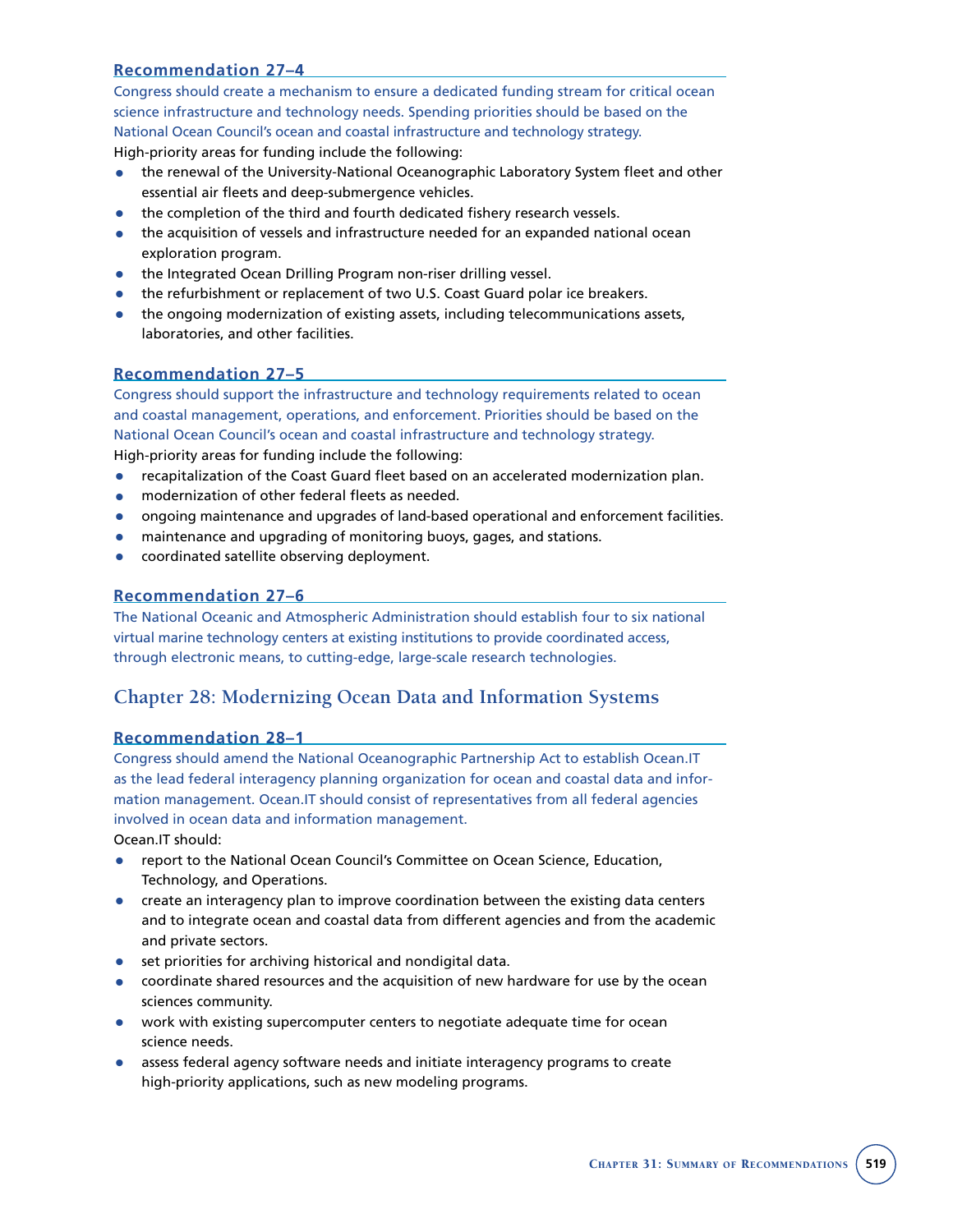- coordinate federal agency efforts to attract information technology expertise into the ocean sciences community.
- communicate with regional, state, and local organizations, including the regional ocean information programs, to determine user needs and feed this information back to relevant agencies.

#### **Recommendation 28–2**

The National Oceanic and Atmospheric Administration (NOAA) and the U.S. Navy should establish an ocean and coastal information management and communications partnership to generate information products relevant to national, regional, state, and local operational needs. The NOAA-Navy partnership should:

- prioritize products and forecasts based on input from regional ocean information programs, Ocean.IT, Ocean.US, the Regional Associations of the IOOS, and other federal, regional, state, and local users.
- base products and forecasts on all available data sources.
- support the generation of new models and forecasts in collaboration with Ocean.IT, academia, and the private sector.

#### **Recommendation 28–3**

Ocean.IT should work with developers of the National Virtual Ocean Data System and other innovative data management systems to implement a federally-supported system for accessing ocean and coastal data both within and outside the national data centers.

#### **Recommendation 28–4**

The National Ocean Council (NOC) should establish and enforce common requirements and deadlines for investigators to submit data acquired during federally funded ocean research projects.

In establishing these requirements, the NOC's Committee on Ocean Science, Education, Technology, and Operations should:

- develop incentives to ensure more timely submission of investigator data to the national centers.
- require that a certification of data deposit be supplied to investigators who comply with the new regulations and that this certificate be presented before subsequent federal funding is provided.

#### **Recommendation 28–5**

The U.S. Navy should periodically review and declassify appropriate naval oceanographic data for access by the civilian science community.

#### **Recommendation 28–6**

The President should convene an interagency task force to plan for modernizing the national environmental data archiving, assimilation, modeling, and distribution system with the goal of creating an integrated Earth environmental data and information system. The task force should:

- be comprised of all federal agencies with environmental data collection responsibilities.
- propose a plan for the national environmental data system that includes specific cost estimates and phasing requirements to ensure timely implementation.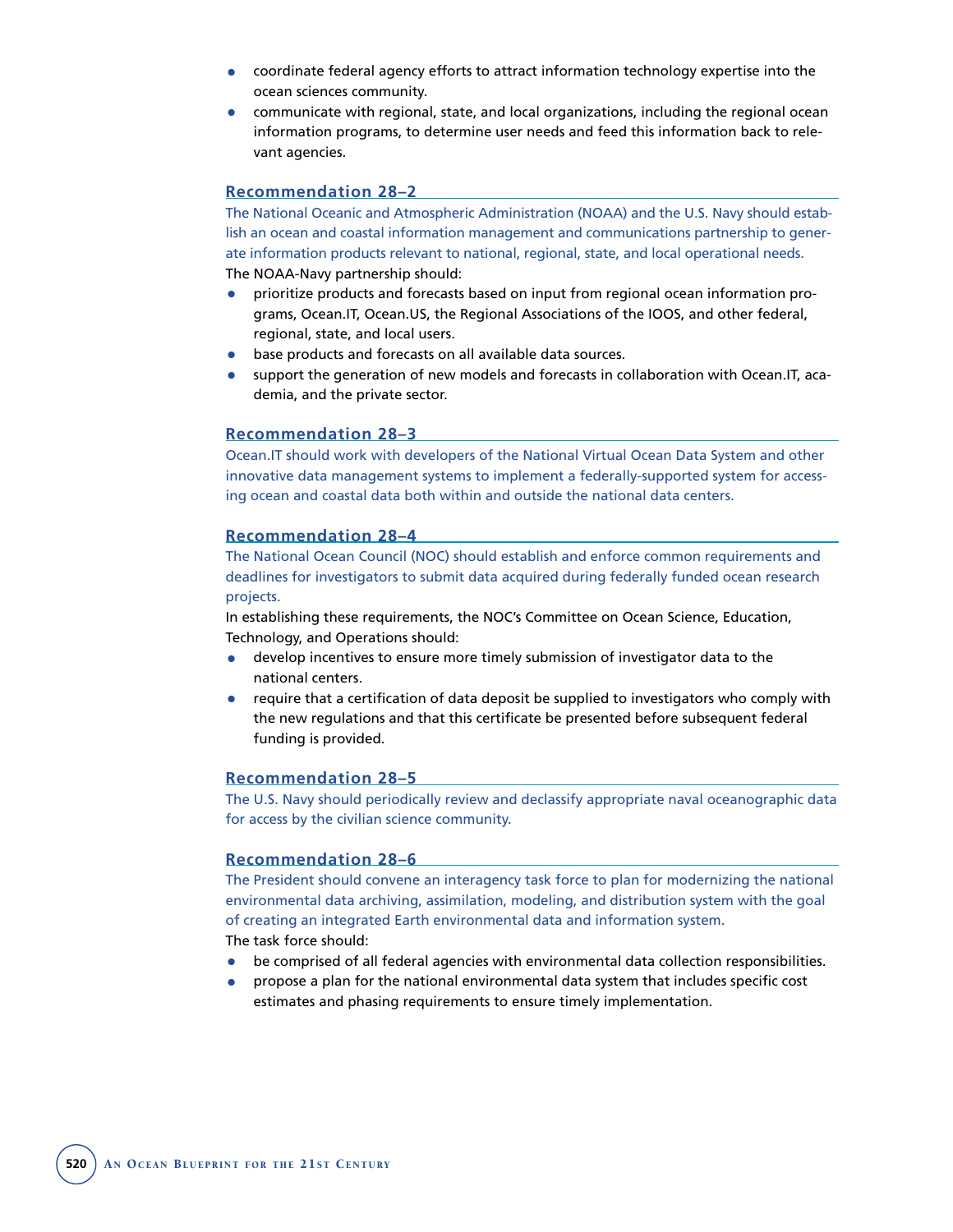# **Chapter 29: Advancing International Ocean Science and Policy**

# **Recommendation 29–1**

The United States should accede to the United Nations Convention on the Law of the Sea.

# **Recommendation 29–2**

The National Ocean Council should coordinate an expedited review and analysis of the ocean-related components of the United Nations Convention on Biological Diversity and recommend to the U.S. Department of State whether, from an ocean perspective, ratification of this treaty would be beneficial to U.S. interests.

# **Recommendation 29–3**

The National Ocean Council (NOC) should establish and oversee an interagency committee to support the development and implementation of ocean-related international policy. The international committee of the NOC should:

- be chaired by the U.S. Department of State.
- make recommendations to the Assistant to the President, the Secretary of State, and other agency heads as appropriate, on international ocean policy.
- assess the implementation status of ocean-related treaties to which the United States is a party and recommend appropriate actions and funding required to fulfill U.S. treaty obligations.
- provide technical assistance to the NOC on international ocean issues.

# **Recommendation 29–4**

The National Ocean Council should assess emerging international ocean-related management challenges and make recommendations for either incorporating these activities under existing management regimes or developing appropriate new ones. The U.S. Department of State should work with the international community to implement these recommendations.

# **Recommendation 29–5**

The U.S. Department of State should improve its integration of ocean-related scientific expertise in policy and program development and implementation. These improvements can be accomplished by:

- conducting State Department staff training about the relevance of scientific considerations to international ocean policy.
- increasing scientific support throughout the department to address current and emerging ocean-related issues, particularly through the use of borrowed personnel from resource agencies or academic institutions.
- creating mechanisms to facilitate input from the scientific community on complex oceanrelated issues.

# **Recommendation 29–6**

The United States should continue to participate in and support major international ocean science organizations and programs.

# **Recommendation 29–7**

The U.S. Department of State should offer strong support for U.S. scientists conducting research programs around the world. Existing international partnerships should be strengthened and new partnerships promoted to facilitate the conduct of international research.